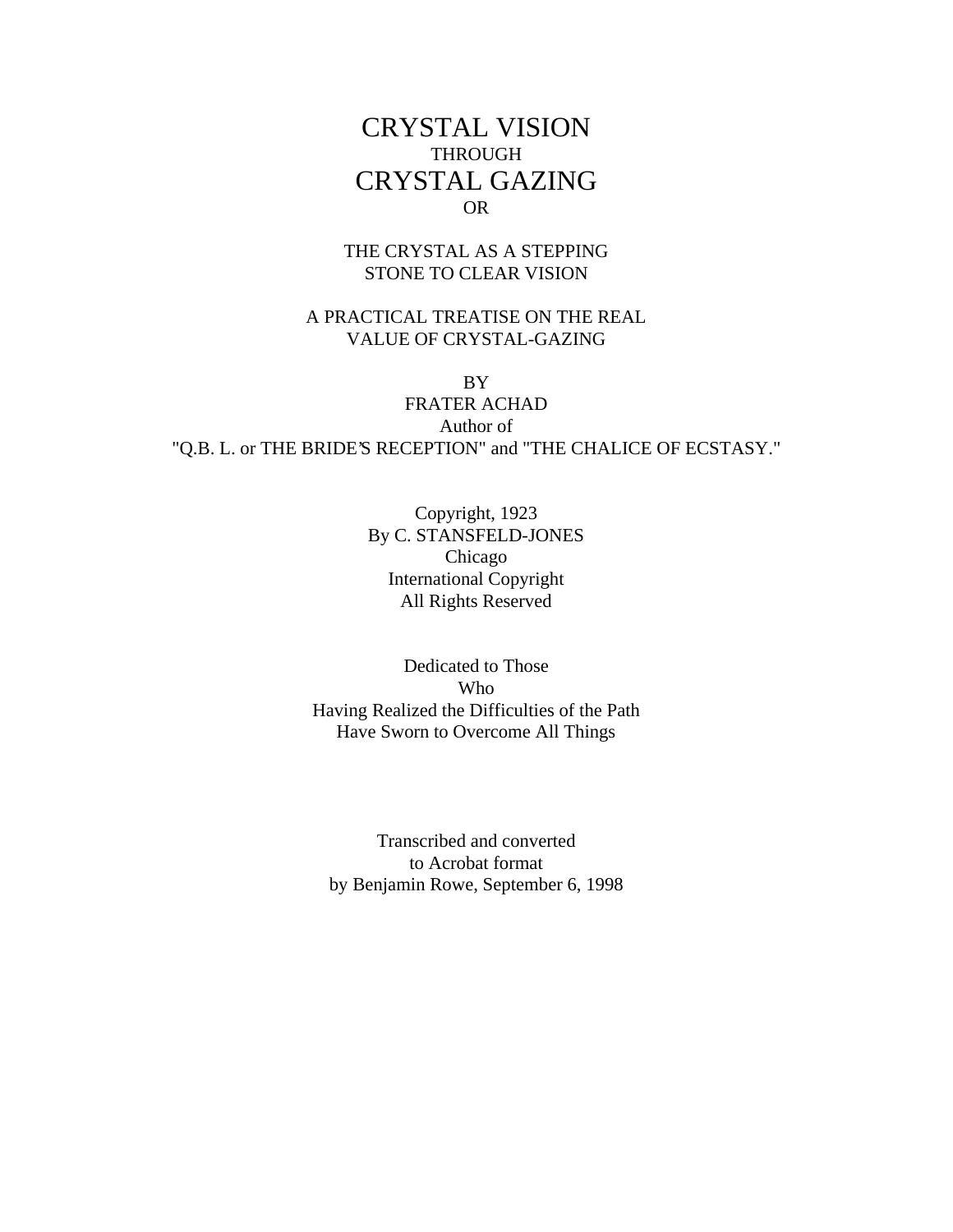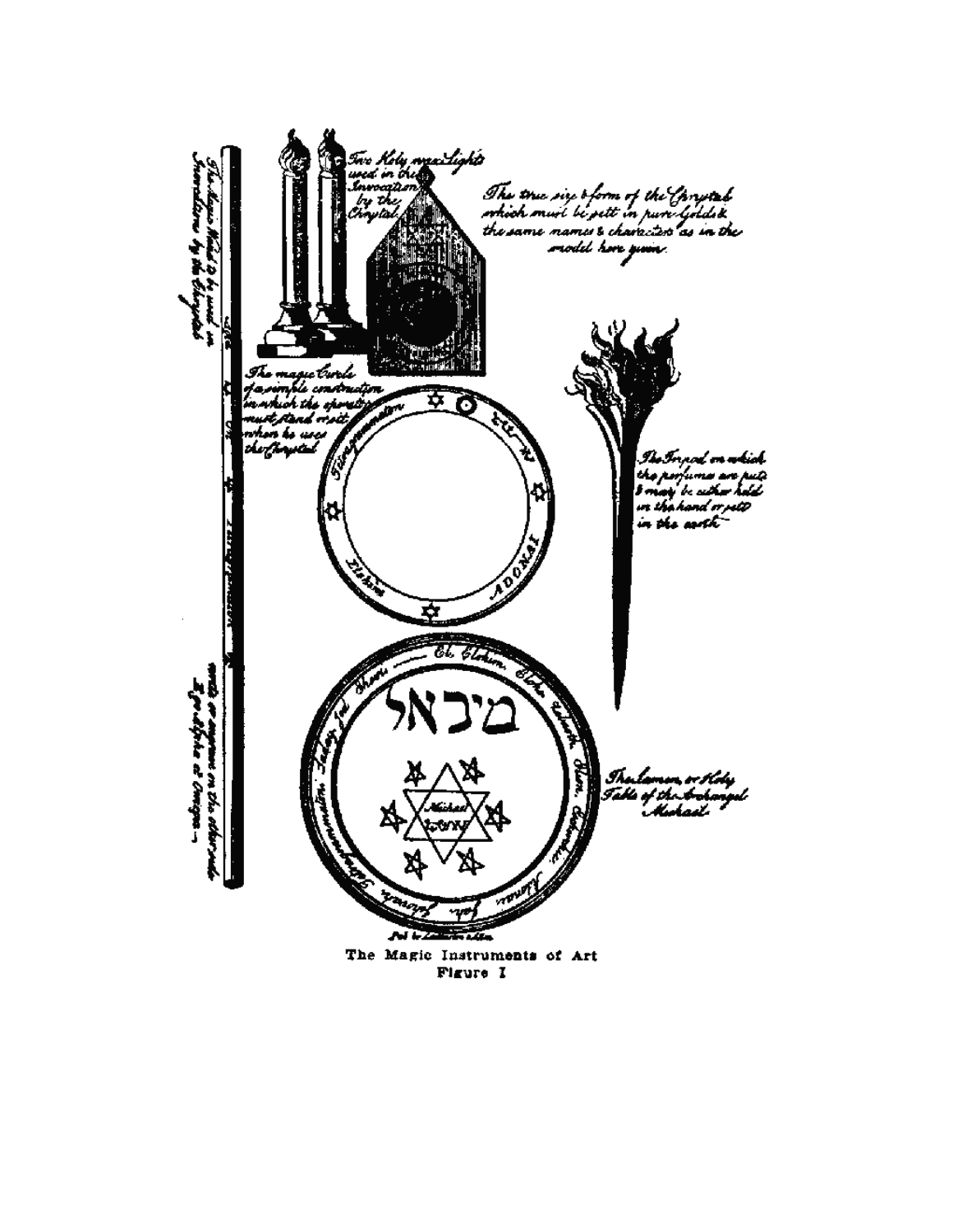#### **FOREWORD**

The Purpose of this little volume is three-fold. (1) To give those who are interested in the art of Crystal-Gazing a clear and concise method of procedure, not alone in the practice of the work, but also in the preparation of the crystal itself, so that it becomes a true material basis or link with other planes. (2) To show that the Ancient Methods of Working -- if properly understood -- are more scientific than modern ones, since they were designed to insure a definite type of vision and to put the Seer in touch with definite Intelligences of a Higher Order. (3) To point out that there are other Crystalline Spheres besides the crystal ball at first used to contact them; and that eventually the practice may lead to very high results, if the necessary steps are taken to insure success.

With these objects in mind, the Author has done all in his power to make this book of real value to all who may obtain it.

In the hands of the beginner it may lead to a wider conception of the Nature and Powers of his, or her, own being. Those who have already traveled some distance along the Occult Path may still find help through the study of the more advanced, if less understood, methods of the Ancient Seers. Those who are seeking to make their own Vision more Perfect, so that the Light of Truth may focus itself within them, will also find hints as to the means of accomplishing their True Purpose.

Thus, it is hoped, all will be satisfied; and should their satisfaction be equal to that of the Author at this opportunity to herald the Light -- however faintly -- of the Ultimate Crystalline Sphere, Whose nature is Light Itself, he will be more than repaid for his efforts.

#### FRATER ACHAD.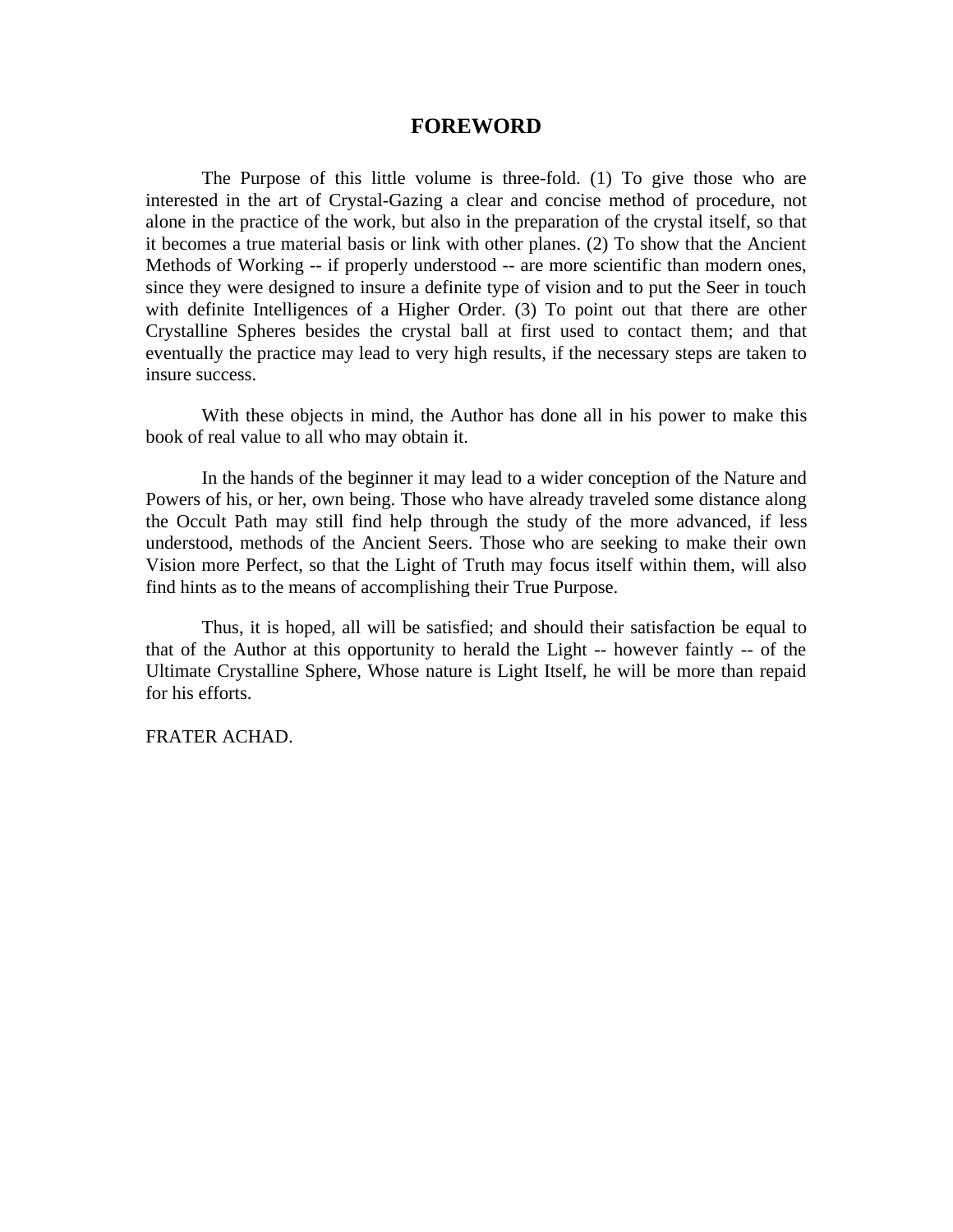## **TABLE OF CONTENTS**

- CHAPTER 1. THE LESSER CRYSTALLINE SPHERE. First Considerations The Crystal as a Material Basis - Magnetic Attraction - Choosing our Crystal - Why Crystals attract us - The Choice of our Place of Working - Purifying the Crystal - Consecrating the Crystal - Initiating the Crystal - Care Of the Crystal.
- CHAPTER II. THE GREATER CRYSTALLINE SPHERE. How to approach the Practice of Crystal Gazing. The Two Important Factors - What attracts us to the Crystal - Our Inner Motives - Honesty of Purpose - Crystals and "crystals" - The First Great Lesson - The Second Great Lesson - Practical Instruction - The True Start.
- CHAPTER III. THE UNIVERSAL CRYSTALLINE SPHERE. The Value of our Visions - Taking Chances - Were the Ancient Seers Right? - Establishing Spirit Identity - Notes on the Ouija Board - Contact with the Unseen World - Is it necessary that the Crystal should be in sight? - A Strange Experience - The Magic Mirror of the Universe - The Ancient Idea of the Cosmos - The Universal Crystalline Sphere and our connection with it.
- CHAPTER IV. A CONSIDERATION OF THE ANCIENT METHODS. The necessary requirements Trithemius of Spanheim - His Work transmitted by Barrett - The Form of Preparation for a Vision - The Circle - The Holy Table - The Invocation - Consecration of the Circle - Conjuration of the Spirit - The License to Depart - The Angels and Planets Ruling the Hours of the Day and Night - Practical Difficulties - The Real Meaning of the Wand, and of the Divine Names - Instructions for the Few.
- CHAPTER V. FURTHER CONSIDERATIONS THE METHODS OF DR. DEE AND SIR EDWARD KELLY. Much Knowledge, or none at all - Banishing and Invoking - Purification of Incense - Disastrous Results through Failure to understand Seventeenth Century Crystal Gazers - Their Visions - The Wonderful Work they Accomplished - Results of their Work in this New Aeon - Inner organs of Vision.
- CHAPTER VI. THE ATTAINMENT OF CRYSTAL VISION. What the Power to see Visions Depends upon - Inner Guidance - Visions of a Definite Type - Creative Imagination - Willed Results - A New State of Consciousness - Traveling in the Body of Light - Example of the Perfect Type of Symbolic Vision - Visions that Initiate the Seer - Visions Universally True.
- CHAPTER VII. OF THE ULTIMATE CRYSTAL. Some Valuable practical hints In the form of Maxims - Intermediate types of Vision - An Astral Journey undertaken by the Author - His Guru's Comments thereon - Errors of Working - Another Vision of the Willed Type in order to obtain Definite Information - The Results - The Star Consciousness - True Crystalline Vision.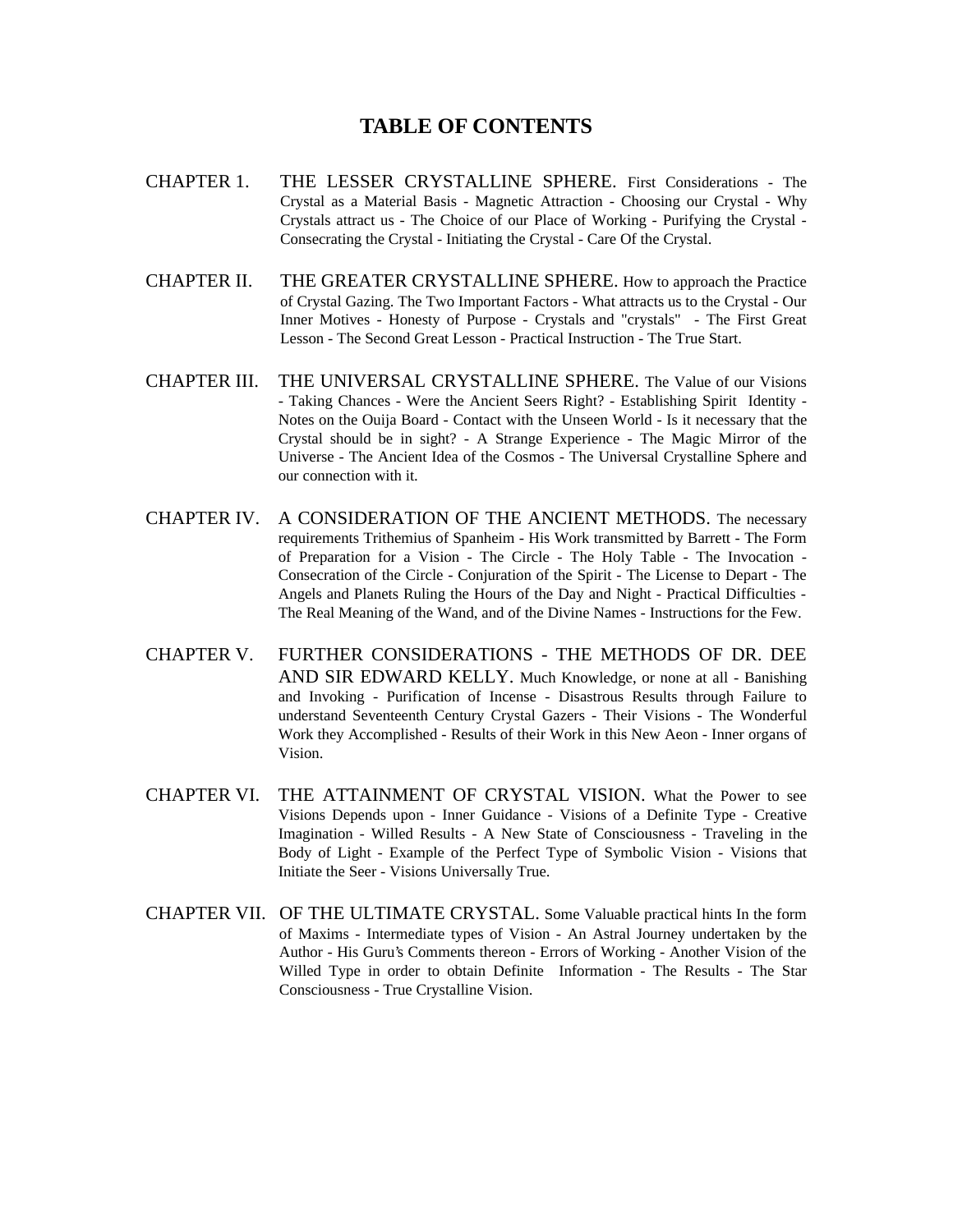# **CHAPTER I THE LESSER CRYSTALLINE SPHERE**

The study of Crystal Gazing without a Crystal would appear very much like the study of a "Bill of Fare" without troubling to obtain the material food described thereon. The mere reading of a book on a subject of this nature without an attempt to put into practice the processes described -- step by step -- from the very beginning, is futile and a mere waste of time.

The first consideration, therefore (if the would-be seer has not already attended to the matter), will be the choice of a suitable *Crystal* to form the *material basis* of his experiments and a *stepping-stone* to the development of his latent powers of clear vision.

In all probability the aspirant to this ancient art has already been attracted to a Crystal Sphere of this nature, for there is little doubt of the extraordinary magnetic attraction of objects of this kind whenever they are exposed to our view, and since the present interest in this fascinating subject has become apparent, we may see these Crystals displayed more publicly than has ever been the case in the past.

In olden times, and even up to the last few years, crystals were the cherished possessions of those well advanced upon the Path and kept by them from the eyes of the so-called profane. Only after having found the way, often with difficulty, to the presence of these Seers, did an opportunity occur to get even a glimpse of such a magical link with the invisible spheres. Fortunately for the modern aspirant, however, this difficulty has been removed and it has been found that more good may result by a proper study of this science so as to develop one's own latent powers, than ever a mere visit to a Seer could produce. Man has made a considerable advance on the road to Attainment. Self-development and self-initiation are beginning to play a much more prominent part than formerly. Man is no longer content to believe what he is told, he at last desires to *know* from his own experience. The Crystal is a stepping-stone towards Self-knowledge.

We should select our crystal with great care; the more perfect its quality, the more we should desire it as the means of our development. It should be neither too large, nor too small, and here our natural intuition should be allowed to guide us, but I may say that it is not well that the Sphere be less than two and one-half inches in diameter, and it is not necessary that it be more than four. We should choose this crystal, I might almost say, lovingly; at least, if a selection is presented to us we should take the one to which, after a moment of silent consideration, we feel most attracted; and this -- if possible -- regardless of the material consideration of its cost. We should not, however, purchase a globe which is far beyond our material means, so that other obligations would suffer thereby; otherwise, lurking at the back of our consciousness whenever we use it, may be the feeling of having acted wrongly in that connection from the very start.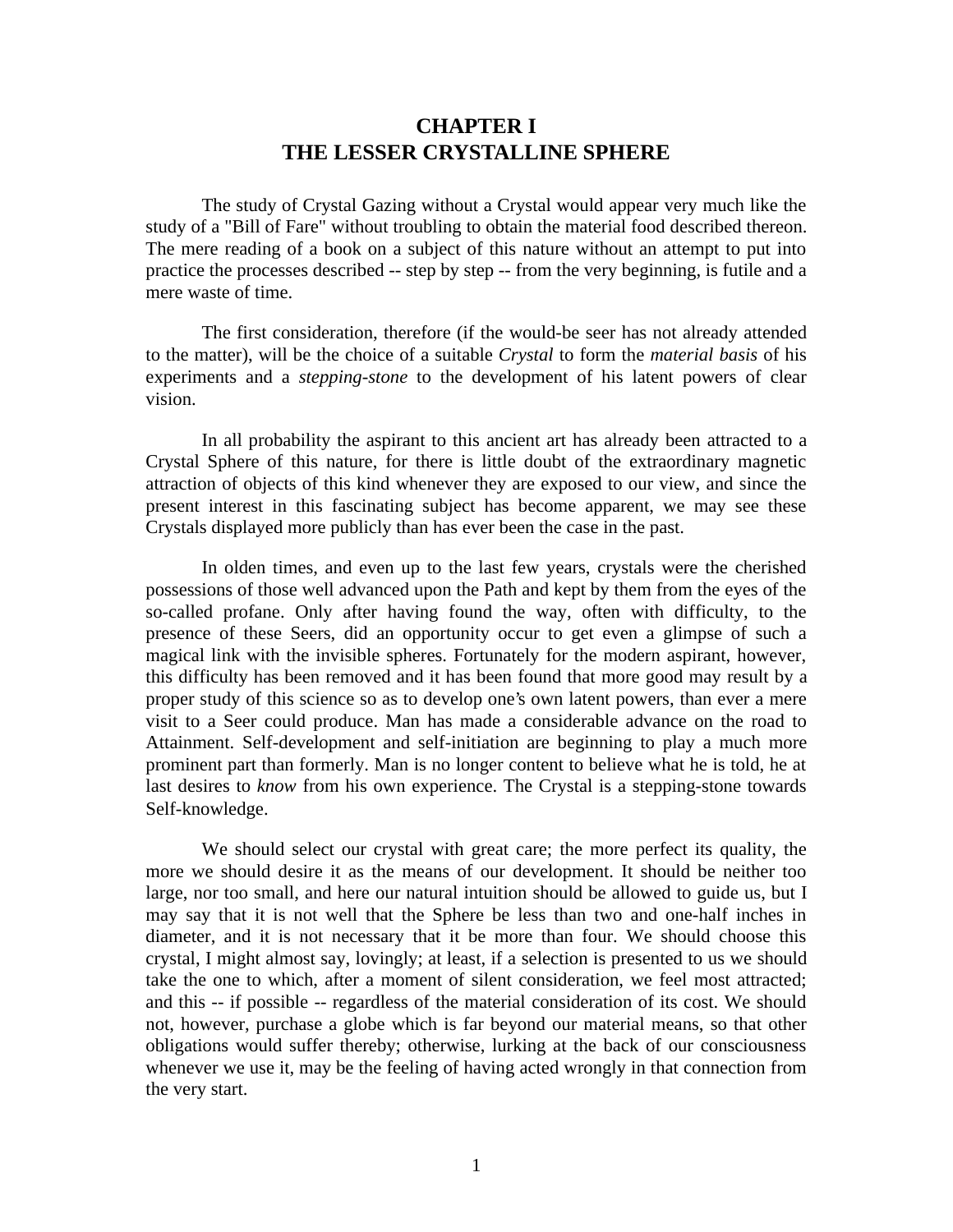We must realize the importance of this advice, for the great attraction that the Crystal has for us is something more than the arousing of a mere idle curiosity on our part. It is no less than a desire -- subconscious it may be -- to attain the same purity of soul that we perceive in the Crystal before us, and, as a matter of fact the results we obtain by a study and practice of this Art will largely, if not entirely, depend on the purity of our desire and the quality and state of development of our inner nature.

That is why I am taking up the material consideration first of all, for after the crystal has actually come into our possession, our path lies away from such considerations, at least until we have attained the success which will surely attend our earnest efforts in the right direction.

Let us suppose then that the first step has been taken, a suitable Crystal has been obtained, and that the possessor has taken it into his own room -- the one he likes best and wherein he feels most contented and serene. The choice of this room is also of importance, though in this case we must make the best of what is at our disposal. If possible this room should be one wherein we have never had any particularly unpleasant experience, where there is nothing that we feel antipathy towards, and wherein are such objects as we love best of all our possessions. In such an atmosphere the soul of the seer will feel at peace, free from distractions, and consequently in the right mood to commence his studies.

The Crystal should first be taken in both hands and held for a few moments while we close our eyes and, calming the mind, raise our consciousness to the highest and purest Ideal of which we are capable. We should persist in our effort toward this state until we *feel* that holy calm and stillness, so well symbolized by the Crystal itself.

We should next turn our attention to the crystal, separating the thumbs slightly, thus allowing it to rest easily in the hollow of our hands. We should remember that we, too, rest thus in the Hollow of the Hand of the Almighty without Whose aid, our Work must come to naught.

As we look into the depths of this Globe -- material though it be -- we cannot but be impressed with ideas of Purity. It is almost as if we gazed into the eyes of a little child, and there are few who have not experienced a peculiar sensation, almost amounting to awe, certainly one of wonder, when so doing. The soul of the seer is very like that of a little child -- or should be -- and it is in order that we may regain the purity and perfection of this child-like vision that we set out on this path. Most of our material surroundings give us a certain feeling of grossness, few, if any, can compare with the lucid depths of the crystal now before us.

But, in entering this path, we are about to deal with ideas and forces, finer and less apparent to our ordinary senses than any we have yet known. Even the transparent crystal is not as yet entirely pure, though we may be unable to perceive one spot on its surface or within its depths.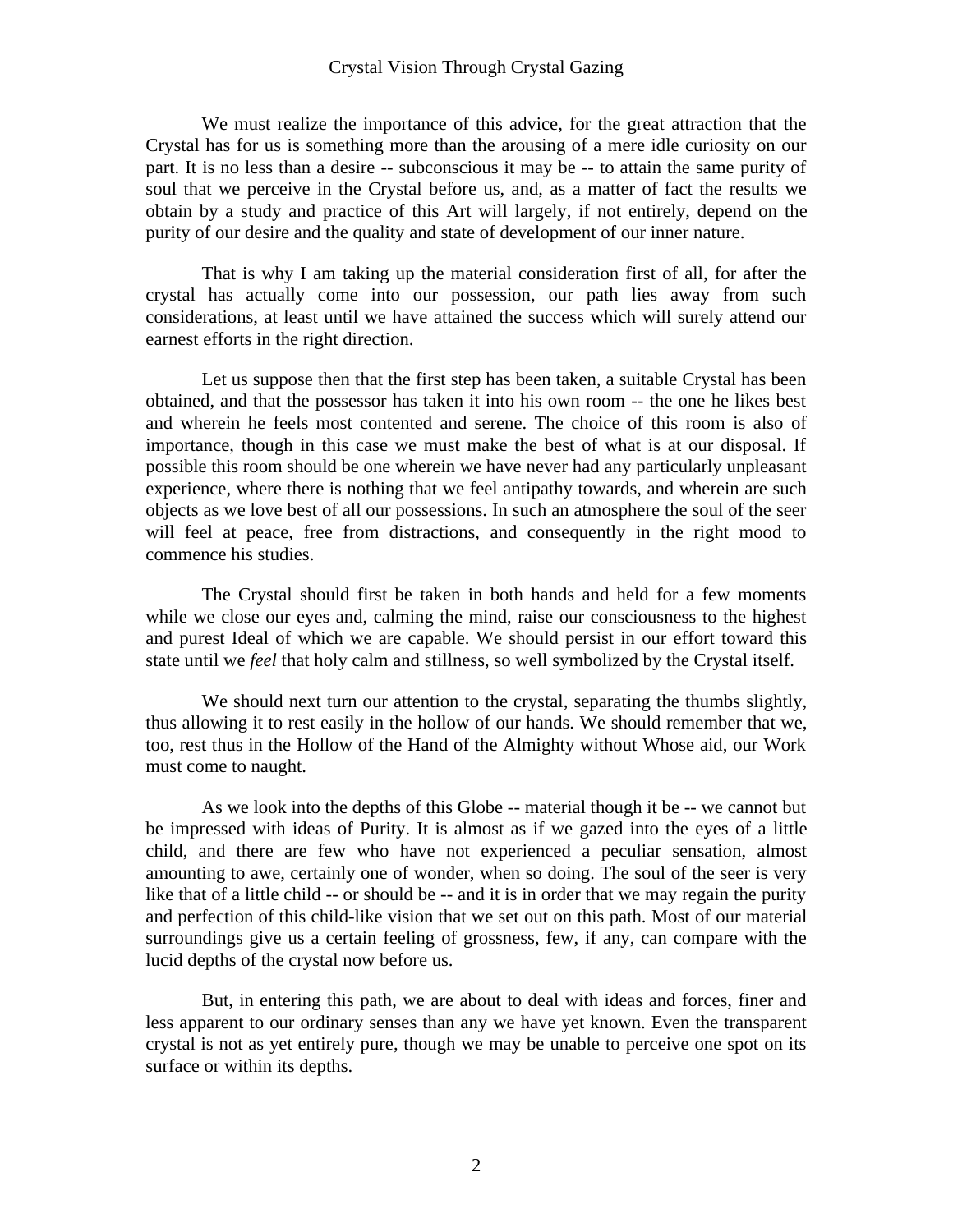#### The Lesser Crystalline Sphere

It is charged with a certain subtle magnetism attracted to it from the surroundings in which it has been prior to the time we obtained it. It has passed through many hands before, for a few moments, it rested in our own while we turned our thoughts inward and upward towards the Highest. Even as our own aspiration at that moment was pure, so must we first purify this symbol of our Inner-self -- the Diamond Soul as it is sometimes called -- for purification is the **first** step in the process whereby Initiation may be obtained. We must pass this material thing -- inorganic and lifeless though it may seem to us -- through the same processes of Purification, Consecration and Initiation, through which we in turn desire to pass.

But how may this be accomplished? That is not so difficult as it might at first appear, but it is quite necessary for all that, and in order to impress this necessity on your minds I must first devote a little time to an explanation of the process.

Every material object, including the physical body of man himself, is but the outward expression of certain finer forms of matter which interpenetrate it. Thus in the case of man, we may say he is composed of body, soul and spirit, the soul, in that case, being the plastic medium which enables the Pure Essence or Spirit to contact and communicate with the outer physical shell or envelope. This Soul of man -- and of the World -- is sometimes called "The Astral Light" or "Plastic Mediator", for unlike grosser substances it may be readily molded at will and without visible means. This Astral Light interpenetrates all objects, it is invisible to our physical senses, but its existence both in man and in all nature, makes possible the power of Clairvoyance -- - Clear Vision -- as well as of Clairaudience and other powers the development of which does not come within the scope of the present treatise.

This subtle magnetic fluid is everywhere present, and reflected upon it -- as in a mirror -- may be found all the events or pictures of what has occurred, or what is occurring on this planet and even beyond this sphere. The Astral light absorbs every least impression, and so, even though not apparent to our normal and undeveloped senses, the astral counterpart of our Crystal Globe is still charged with impressions of all kinds that have accumulated within it since its material substance was first formed. It is because of its attracting these subtle influences that we wish to make use of it as a medium for bringing them to our own consciousness, but we must in the first instance demagnetize it, so as to banish all trace of the past influences which it still contains.

This may be simply accomplished as follows:

#### **PURIFICATION**

First place the crystal on a slender cup-like stand. (One may usually be obtained with the crystal in the first instance.) This stand should be placed on the surface of a small table, which has previously been carefully cleansed, and from which all other objects have been removed.

We may either stand or sit before this table, within easy reach of the *crystal* while we perform the first step towards the purification of our *material basis.* Next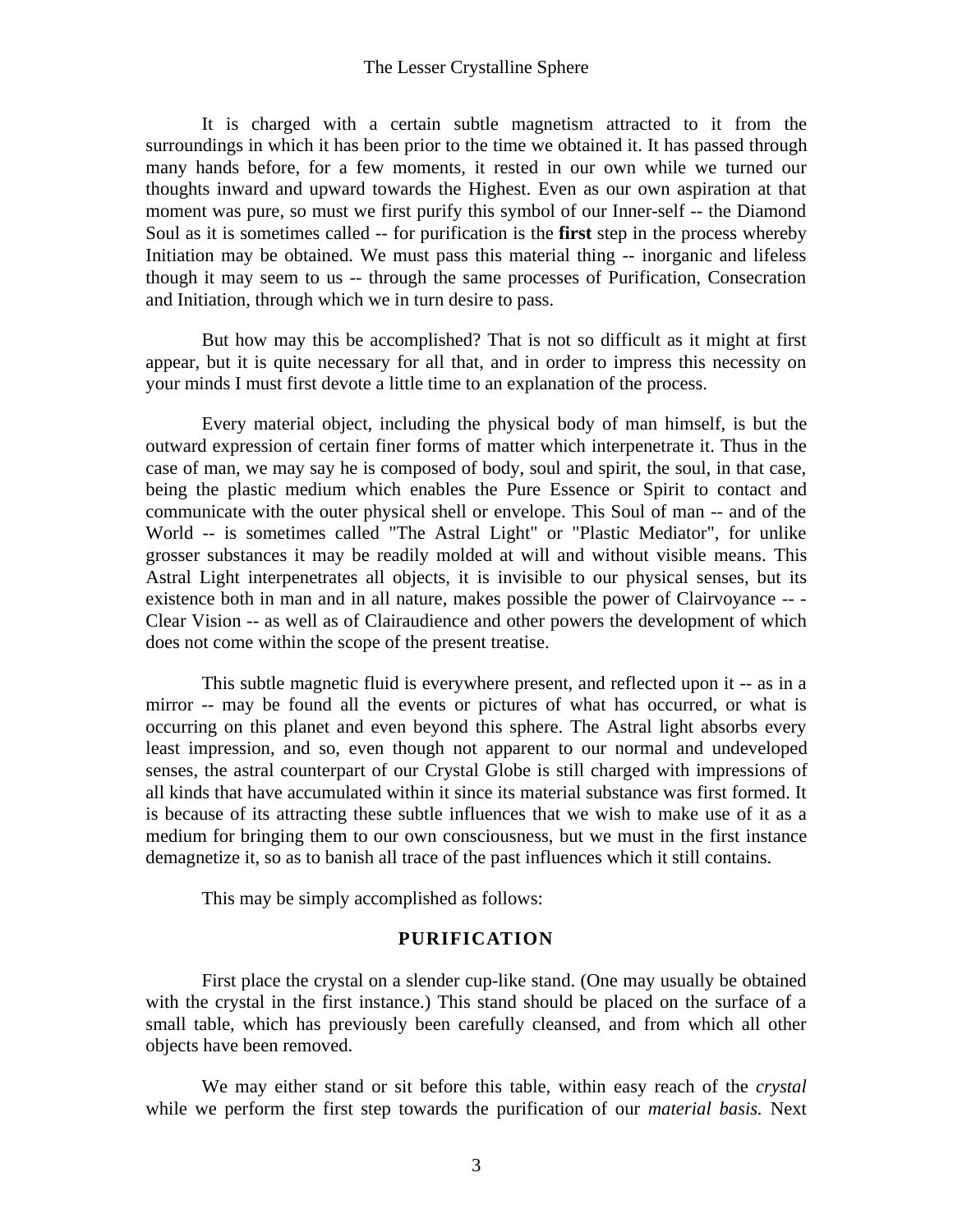place the tips of the fingers of both hands together, the thumbs being also joined, so as to form a circle -- symbol of infinity but also of a limitation or boundary -- then *concentrate the attention* on this circle until you clearly imagine, or actually feel, a film *of fine astral matter,* like the film of a soap-bubble, formed of the fine substance of your own astral and etheric bodies, spreading over the hollow space between your hands. As in the former instance, when your whole attention was turned within, this film should represent to you the highest and purest of which you are capable. A film of such purity that it will have the effect of dispelling or banishing every lower influence it contacts.

Having concentrated your mind in this way for a few moments -- and the ease with which this is accomplished is a good test of your powers as a crystal-gazer -- you must now slowly move your hands until they are directly above the crystal on the table, and still keeping your mind firmly fixed on the idea of this pure film of astral matter, pass your *hands down* over the crystal, thus causing it, in its turn, to pass clear through the magnetized circle of your hands.

When your hands reach the table at the base of the stand, they should be drawn apart, thus breaking the "film" and leaving the crystal above demagnetized of all that is of a lower vibration than your own highest ideal. It is then like a blank talisman, or a thing without life. If this first step has been successfully accomplished, the crystal will now give an impression of perfect 'cleanliness,' or that is the best description one can give of the proper result obtained by the process of purification. It must on no account be touched at this stage of the work.

The next process is to charge it with your own magnetism, thus *consecrating* it to the Work you wish to accomplish.

#### **CONSECRATION**

If the best results are to be obtained the crystal must now be *consecrated* or dedicated to the special mission for which it is destined. This mission is a very important one, much greater than we at first imagined perhaps, for it is no less than that of *representing to the seer his own Soul in the pure condition to which he aspires to bring it.* For that reason, his material basis, the crystal, must never be used for any but the highest purposes. It is no longer an ornament that may be placed on the mantel-shelf, but something he is about to endow with his own life, to charge with his own highest Will. Thus it becomes something most sacred to him, no longer an object to be idly handled by the profane any more than he would allow his own innermost feelings and ideals to be thus roughly used by every passing stranger. This explains the attitude of the true Seer of the past; it is not so much that the Crystals they used became objects of superstitious mystery to the ignorant, as this sacred value to the Seer himself, which caused them to be so carefully preserved. Once we understand this, we shall adopt the right attitude towards our studies from the very start.

How then must we accomplish the Consecration of our Small Crystalline Sphere?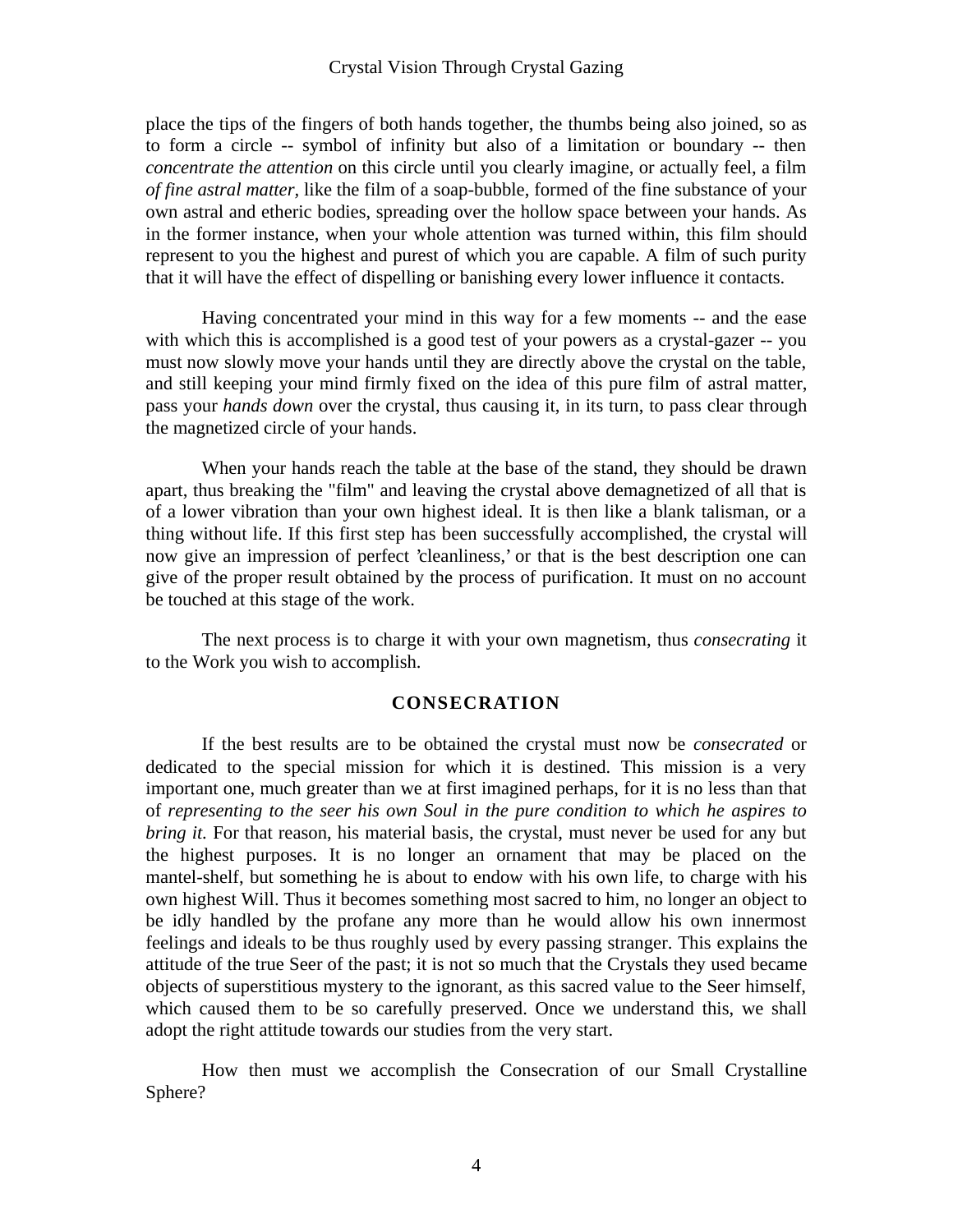#### The Lesser Crystalline Sphere

Leaving it just where it stands on the table before us we must next place the tips of our fingers and thumbs together, very much as before, but this time allowing them to form a perfect equilateral *triangle.* Our hands should be held in this position over the crystal, while we strongly *concentrate our minds* on the idea that *a positive current* is flowing from them down into the crystal. This current must again represent our highest aspiration in its purest form, but directed this time by our True Will. When we fairly feel this current flowing from our hands, they should be passed gently over the crystal - still forming the triangle as before but gradually allowing the palms to encircle the globe, without actually touching it; then, when we feel impressed to do so as by an unseen force, we should gently but firmly grasp the crystal itself, lifting it from its stand, and allowing our hands to pass all over its surface. All this while the mind must be kept in the highest possible condition of pure aspiration, as if we were giving our very life to this object, as indeed we are, for it now becomes more than a mere symbol of dead matter, it lives, and we have brought it to birth as a child of our Will. Henceforth it must be treated as such, as a sacred instrument, dedicated and consecrated to the service of the Highest.

And here a warning is necessary, though it will not be needed by the aspirant to this Art who has followed the directions hitherto given in the right spirit. This warning was also given by an earlier writer on this subject, John Melville, he writes:

"A sure and certain law exists, viz: - That if the seer's *purpose* be *evil* when he or she uses the crystal or mirror, it will *react* upon the seer sooner or later *with terrible effect;* wherefore all are strictly cautioned to *be good* and *do good* only."

This may sound rather like Sunday-school talk, but when explained in the light of the principles I have set forth above, it becomes clear, for we thereby charge the body of our "child" -- the crystal -- with a force which must inevitably return to us as its creator, quite apart from any question of outside influence from "beings" on other planes.

But he again reminds us that "The aerial spaces are *thronged* with countless intelligences -- celestial, *good, pure, true,* and the *reverse.* The latter have *force:* the former possess *power.* To reach the good ones, *the heart of the gazer must correspond,* and they should be invoked with prayerful feelings. There are innumerable multitudes of the *bad* on the confines of *Matter* and *Spirit.* These malign forces are many and terrible; but they can never reach the soul that relies on God in perfect faith, and which only Invokes the Good, the Beautiful, and True for noble purposes."

Here we have many fresh ideas that need to be dealt with more fully in their proper place, but the advice is good, and the warning necessary to those who, with the best intentions, may through ignorance of their own nature, and that of the Universe in which they live and move and have their being, imprudently attract to themselves forces of evil too great for them to withstand, thus bringing about obsession, madness or even worse, through use of wrong methods.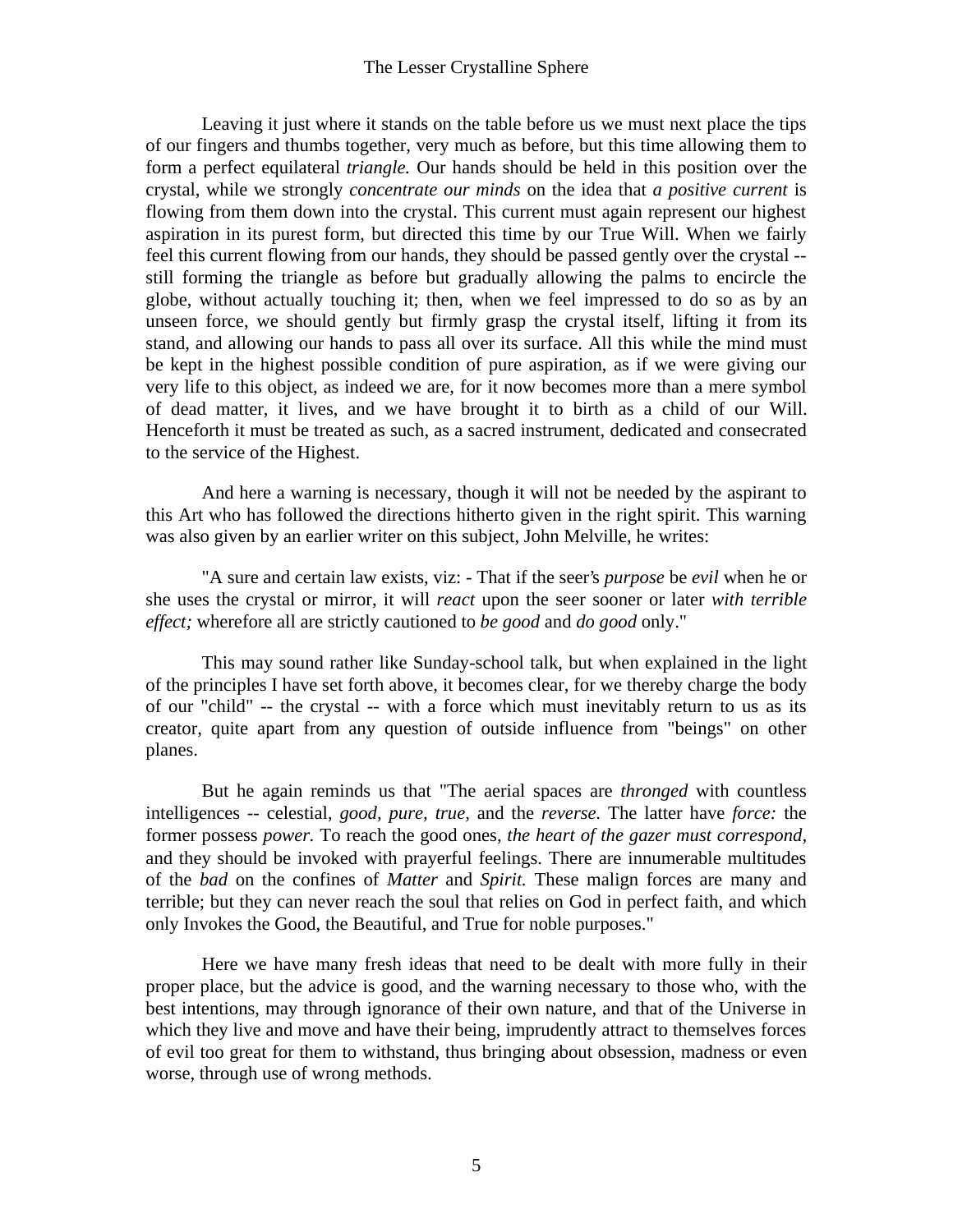#### **INITIATION**

This stage in the process of the preparation Of our crystal has been partially accomplished in the previous section of the work. We have really CONSECRATED the object by determining to use it only for the one work before us and for no other purpose, and we have at least partially INITIATED it by charging it with our own Will and Life. Initiation means a *begin*ning and we shall have made a good beginning If the above instructions have been carefully and faithfully followed. An elaborate ceremony might have been adopted, but since we are ourselves only making a beginning of the Work, such a Ceremony, even if described would have appeared cumbersome and unwieldy. As it is the merest novice has no excuse for neglecting the few simple rules laid down, which in the end, will be seen to have a far greater importance than is at first imagined.

If we start rightly we shall continue rightly, but a false start practically ruins our chances of success.

Enough has been accomplished for the moment, and the next step is to leave the crystal *alone* for a short time, not to start to use it immediately. This will be a test of patience, for one thing, and we shall need all our patience in order to succeed fully.

But, as with a new born babe, we must not leave our crystal unprotected. It should be carefully wrapped in a piece of silk obtained for the purpose and likewise dedicated to that end. Rose-pink is perhaps the best, as if to suggest our pure love of this "object" we have so carefully prepared. Outside that we might well place "grey" and finally "black" silk wrappings.

If this seems too elaborate, use a piece of pure black silk only, and whenever the Little Crystalline Sphere is used, first polish it carefully with this same silk wrapper.

Now put your crystal away, and read the next Chapter carefully before attempting to use it further.

ðñ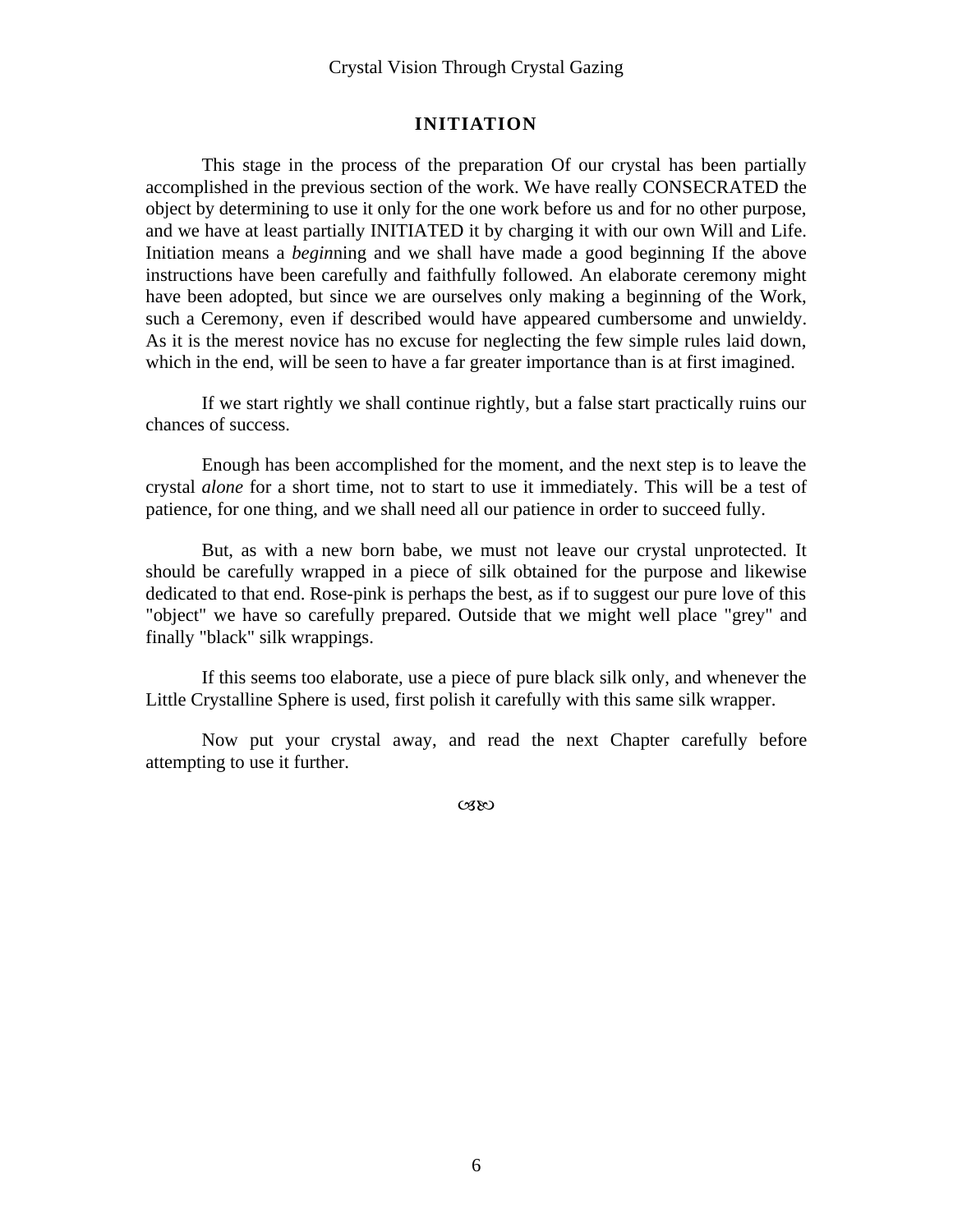# **CHAPTER II THE GREATER CRYSTALLINE SPHERE**

We have given some consideration to the proper preparation of our Crystal, or, as we termed it in the last chapter, the Lesser Crystalline Sphere. We must now pay some attention to the necessary condition of our own Inner Being or what we may term The Greater Crystalline Sphere.

The attitude of mind in which we approach the practice of the Art of Crystal-Gazing, will largely determine the results to be obtained therefrom. These may be little or great, as we ourselves look at the matter from a narrow or broad point of view.

Those who enter upon this study, actuated by a mere idle curiosity, after having attempted to satisfy it, may find there is apparently very little to be gained, while, on the other hand, even if in the first instance curiosity alone was our motive, it may give place to a genuine and lasting interest, leading to the highest results, if we are prepared to add to our original impulse enough energy to carry us through the very necessary preliminary practices by which alone, success may be assured.

There are two important factors entering into this proposition, The Seer or Gazer and the Crystal or object used to concentrate the gaze upon. The proper relation of these two is what brings about the desired result, viz: Clear Vision.

Now the clarity of our vision depends chiefly upon ourselves, not upon the crystal which is but a convenient means of acquiring this. We should now spend a few minutes in self-examination, in the same way that we did when we first examined the crystal or material basis of the work.

Why have we been attracted to the crystal. is just as important a question as why did the crystal attract us? In fact much more important, for our whole future may depend upon this curious meeting. Was it because we had been told, or that we imagined, that by some mysterious means we should thereby be enabled to peer into the future there to discover what lies before us on Life's Path, or what lies before those whom we hold dear as friends or acquaintances? Was it that we might perchance see the vision of one whom we had idealized in our imagination as a soul-mate, and hoped thereby to be assured of the actual existence of such? Was it that we might pry into the distant past, or even into the immediate past, of the lives of those with whom we are in daily contact, so that we might thereby obtain a knowledge of events that would at the same time put us in possession of a certain degree of power? Or was it as a stepping stone to really Clear Vision, a better understanding of Life itself, of our own being, and our true relationship with our environment in a larger sense than could be expected by mere physical means?

Probably our motives may have been compounded of some or all of these, and many more, and on that account be somewhat vague and uncertain. In that case we must at first expect a certain vagueness and uncertainty in our visions. In proportion to the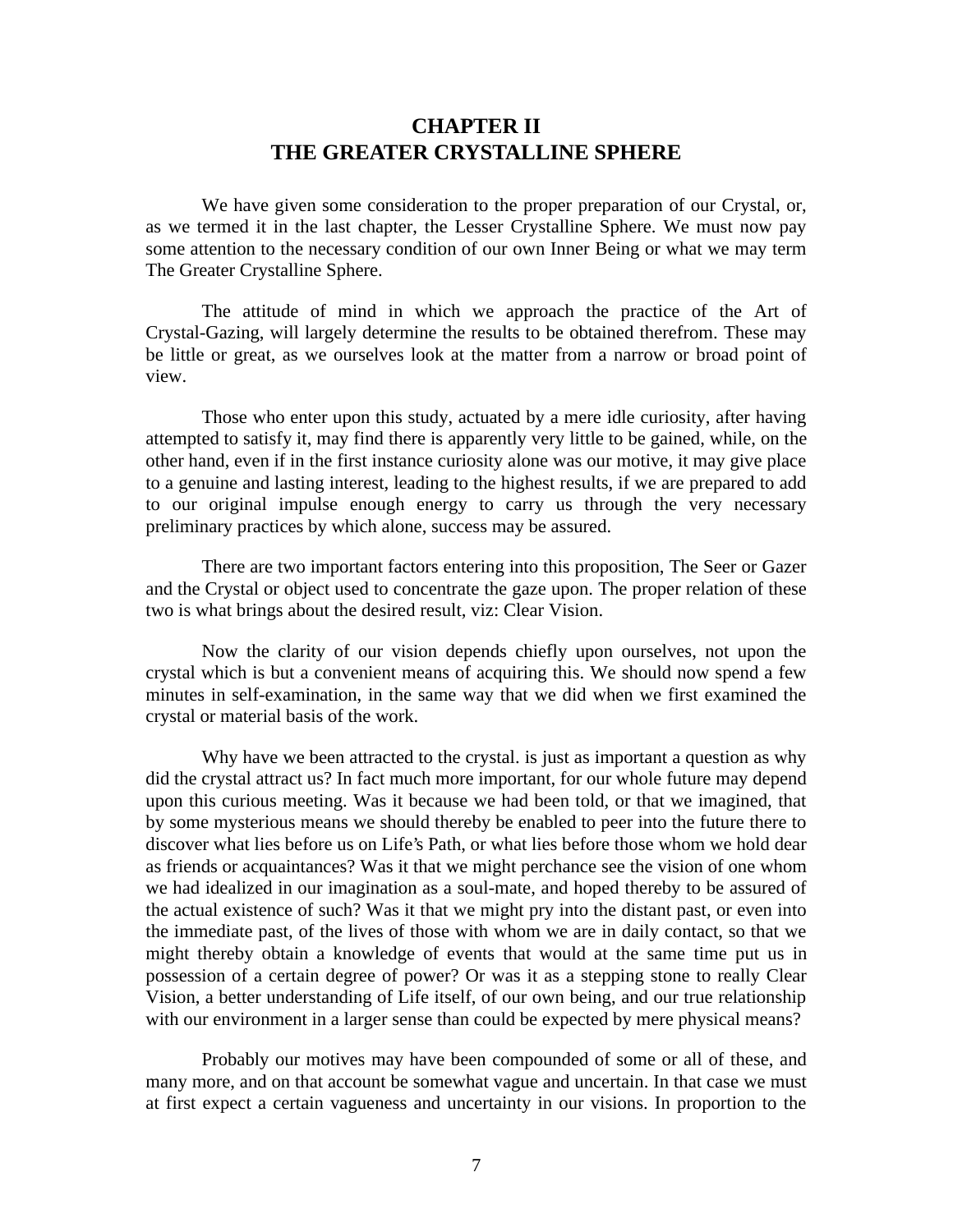clarity of our own conceptions, must our visions appear hazy or perfect in every way. "A true vision is to awakement as awakement is to a dream: and a perfect vision is so nearly perfect Reality that words cannot be found in which to translate it, yet it must not be forgotten that its truth ceases on return of the seer to the Material plane". This statement was made by one of the Great Seers, one who no longer needs the aid of a crystal, yet it holds good in this case also and will give the aspirant a glimpse of what may be expected provided we go to the trouble to thus perfect our instrument -- the Greater Crystalline Sphere.

A certain honesty of purpose is requisite to this Art, that is to say if it is our true desire to obtain the beat results. The Good the Beautiful and the True are the natural desires of the human soul, any inclination towards the reverse, shows an imperfection in our Crystalline Sphere which needs to be eradicated. Fortunately the Soul of man is Plastic and unlike the Hard Crystal Globe, may be easily worked upon and remolded nearer to the heart's desire.

A certain honesty of purpose must also be apparent in the instructions we follow, and for that reason it may be well to say a few words about the "crystals" and books on Crystal-Gazing which may come into the hands of the Student.

First then in regard to Crystals and "crystals". In all probability the crystal you have purchased, purified, consecrated, initiated and wrapped away so carefully, is not a real crystal at all. This news may come to you with a kind of sickening shock. But this shock will not last long if your own "Greater Crystal" the Inner Part of your being is true, and if you have faithfully carried out the preliminary instructions as directed. You have accepted this symbolic crystal as your "child", as something into which you have directed your highest aspiration and will. It matters little what the substance is composed of, so long as it has now become for you a sacred thing.

But how could you have been thus deceived if such were the case. Through ignorance of the real value of Crystal. In all probability the ball you purchased cost but a few dollars, whereas, had it been genuine Crystal, it would have been much beyond your means, or at least have cost more than you were prepared to risk on the experiment in hand. You have probably obtained a very carefully cut and polished sphere of glass, free from flaws and difficult and expensive to make. But it is a manufactured article, not a natural stone. It may be you could see little difference between it and a genuine stone, but the difference lies *within,* for the real crystal is built up by Nature on hexagonal lines, yet so clear and transparent is the stone that we do not see them. The one true test of all the crystal family is the fact that the *angle of incidence* remains the same in each species. Now the Hexagram symbolizes the Macrocosm, the Great Universe, or God. For the moment we have described the Soul of Man as our Greater Crystalline Sphere. In many cases this Soul has not attained to its greatest purity, and is little more than the Glass Sphere is to the Genuine Crystal.

Let this teach you your first great lesson in the Art, not to be deceived by, appearances, for it is written "The Devil himself may appear to us as an Angel of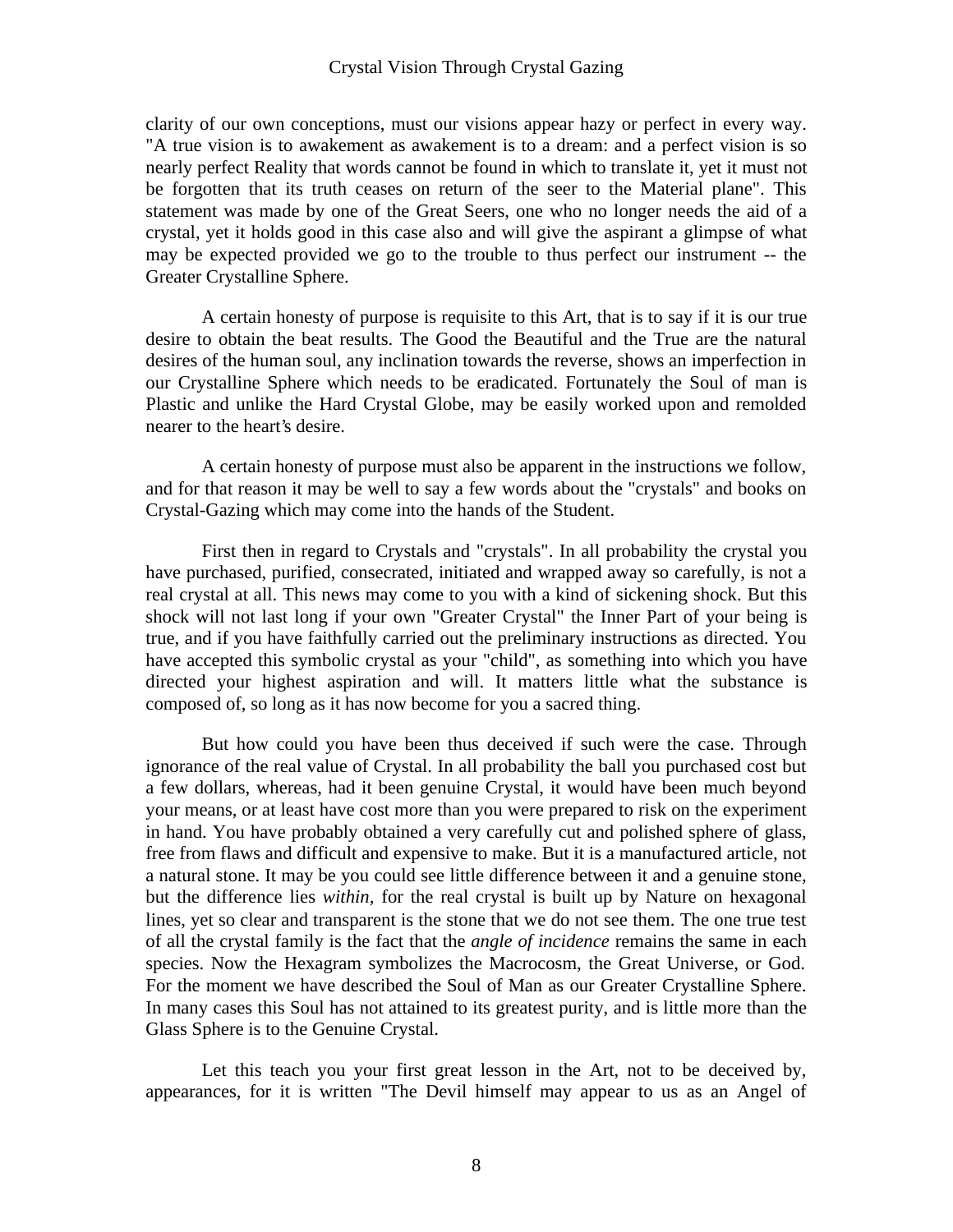#### The Greater Crystalline Sphere

Light". Yet do not be discouraged by this discovery, let us examine the matter more closely. Crystals are comparatively rare, and while little in demand, and that only by the most earnest seekers and Seers who were prepared to "Buy their eggs without haggling", the supply was ample to fill the needs of those who sought after them. Today Crystal-Gazing has taken a more popular aspect, and attracts -- in many instances -- less serious people, or those who are not prepared to pay very highly for the fulfillment of their desires. Consequently a demand has arisen for "something very like the real" -- just as good perhaps for the majority of persons -- but, what is more serious, there is likely to be a corresponding decline in the value of the practice, for less care may be taken in the methods used, and so on, till -- like many other studies -- it fails to be understood and thus falls into disrepute.

Fortunately the matter is not irreparable when understood in its true light, and greater reliance placed upon the inner powers of the Seer than on the objects at which he gazes. He cannot change glass into crystal in the case of the globe before him, but he may change Glass into Crystal in the case of his own Inner Being, and the latter is far the most important consideration after all.

Next, in regard to books on the subject of Crystal-Gazing, we find the Art mentioned here and there in a great many Ancient and Modern treatises on Occult matters, but there are few books of a serious nature devoted entirely to this subject. What we do see are usually produced in such a catch-penny style that they are immediately associated with 'fortune-telling' and 'dream-books' of the lowest order.

There is one little book, however, that is well worthy of notice as it is evidently an earnest effort on the part of the Author to set forth the main principles, as far as known to him, in a truly helpful manner. I refer to "Crystal Gazing and Clairvoyance" by John Melville. Published London 1910 by Nichols and Co. in a new and revised form. I shall refer to this little book again from time to time, meanwhile I should tell you that it is out of print and not available in America in that form. I may remark, however, that it has been copied almost word for word by a person who, claiming to be an occultist, should know better. The book was Copyrighted in England in 1896, but apparently no American protection was secured by the Author or Publisher. In that case it may be just within the scope of legitimate business to publish an American Edition without permission of the author or his agents, but in the case I refer to even the Author's Preface was copied word for word and signed by the impostor with his own name as being author of the whole treatise; acknowledged references in the book itself to other contributors were deliberately deleted and so changed that credit was no longer given to original sources, and in addition Copyright was claimed by the plagiarist, not alone in America but even in England and other Countries covered by the original Copyright. A warning was added that the contents of the volume must not be copied in any way without written permission, disregard of which would subject the offender to the penalty provided by law. This seems to me to add insult to injury and, whether the laws of the Country overlook such things or not, the Law of Karma must in the long run deal with anyone who steals another man's work and calls it his own and then foists it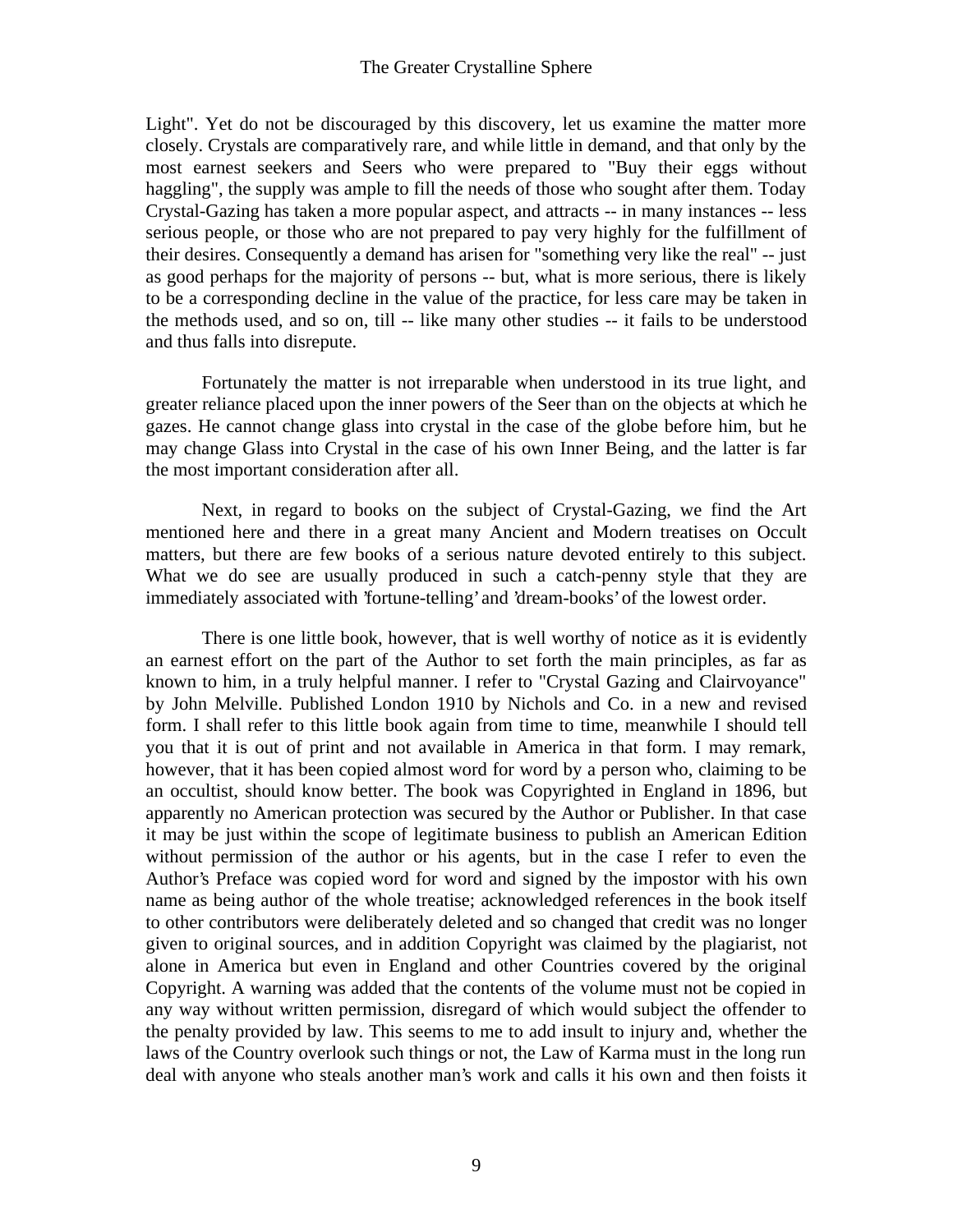upon the public, making everyone who purchases the book, whether ignorant of the truth or otherwise, what can scarcely be other than a receiver of stolen goods.<sup>1</sup>

From an occult point of view these circumstances practically bar the serious student from any benefit he might otherwise have derived from a study of the book itself, but fortunately, that is not essential as after all the treatise leaves much to be desired.

You may learn a further important lesson from what has just been recited, viz: Don't be content to rely upon appearances, and when you obtain a *message* from whatever source don't be too sure that the source is the same that it purports to be, or that you imagine it to be. In Crystal-Gazing, and all similar practices this is of vital importance, for neglect of this warning, may lead you far astray from the true Path. St. John knew his business when he said: *"Test ye the spirits,* whether they be of God." (Good). And this *testing* of your sources of information, as well as of your own motives is of primary import.

To return, however, to John Melville's little book, it is cast in the following form. First the composition of Beryls or Crystals is taken up; but for reasons mentioned earlier in this chapter, this aspect is of no great importance to the modern enquirer. Then the derivation of the name is discussed and certain other matters of a hypothetical nature are enquired into. The Ancient Methods of Ceremonial in connection with the Art are summarized, and a few practical directions for the modern student follow. This concludes the first part of the book dealing particularly with the matter in hand. The second part is by another author, and entitled "Hygienic Clairvoyance", the title being a most unfortunate one in my opinion, although there are some interesting hints in regard to "Induced Clairvoyance" towards the end of the book. But there is no *connected* and systematic thread to guide the student through the various stages that may be necessary for him in order to attain a complete knowledge and experience of the whole matter. For that reason, having been requested to prepare a new and original account of the processes involved, I have decided to start at the very beginning, and lead the student by gradual stages to a comprehension of the larger outcome of the Work.

But it is now time for us to consider the early stages of the practical work, taking up the thread from where we left it at the end of the last chapter.

Therefore take your crystal and polish it carefully placing it upon its stand near you, while you pay attention to the following directions.

In the first instance your desire is merely to cultivate a certain degree of clairvoyant power by the regular use of this globe. By this means what are called "visions" of things or events, past, present or future may appear clearly to the inner sight or eye of the soul.

 $\frac{1}{1}$  $1$  Transcriber's note: The person being referred to above is L.W. de Laurence, a notorious literary thief.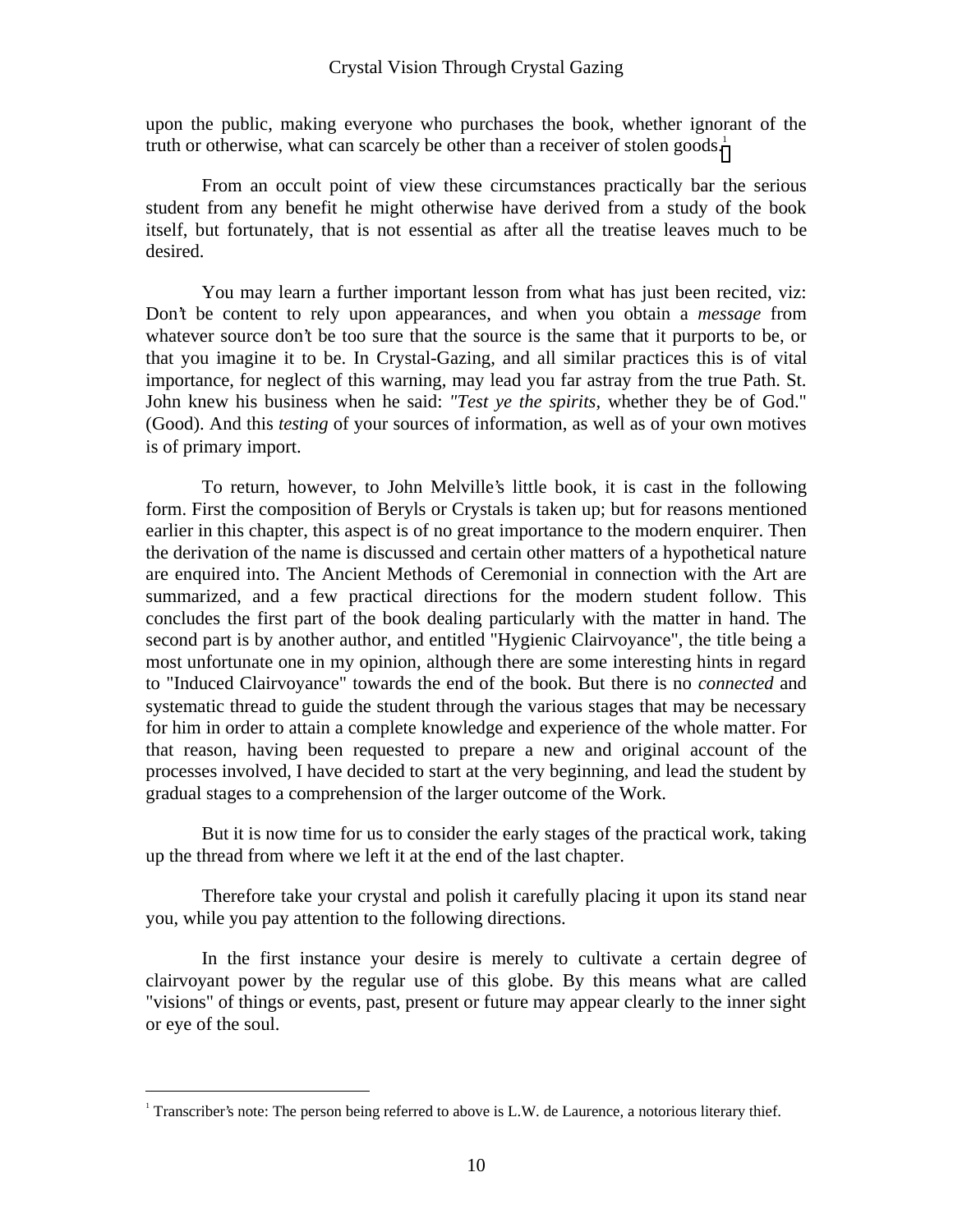#### The Greater Crystalline Sphere

No great harm can come from this practice, provided that the inner motives of the Seer are kept pure and no attempt is made to prostitute it to undesirable ends. Looked upon as a process of self-development leading to concentration of the powers of the mind, and a widening of the mental horizon, the practice of this art may be recommended to almost everyone.

The rules laid down by John Melville for this stage of the work are clear and concise, and leave little to be desired, I shall therefore quote them practically in full, adding my own comments, where necessary, in parentheses.

(1) "Select a quiet room where you will be entirely undisturbed, taking care that it is as far as possible free from mirrors, ornaments, pictures, glaring colors and the like, which may otherwise distract the attention.

"This room should be of a comfortable temperature in accordance with the time of year, neither too hot nor too cold. About 60° to 65° Fahr. is suitable in most cases, though allowance can be made for natural differences in the temperaments of various persons. Thus thin, nervous, delicately organized individuals, and those of lymphatic and soft, easy-going, passive types, require a slightly warmer apartment than the more positive class, who are known by their *dark* eyes, hair and complexion, combined with more prominent joints and sharper development of what phrenologists term the Perceptive region of the forehead. Should a fire, or any form of artificial light be necessary, it should be well screened off, so as to prevent the light rays from being reflected in, or in any manner directly reaching the crystal.

"The room should not be dark, but rather shadowed, or charged with dull light, somewhat such as prevails on a cloudy or wet day.

(2) "The crystal should be placed on its stand on a table, or it may rest on a black velvet cushion, but in either case it should be partially surrounded by a black silk or similar wrap or screen, so adjusted as to cut off any undesirable reflection.

"Before beginning to experiment, remember that most frequently nothing will be seen on the first occasion, and possibly not for several sittings, though some sitters, if strongly gifted with psychic powers in a state of unconscious, and sometimes conscious degree of unfoldment, may be fortunate enough to obtain good results at the very first trial.

"If, therefore, nothing is perceived during the first few attempts, do not despair or become impatient or imagine that you will never see anything.

"There is a royal road to crystal vision, but it is open only to the compound password of Calmness, Patience, Perseverance. If at the first attempt to ride a bicycle failure ensues, the only way to learn is to pay attention to the necessary rules, and to *persevere daily* until the ability to ride comes naturally.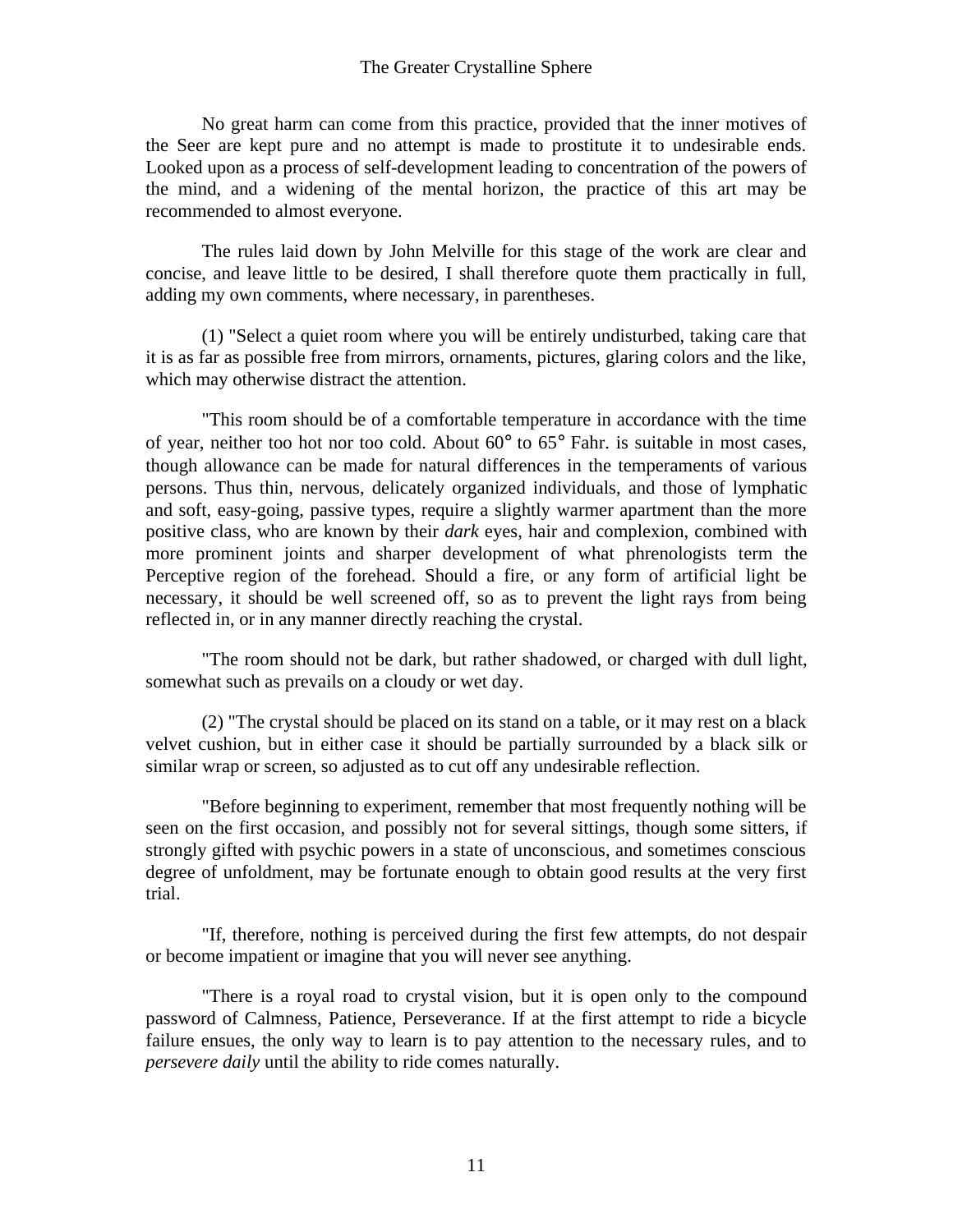"Thus it is with the would-be seer. Persevere in accordance with these simple directions, and success will sooner or later crown your efforts.

(3) "Commence by sitting comfortably with the eyes fixed upon the crystal, not by a fierce stare, but with a steady, calm gaze, for ten minutes only, on the first occasion. In taking the time it is best to hang your watch at a distance where, while the face is clearly visible, the ticking is rendered inaudible. When the time is up, carefully put the crystal away in its case, and keep it in a dark place, under lock and key, allowing no one but yourself to handle it."

(The importance of this latter instruction will be clear to those who have studied the first chapter of this present treatise, and who have actually prepared their crystals in the proper manner. Strange magnetism will of course have its effect on the crystal globe, and again render necessary some such process of Purification as already described.)

"At the second sitting, which should be *at the same place, in the same position,* and *at the same time, you* may increase the length of the effort to fifteen minutes, and continue for this period during the next five or six sittings, after which the time may be *gradually* increased, but should in no case exceed one hour."

(The first instruction in the above paragraph, relative to place, time, etc., is given in order that the student may take advantage of certain Cyclic Laws, which make the repetition of an act under similar circumstances, easier with each attempt, on account of the fact that he has begun to *form a habit* of working.)

(4) "Any person, or persons admitted to the room, and allowed to remain while you sit should (a) keep absolute silence and (b) remain seated at a distance from you."

(The presence of any other person is of course a handicap to concentration of mind, and should be avoided at first. Any movement in the room may reflect in the crystal, and thus disturb the vision.)

"When you have developed your latent powers, questions may, of course, be put to you by one of those present, but even then only in a very gentle, or low and slow tone of voice; never suddenly, or in a forceful manner."

(It is far better to make the whole practice one of self-development, and not to have people around who will ask a lot of idle questions. Again, the soul of the seer is to some extent thrown open during the practice, so as to make impressions from the Higher Spheres possible, and it is quite another matter to let other, probably ignorant, people, pump the mind of the seer full of suggestions of a lower order, while in that condition. Therein lies the danger of the practice.)

(5) "When you find the crystal begins to look dull or cloudy, with small pin points of light glittering therein, like tiny stars, you may know that you are *commencing* to obtain that for which you seek - viz: crystalline vision. Therefore persevere with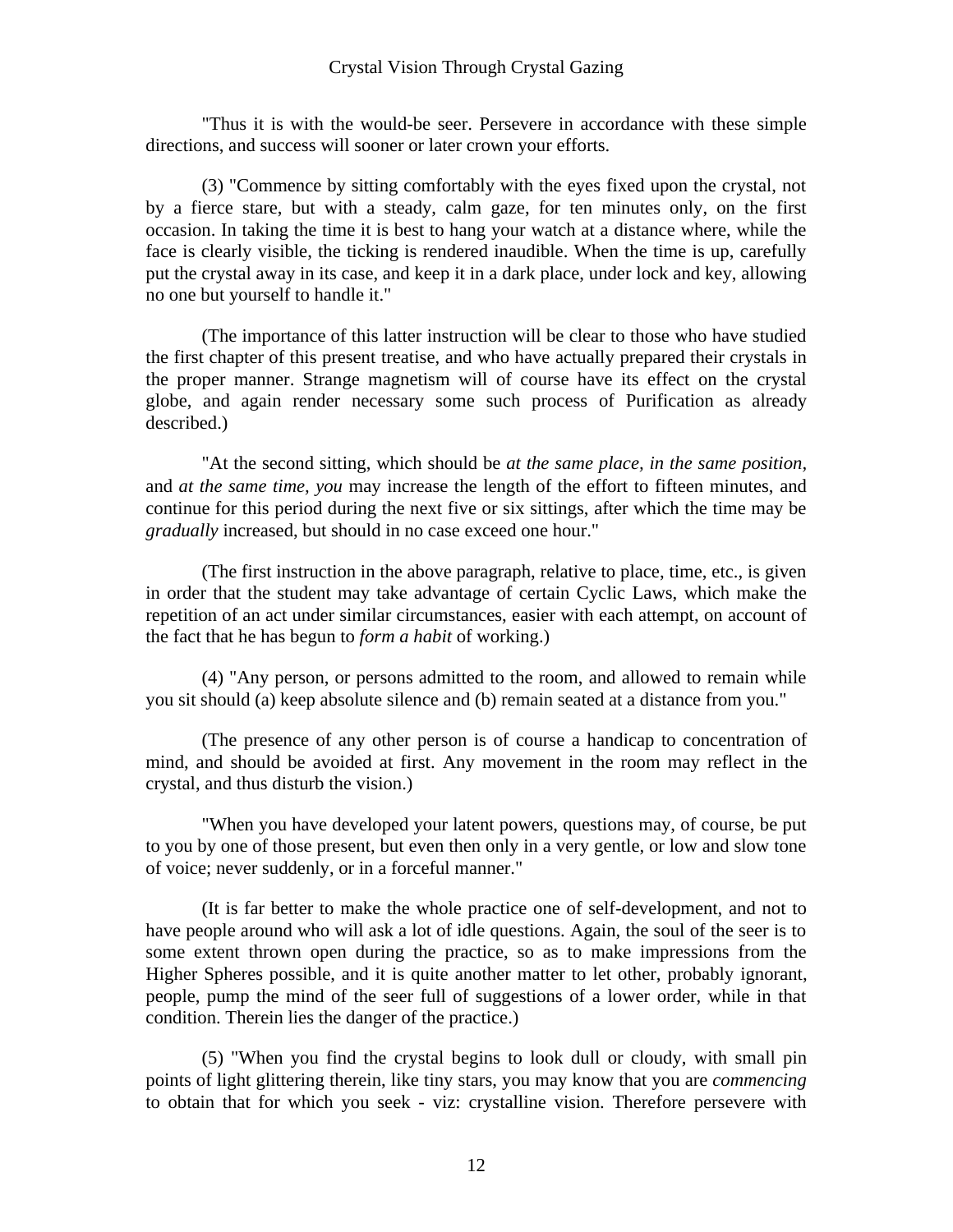#### The Greater Crystalline Sphere

confidence. This condition may, or may not, continue for several sittings, the crystal seeming at times to alternately appear and disappear as in a mist. By and by this hazy appearance will in its turn give place quite suddenly to a blindness of the senses to all else but a blue or bluish ocean of space, against which, as if it were a background, *the vision* will be clearly apparent."

(The above is practically all the instruction necessary to the desired result, the rest is *practice* on your part. Yet here are a few further hints for your guidance:)

(6) "The **crystal should not be used soon after taking a meal,** and care should be taken in matters of diet to partake only of digestible foods, and to avoid alcoholic beverages. Plain and nourishing food, and outdoor exercise, with contentment of mind, or love of simplicity of living, are great aids to success. Mental anxiety, or ill health, are not conducive to the desired end. Attention to *correct breathing is of importance.*"

(A long comment might be added on the necessity of correct breathing, it will perhaps find a place later on in this treatise.)

(7) "As regards the time at which events seen will come to pass, each seer is usually impressed with regard thereto; but as a general rule, visions appearing in the extreme background indicate time more remote, either past or future, than those perceived nearer at hand, while those appearing in the forefront, or close to the seer, denote the present, or immediate future."

(This question of 'time' is an important one, and it is unfortunate that it should largely depend on the 'hunch' of the seer. Time on other planes is differently conditioned, or rather since time is a mode of the human mind, and our mind is at a different state of vibration when examining a vision, the question arises as to the ability of the seer to translate one set of time senses into another corresponding to a different plane. Time in the long run, is discovered to be an illusion after all. There is much in the warning, previously given, that however perfect a vision may appear, it is untrue when brought down to the material plane. More may be said on this matter later.)

(8) "Two principal classes of visions will present themselves to the sitter (a) The Symbolic, indicated by the appearance of symbols such as a flag, boat, knife, gold, etc.: and (b) Actual Scenes and Personages, in action or otherwise."

(In the former instance much will depend on the ability of the seer to translate the symbols correctly, and in the latter there is always liable to be deception by elementals masquerading as the persons that appear to the seer. Remember our warning about the faked book.)

"Persons of a Positive cast of organization, the more active, excitable, yet decided type, are most likely to perceive symbolically or allegorically; while those of a Passive nature usually receive direct or literal revelations. Both classes will find it necessary to carefully cultivate truthfulness, unselfishness, gratitude for what is shown, and absolute confidence in the **Love, Wisdom and Guidance of God** Himself."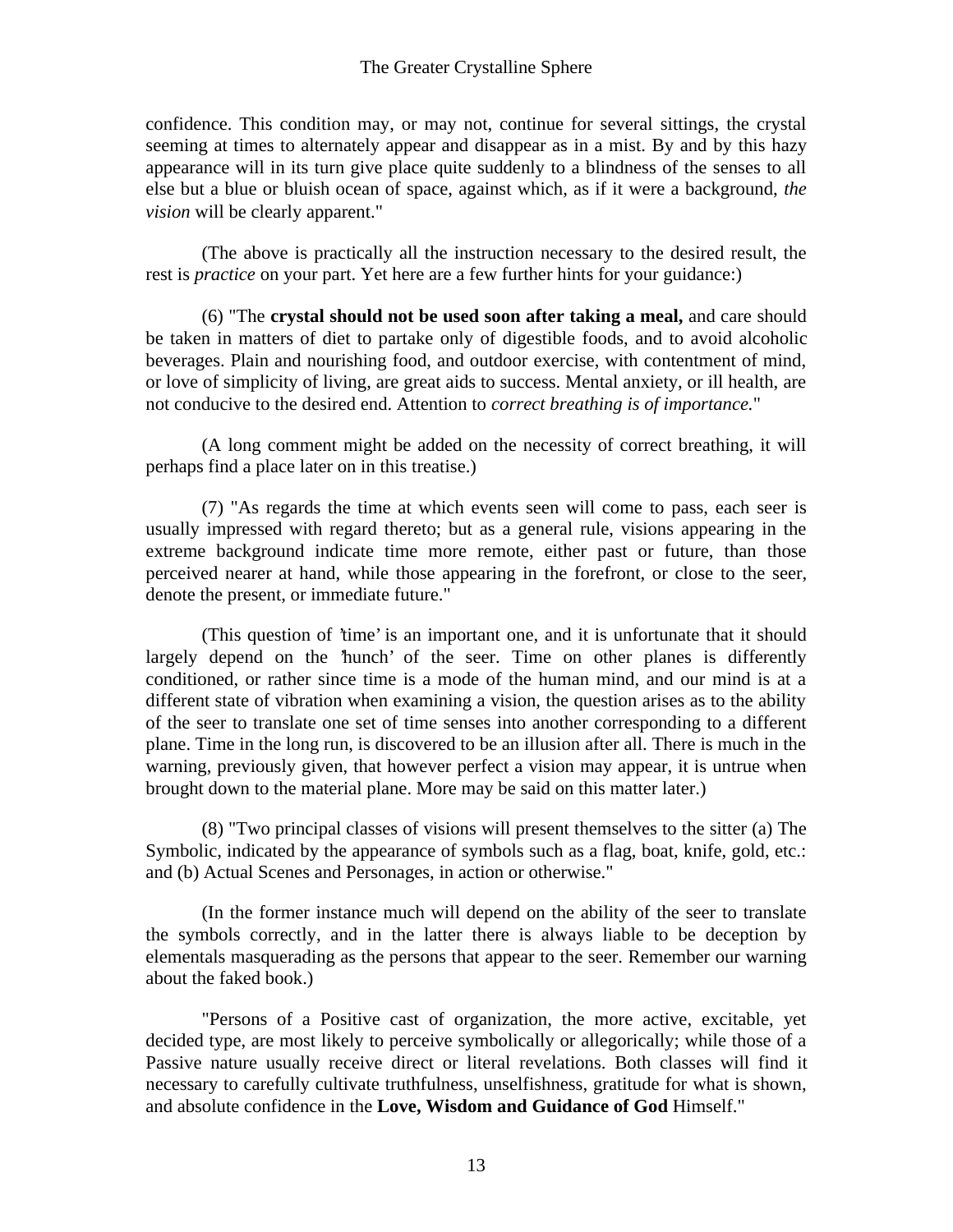--------------

So ends Mr. Melville's instruction, and he displays his wisdom in thus warning the reader of the necessity of cultivating purity in his own Larger Crystalline Sphere and in relying on nothing but the highest as his ultimate Guide. We shall understand this more clearly as the work progresses, meanwhile enough has been given to enable the would-be seer to start without further delay-his actual practice of the Art.

Follow the above instructions carefully, and perform your first ten-minute practice now, before you go any further in the study of this treatise. Then make up your mind to do the practice regularly *every day* till you have *proved for yourself* the possibility of obtaining some results by this means.

ðñ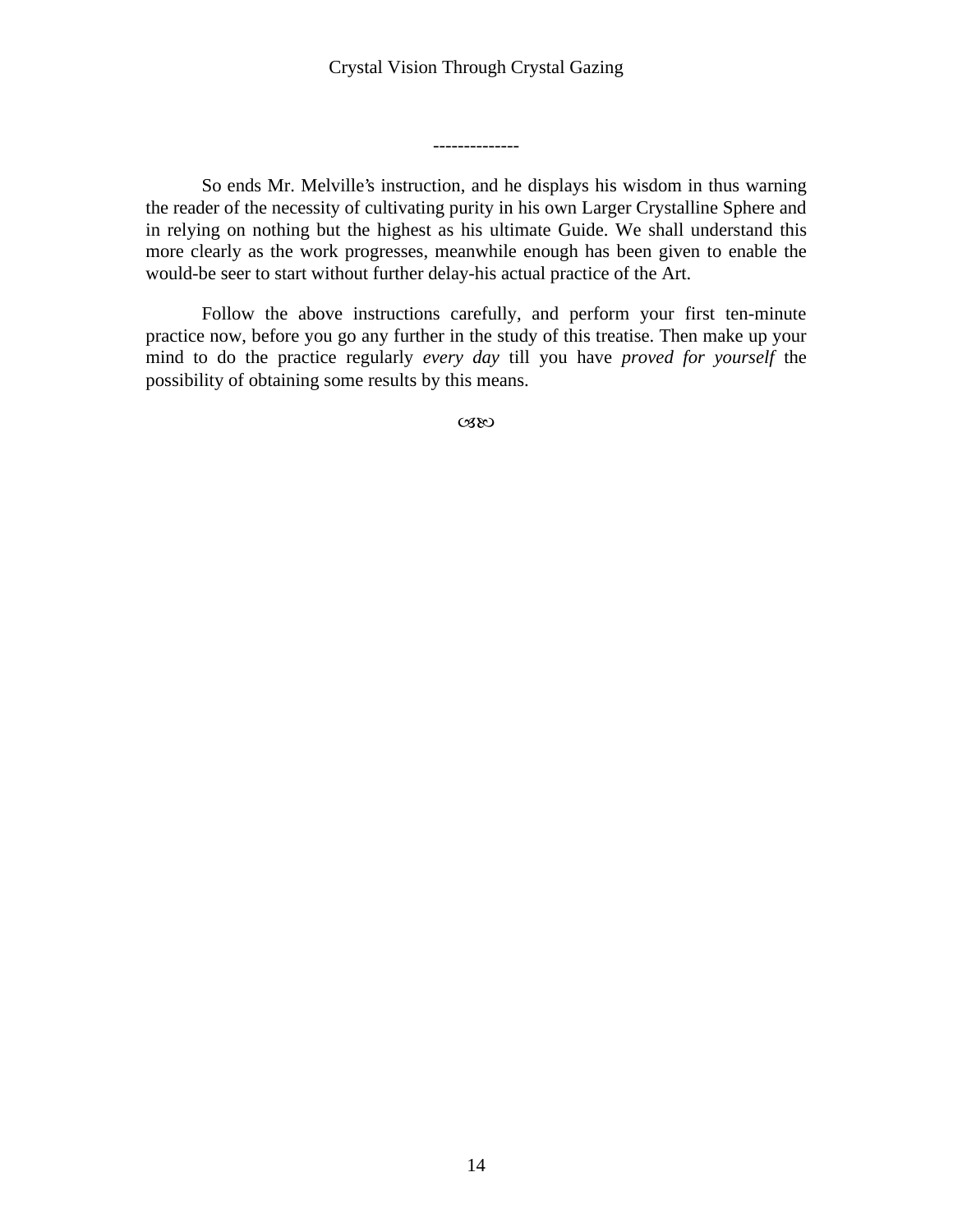# **CHAPTER III THE UNIVERSAL CRYSTALLINE SPHERE**

There is little doubt of the possibility of developing the power to "see things" of an unusual and unlooked for nature, if a certain course of action is persisted in. The drunkard proves this possibility beyond shadow of doubt. But as to the value of what is then perceived, and even the value of what we may perceive as a result of our concentrated attention on the crystal, that requires further consideration, and a careful decision on the part of the would-be seer, as to what he is prepared to accept as truth, and what he is willing to reject as valueless, despite -- perhaps -- its fascinating appearance.

Here we find ourselves in much deeper waters, but it will be well worth while to give the matter careful consideration, for it is written: "What shall it profit a man if he gain the whole world, and lose his own soul?"

We cannot afford to take any chances of exchanging The Soul -- our Greater Crystalline Sphere -- for any lesser consideration that may fascinate us by means of reflection in our Glass Globe or Lesser Crystalline Sphere.

Mr. Melville, while pointing out in his little book that the ancient and more elaborate methods of using the Crystal involve a great deal more preparation, and possibly more danger on account of the fact that in olden times the Seers did not use the Crystal so much as a means to personal clairvoyance, as in order to compel the actual presence of certain genii or spirits in the crystal, and to obtain therefrom answers to such questions as might be propounded by the querent rather discounts the value of the more practical application therein implied.

He says "That as the ordinary experimenter of today has no desire to compel the presence of a spiritual being in the crystal, it is quite unnecessary for him or her to draw magic circles, or to go to the trouble and expense of acquiring and using special or costly apparatus, with the exception of the crystal itself." But, after all, let us pay a little attention to what we are doing, before we accept too readily the statement that a certain degree of trouble and expense are unnecessary and the assurance that we can place reliance on the results obtained by the simple method of gazing into the crystal and taking a chance as to what we see presented to our inner vision. The Ancients, generally speaking, were not half so easily deceived as many moderns who dabble in arts and sciences with very little real knowledge as to what they are undertaking or expect as a result.

I can do no better than quote a brief article which appeared in an American Magazine, written by The Master Therion, on: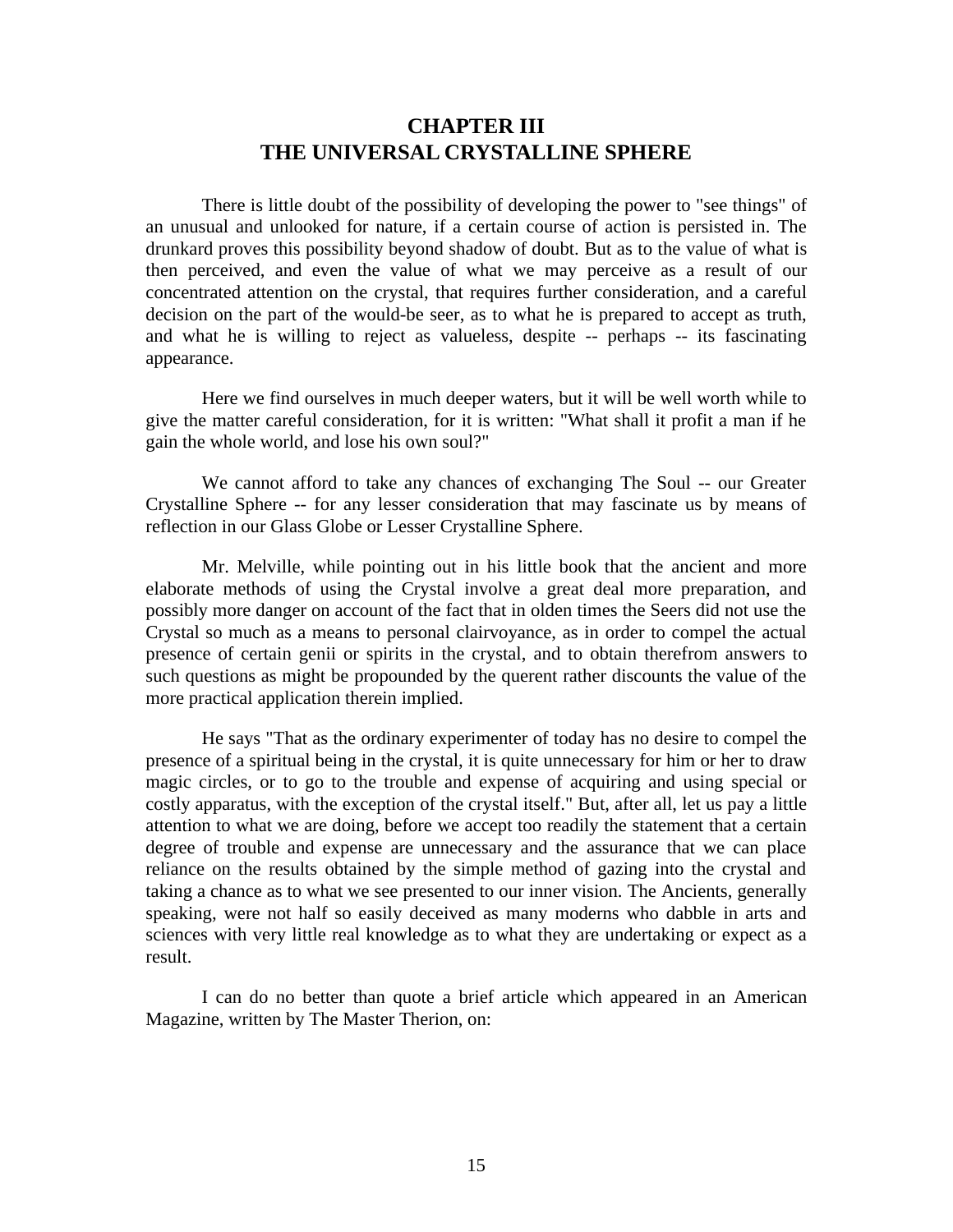#### **THE OUIJA BOARD.**

"Suppose a perfect stranger came into your office and proceeded to give orders to your staff. Suppose a strange woman walked into your drawing room and insisted on being hostess. You would be troubled by this. Yet, people sit down and offer the use of their brains and hands (which are, after all, more important than offices and drawing rooms) to any stray intelligences that may be wandering about. People use the Ouija Board without taking the slightest precautions.

"The establishment of the identity of a spirit by ordinary methods is a very difficult problem, but the majority of people who play at Occultism do not even worry about this, They get something, and it does not seem to matter what! Every inanity, every stupidity, every piece of rubbish, is taken not only on its face value, but at an utterly exaggerated value. The most appallingly bad poetry will pass for Shelly, if only its authentication be that of a planchette! There is, however a good way of using this instrument to get what you want, and that is to perform the whole operation in a consecrated circle, so that undesirable aliens cannot interfere with it. You should then employ the proper magical invocation in order to get into your circle the one spirit that you want. It is comparatively easy to do this. A few simple instructions are all that is necessary, and I shall be pleased to give these, free of charge, to anyone who cares to apply.

"It is not particularly easy to get the spirit of a dead man, because the human soul, being divine, is not amenable to the control of other human souls; and it is further not legitimate or desirable to do it. But what can be done is to pick up the astral remains of the dead man from the Akasha and to build them up into a concrete mind. This operation, again, is not, particularly profitable. The only legitimate work in this line is to get into touch with the really high intelligences, such as we call Gods, Archangels, and the like. These can give real information as to what is most necessary for our progress. And it is written in the Oracles of Zoroaster that unto the Persevering Mortal the Blessed Immortals are swift."

\* \* \*

Here, for the case of the Ouija Board applies equally to the Crystal, we find a masterly common-sense explanation of why the ancient and modern adepts resort to more careful, if more elaborate, methods to insure proper results. The danger lies in failure to adopt them, rather than the reverse.

But, after all, we have been considering the crystal chiefly as an aid to the development of our Inner Self, rather than the possibility of Divination by its means. In this course we should persist for the present.

In Melville's work we find a Plate showing the operator seated before his table with his gaze fixed upon the crystal (which being on a stand is nearly at the level of his eyes), while the rays of magnetism, following the line of vision focussed in the eyes, spread out slightly till they reach the crystal, then widely diverge as representing the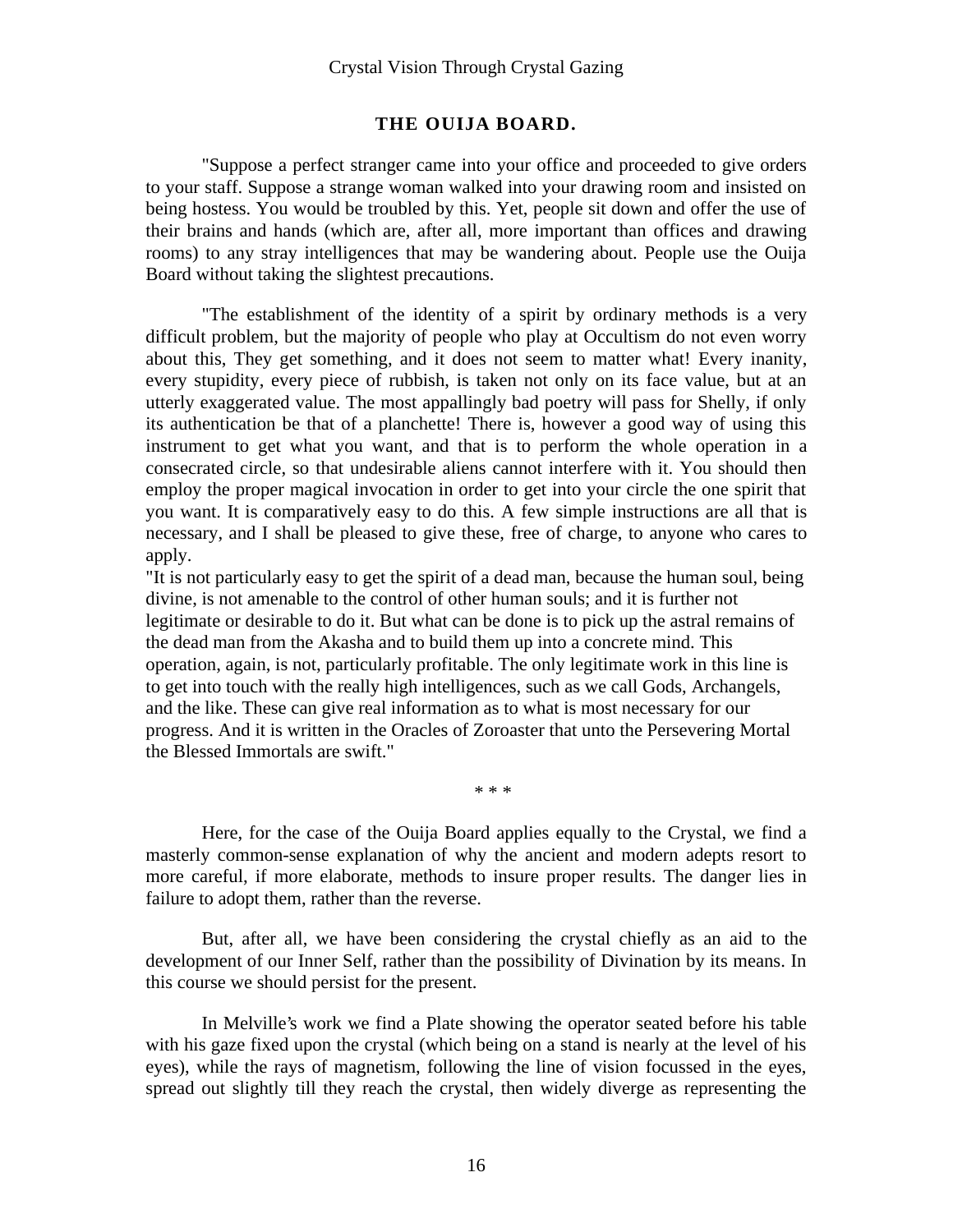Universal attraction of the Crystal itself. In other words, The Universal forces and the Human forces meet at the point of the Crystal and thus produce the vision.

Up to this point we had only taken into consideration the Lesser Crystalline Sphere, and the Greater one, or The Soul of Man, but had left out of account the Corresponding Sphere of a Universal Nature. This will be dealt with more fully in its proper place, meanwhile a few words may be said on the *modus operandi* of bringing the enquirer into direct contact with the crystal, and through its medium, with the unseen world. Melville suggests:

"(1) By Concentration in the Crystal of the greatest possible influx of celestial or terrestrial magnetism, or both.

"(2) By Concentration in the Body of the operator of unalloyed magnetism, through the purity of the amatory functions.

"(3) By Concentration of the Mind, through the mental faculty of "Concentrativeness," acting through the Phrenolegical Brain "centre" located in the superior portion of the First Occipital convolution of the Cerebrum."

All the above, it will be seen, imply CONCENTRATION, and this is all focussed in the Crystal.

The real key to the reference to our "amatory functions" is that we must "fall in love with the object of our work" for Love is the tendency of any two things to become one, thus losing themselves in a third idea, different from either of them. When the experimenter has so concentrated his attention on the *crystal* that no other idea enters his mind, the SEER and the SEEN, as it were, rush together and blend into a vision of a more Universal Order. *Self* and the Crystal are both forgotten when this "marriage" takes place.

Now comes an interesting question. Is it necessary that the *crystal* or other magical *link* or *material basis* be *within sight* of the operator at all? Again, may the concentration of the mind of the operator on a point *within* his own being produce similar, perhaps better results? In other words, is the *crystal* but a means towards CONCENTRATION OF MIND, which when accomplished may be better transferred to some other centre or focal point.

In regard to the question of the *magical* link the author may quote one of his own early experiences which may be of interest to some other students.

On May 28th, 1914 between 10:10 and 10:35 P. M. his Magical Record shows that in accordance with instructions received from the great Order of which he was then a Neophyte, he was attempting to answer the following Examination Question from a series of practical questions forming part of the task of his Grade.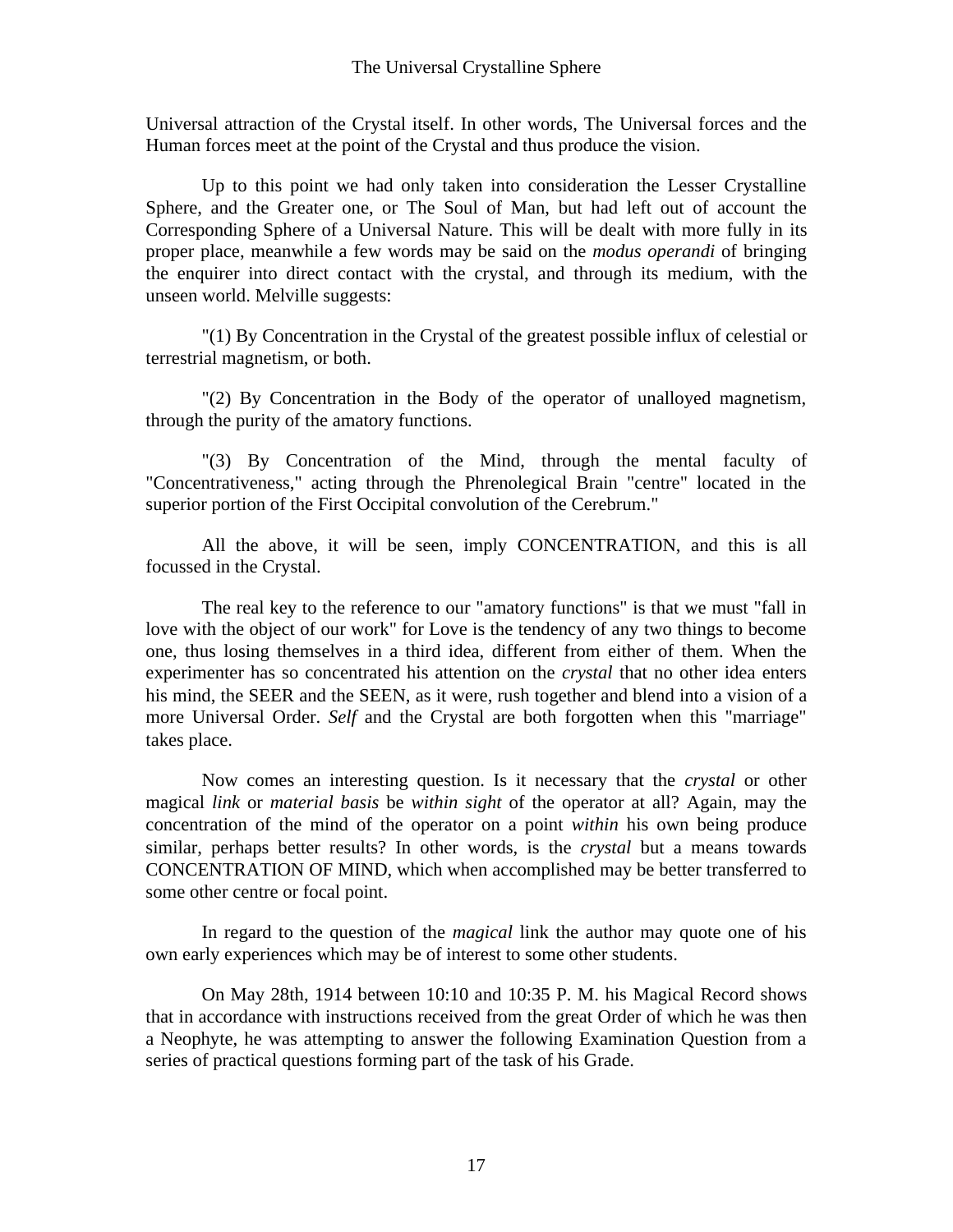"Discover by means of Astral Visions the nature of the Alchemical principles Sulphur, Mercury, and Salt. How do they differ from the Three Gunas and from the Elements Fire, Water and Air?"

Without going into the means of Astral Vision (not the crystal) or the early part of the visions, we may quote the following entry from his record:

"Thirdly, I considered "Salt" and there came a vision of a ship upon the sea, this ship presently struck a rock and was sucked down into the depths of, the ocean, to rise no more. And I meditated upon this, as the action of Tamas, sloth. Once strike the "Earth" and its "Waters" (or Tamas) will draw you down and hold you fast, more surely than either the energy of Sulphur or the calm of Mercury."

"May 29th, 1914. Last night, after entering diary about 11:5 P. M. I felt very cold indeed, and went over to the next camp to fetch R. I was still shivering when I went to bed. This morning, at the Railway Station, I heard of the sinking of *'The Empress of Ireland'.*

"It was not until after my arrival at the office that I remembered the vision I obtained last night, when it suddenly flashed across my mind as a strange coincidence. On further thought I noticed the time (10:15 to 10:30 P. M. Vancouver British Columbia.) exactly corresponded to 2:30 A. M. at Quebec where the time is 4 hours different. The "Empress" went down at 2:30 A. M."

I thought this of sufficient interest from a scientific point of view (although the vision had come to me merely as a Symbol of the Element, Water) to take a little trouble to prove that I had recorded the vision *before* I could possibly have heard of the accident and within 10 minutes of the actual event the other side of the Continent, so I got a friend to fetch my diary from home and to witness the fact of the entry.

Was the thought form produced by the occurrence transmitted to me while in a receptive state of mind; and had the shivering anything to do with the condition?

Now comes the interesting point. All the above may have been coincidence, but I was interested, some months later, to receive a letter marked "RECOVERED BY DIVERS FROM THE WRECK OF THE EMPRESS OF IRELAND" and returned with the Government stamp to that effect thereon. This letter turned out to be the one I had written to Fra. 0. M. on May 21st INFORMING HIM THAT I WAS ABOUT TO COMMENCE THIS SERIES OF EXPERIMENTS." (See Figures II and III.)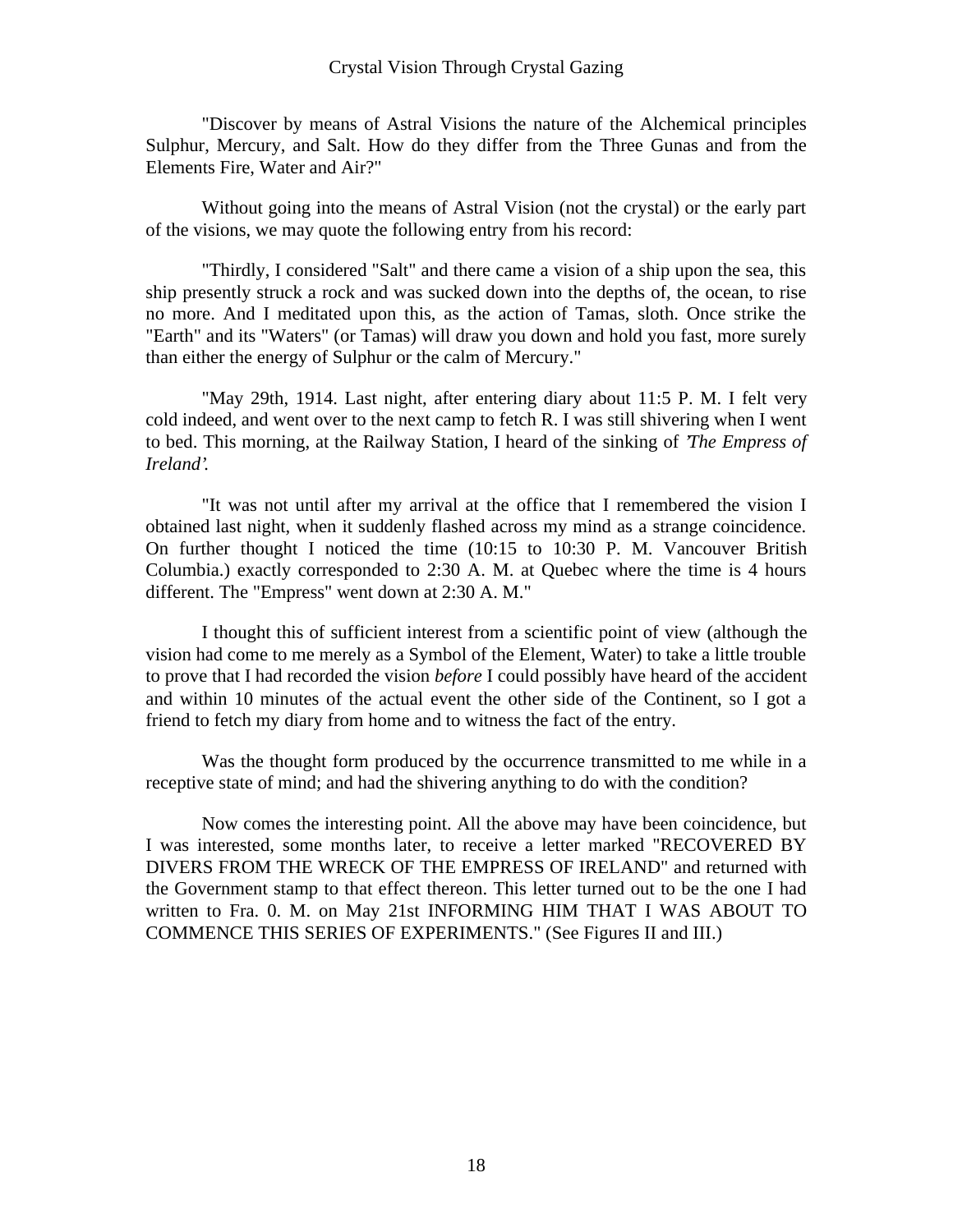Post Office Box 70 C. STANSFELD JONES **MEMBER OF THE** VANCOUVER.B.C. SOCIETY OF WINIATURISTS. May 21st 1914. Care Frater. Just a line to acknowledge the receipt of your letter of the lst inst., together with my diary, also to thank you for thehelpfull comments and advice. I am making the necessary preparations to insure a quiet and proper place for the working out of the Examination that has been set for me, and will forward the results as soon as I obtain them. Until then, I am, Yours fraternally Frater O. M.<br> $3^3$  Avenue Studios.<br>LONDOM. S longo on Omnibas LONDON. S.W. Pigure II **Tersonal** VANCOUVER **MOITRINX3** SEP1 3-12 1914 purjaij je ssaidura 's SJO valm um statip Aq paramool<br>rater O. M. .<br>c/o Nassas Wist of Later County of Paramool Frater O. M. c/o Messrs Wieland & Co. 33 Avenue Studios, South Kensington. London. S.W. ENGLAND. Figure III

In the above instance the LETTER containing the magnetism of the writer, seems to have been a sufficient link, at a distance of thousands of miles, to produce a SYMBOLIC VISION of the nature sometimes seen in Crystals.

But it must be remembered that the mind of the Seer chanced at that time to be CONCENTRATED, not on the *lesser crystal* but within His Greater Crystalline Sphere, the Astral portion of his Sphere of Sensation, or MAGIC MIRROR OF THE UNIVERSE.

This, in the properly trained Seer, becomes of far greater importance than the *exterior crystal globe,* for although it but *reflects* the Higher Visions, it does *so directly* not by relays. Also it is more like a *Hollow Sphere* at the *CENTRE* of which is the CONSCIOUSNESS of the OPERATOR.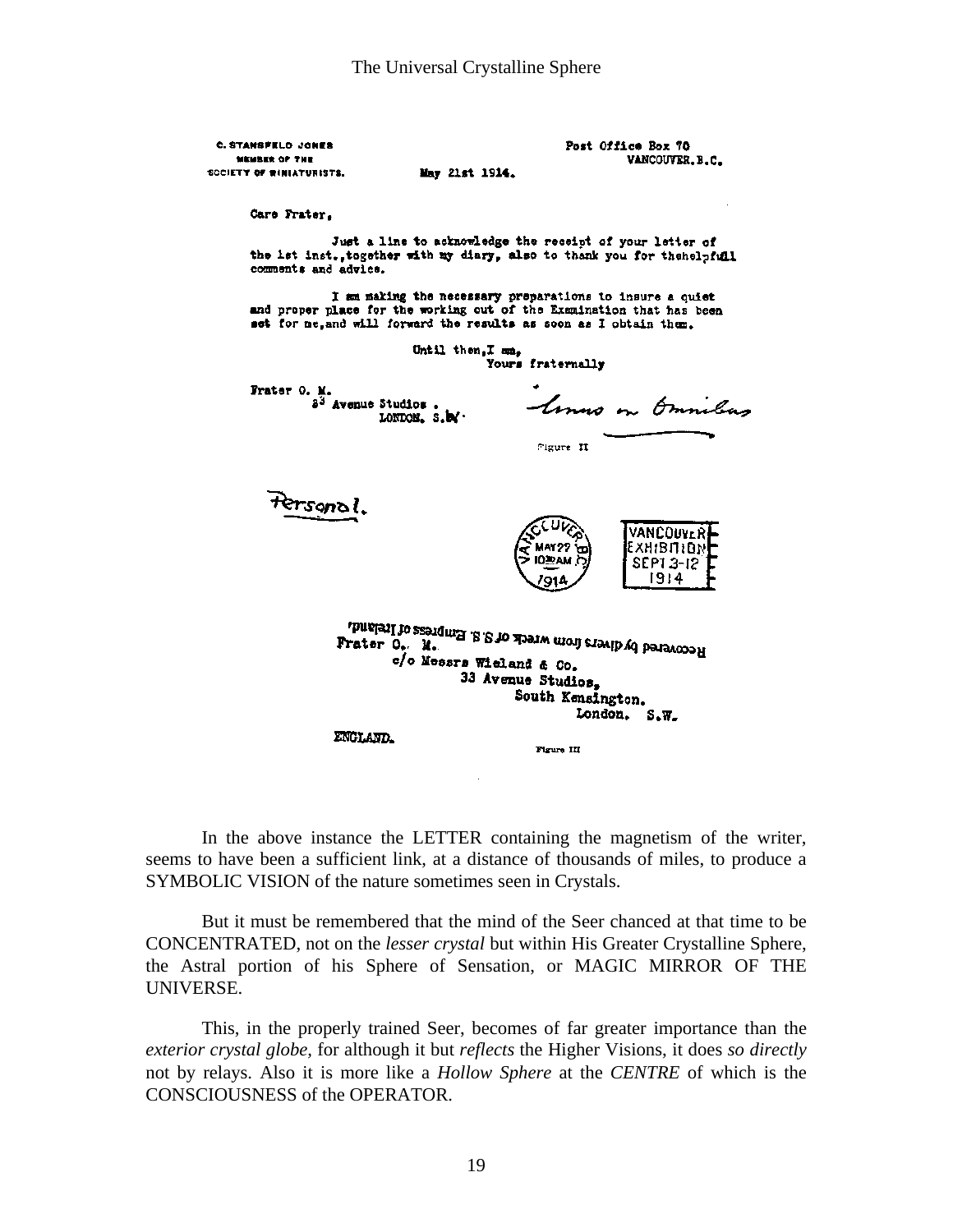We may now consider how the Ancients looked upon the Universe as to its formation. Their plan does not tally with modern scientific ideas, but it was probably the result of their own *experience* of Higher Planes, and as before stated, however perfect the Vision it to not true when brought down to this plane.

According to the anonymous author of "The Canon," the cosmos of the Christians, according to late writers, but presumably derived from the tradition of the ancient church, consisted of three principal divisions: First, there were the three circles of the empyreum, secondly, the sphere of the fixed stars, together with the seven planets; and, lastly the sublunary, or elementary world.

The accompanying diagram and description will make the matter clear. At the Centre of their conception is the Earth, or Elementary Kingdom, around which circled the Moon. Outside this, is a series of concentric spheres of the Planetary Influences. First Mercury, then Venus, The Sun, Mars, Jupiter and Saturn, beyond which great sphere is to be found that of the Zodiac or Star Universe. BUT OUTSIDE THAT AGAIN is what they conceived as THE CRYSTALLINE SPHERE, as it were the Magic Mirror of Heaven about which was the Primum Mobile or Whirling Motion and Finally the Great Unknown Empyreum. (See Figure IV.)



If we can get but a faint conception of this UNIVERSAL CRYSTALLINE SPHERE, we shall be well repaid for the trouble and pains we may be at to accomplish this. In order that we may attain to that Perfect Clear Vision, known to the Adepts, we must learn to receive the Light of this Universal Sphere in the Crystal Soul of our own being, thus obtaining true Knowledge of the Higher Self, and finally of God and The Universe.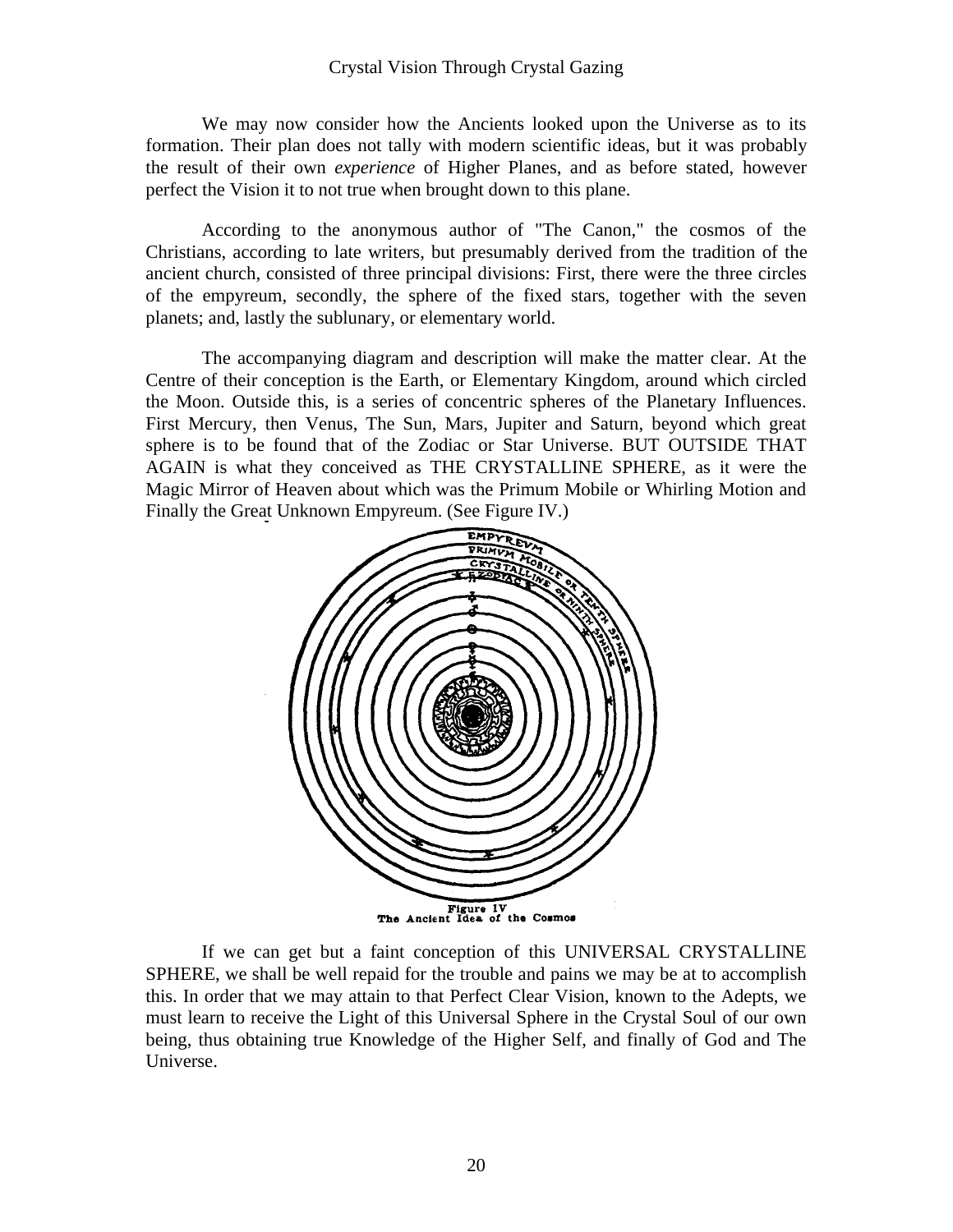#### The Universal Crystalline Sphere

We may well stand in awe before the greatness of this conception, as compared perhaps - with the aims we set out to accomplish at the beginning of our practice. Yet "The soul of man is immortal, and its future Is the future of a thing whose growth and splendour have no limit. The principle that gives life dwells In us, and without us, is undying and eternally beneficent, is not heard or seen or felt, but is perceived by the man who desires perception. Each man is his own absolute law-giver, the dispenser of glory or gloom to himself, the decreer of his life, his reward, his punishment." (Idyll of the White Lotus.)

And we, each and every one, must choose for him or herself, whether we linger on the way, or with untiring effort press onward to the true goal of Clear Vision.

ðñ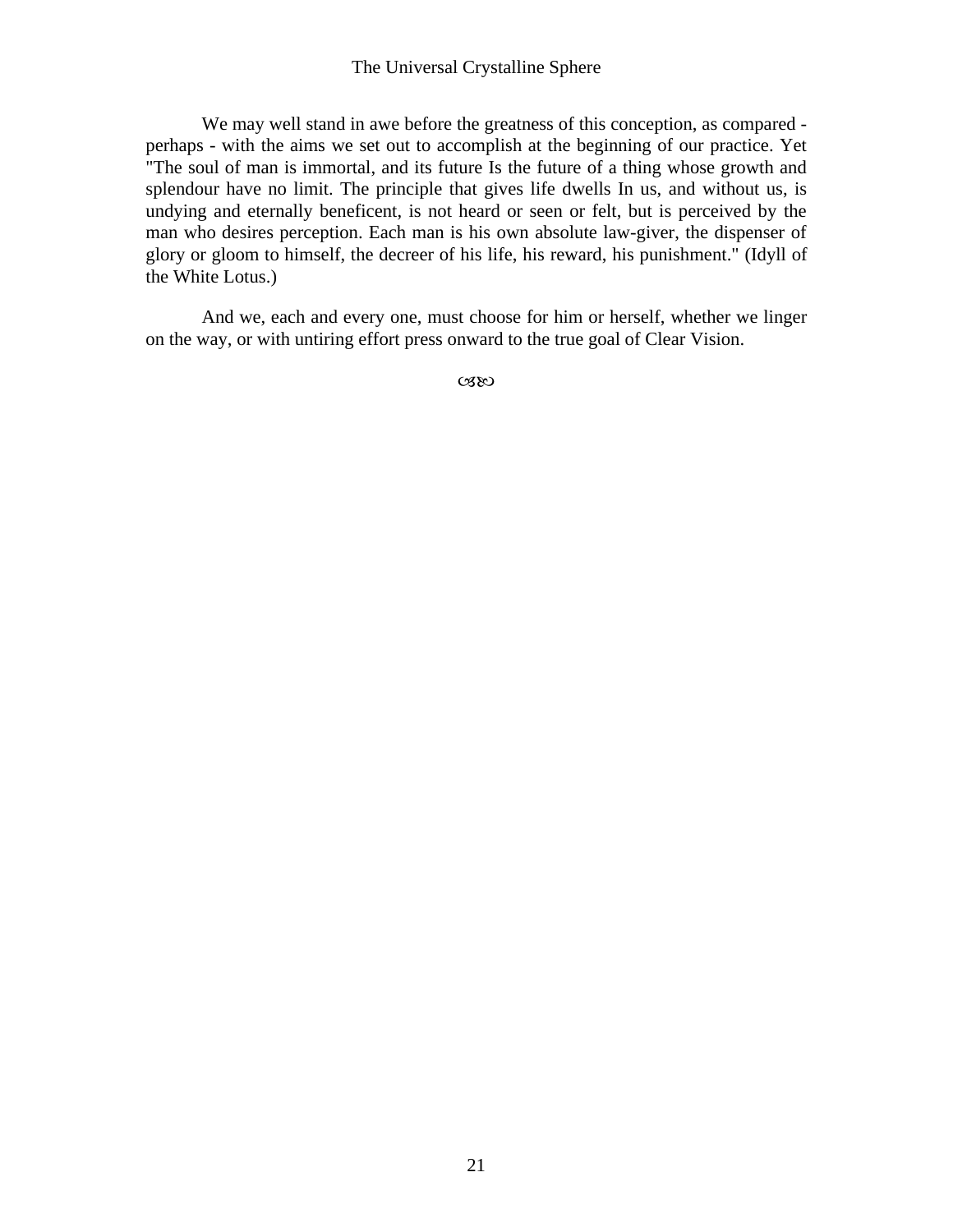## **CHAPTER IV A CONSIDERATION OF THE ANCIENT METHODS**

The enquirer, having read thus far, will have realized that behind and beyond all that he may hitherto have considered as the Art of Crystal Gazing, there is a Greater and Wider field of application, making necessary more careful preparations, but leading to correspondingly important results. At this point it will be necessary for him, or her, to decide whether or not they are prepared to carry the practice beyond the preliminary stages already described, and in case they desire to do so, they must be ready to fulfill the necessary requirements.

We should first consider the best of the ancient instructions available, and later, we may be able to find points in which they seem inadequate, and others that can certainly be improved upon.

The Methods of Trithemius of Spanheim - The Friend and Teacher of Cornelius Agrippa - who lived in the Sixteenth Century, as transmitted to us by Francis Barrett, who translated his work from the Latin in the early part of the Nineteenth Century, have been considered the clearest and best of their kind. We find parts of these instructions quoted in practically all the books on the subject that have been published since, sometimes with acknowledgments and sometimes without.

A few fragments of Barrett's Introduction to that work, written by him in the form of a letter to a young friend and fellow Student, may not be out of place here, since the advice then given, holds equally good at this day.

----------

My Friend:

Knowing thee to be a curious searcher after those sciences which are out of the common track of study, (I mean the art of foretelling events, magic, talismans, etc.) I am moved spiritually to give thee my thoughts upon them, and by these ideas here written, to open to thine eye (spiritual) as much information as it seems necessary for thee to know, by which thou mayest be led by the hand into the delectable field of nature; and to give thee such documents as, guided by the supreme wisdom of the Highest, thou mayest refresh thy soul with a delicious draught of knowledge; so that after recreating thy spirit with the use of those good gifts which may please God to bestow upon thee, thou mayest be wrapped up into the contemplation of the immense wisdom of that great munificent Being who created thee.

Now, thou art a man in whose soul the image of Divinity is sealed for eternity, think first what is thy desire in searching after these mysteries? Is it wealth, honour, fame, power, might, aggrandizement, and the like? Perhaps thy heart says, All I all these I would gladly crave! If so, this is my answer, - seek first to know thyself thoroughly, cleanse thy heart from all wicked, vain and rapacious desires.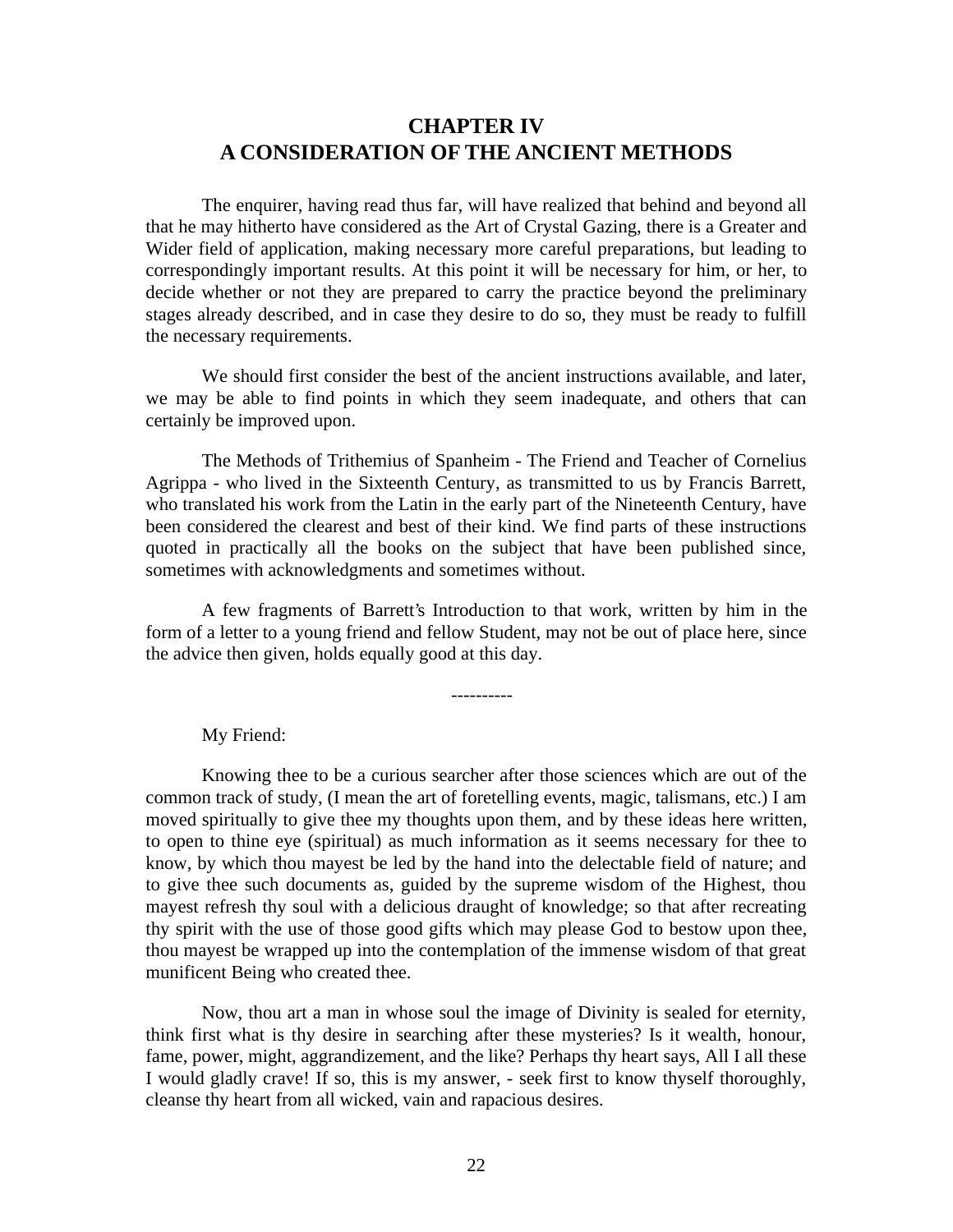#### The Ancient Methods

To know thyself is to know God, for it is the spiritual gift from. God that enables a man to know himself. This gift but very few possess, as may be daily seen.

Seek ye first the kingdom of God, and all things shall be added unto you.

Farewell, remember my poor counsel, and be happy.

F. B.

## **OF THE MAKING OF THE CRYSTAL, AND THE FORM OF PREPARATION FOR A VISION.**

Procure of a lapidary good clear pellucid crystal, of the bigness of a small orange i.e. about one inch and a half in diameter; let it be globular or round each way alike; then when you have got this crystal, fair and clear, without any clouds or specks, get a small plate of pure gold to encompass the crystal round one-half; let this be fitted on an ivory or ebony pedestal, as you may see more fully described in the drawing (see Frontispiece). Let there be engraved a circle round the crystal with these characters around inside the circle, next the crystal: A *Hexagram,* a *Pentagram* and a *Maltese Cross;* afterwards the name *"Tetragrammaton".* On the other side of the plate let there be engraved *"Michael, Gabriel, Uriel, Raphael;"* which are the four principal angels ruling over the Sun, *Moon, Venus* and *Mercury;* but on the table on which the crystal stands, the following names, characters, etc., must be drawn in order.

First, the names of the seven planets and angels ruling them, with their seals and characters. The names of the four kings of the four corners of the earth. Let them be all written within a double circle, with a triangle on a table; on which plate the crystal on its pedestal: this being done, thy table is complete (as in Frontispiece) and fit for the calling of the spirits; after which thou shalt proceed to experiment thus:

In what time thou wouldest, deal with the spirits by the *table* and *crystal,* thou must observe the planetary hour: and whatsoever planet rules that hour, the angel governing the planet thou shalt call in the manner following; but first, say this short prayer.

"Oh God! who art the author of all good things, strengthen, I beseech thee, thy poor servant, that he may stand fast, without fear, through this dealing and work: enlighten, I beseech thee, oh Lord, the dark understanding of thy creature, so that his spiritual eye may be opened to see and know thy angelic spirits descending here in this crystal: *(Then* lay *thy hand on the crystal saying,)* and thou, oh inanimate creature of God, be sanctified and consecrated, and blessed to this purpose, that no evil phantasy may appear in thee; or, if they do gain ingress into this creature, they may be constrained to speak intelligibly, and truly, and without the least ambiguity, for Christ's sake. *Amen.*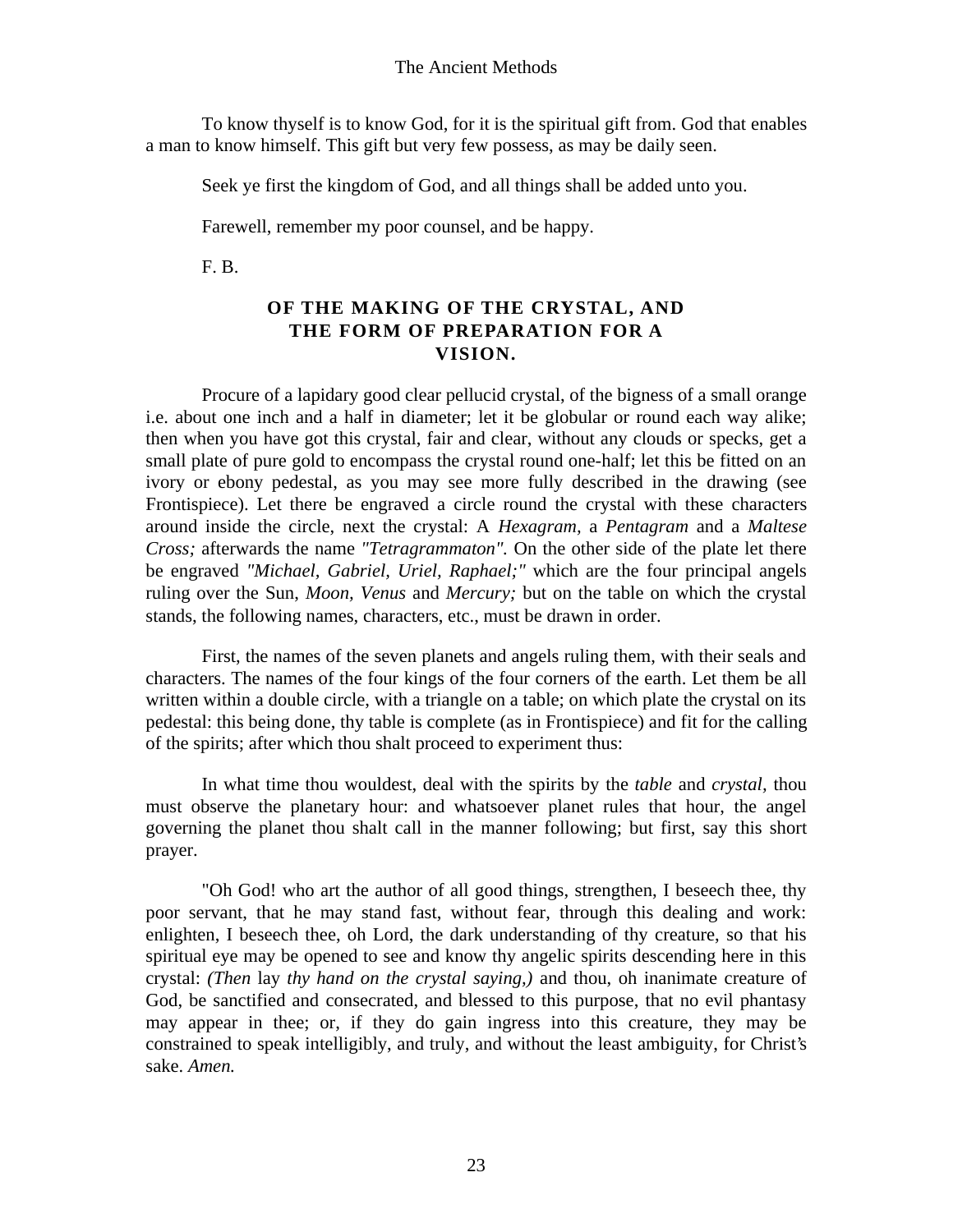"And forasmuch as thy servant here standing before thee, oh Lord! desires neither evil treasure, nor injury to his neighbor, nor hurt to any living creature, grant him the power of descrying those celestial spirits or intelligences, that may appear in this crystal, and whatever good gifts (whether the power of healing infirmities, or of imbibing wisdom, or discovering any evil likely to afflict any person or family, or any other gift) thou mayest be pleased to bestow on me, enable me, by thy wisdom and mercy, to use whatever I may receive to the honour of thy holy name. Grant this for thy son Christ's sake. Amen."

Then taking your ring and pentacle, put the ring on the little finger of your right hand; hang the pentacle round thy neck; *(Note, the pentacle may be either written on* clean virgin parchment, or engraven on a square plate of silver and suspended from thy neck to the breast), then take your black ebony wand with the gilt characters on it and trace the circle, saying, "In the name of the blessed Trinity, I consecrate this piece of ground for our defense; so that no evil spirit may have power to break these bonds prescribed here, through Jesus Christ our Lord." *Amen.*

Then place the vessel for the perfumes between thy circle and the holy table on which the crystal stands, and, having fire therein, cast in thy perfumes, saying.

"I conjure thee, oh thou creature of fire! by him who created all things both in heaven and earth, and in the sea, and in every other place whatever, that forthwith thou cast away every phantasm from thee, that no hurt whatsoever shall be done in anything. Bless, oh Lord, this creature of fire, and sanctify it that it may be blessed, and that they may fill up the power and virtue of their odours; so neither the enemy, nor any false imagination may enter into them; through our Lord Jesus Christ. *Amen."*

Now, this being done in the order prescribed, take thy little book, which must be made about seven inches long, of pure white virgin vellum or paper, likewise pen and ink must be ready to write down the *name, character,* and *office,* likewise the seal or image of whatever spirit may appear (for this I must tell you that it does not happen that the same spirit you call will always appear, for you must try the spirit to know whether he be a pure or impure being, and this thou shalt easily know by a firm and undoubted faith in God).

Now the most pure and simple way of calling the spirits or spirit is by a short oration to the spirit himself, which is more effectual and easy to perform than composing a table of letters; for all celestial operations, the more pure and unmixed they are, the more they are agreeable to the celestial spirits: therefore, after the circle is drawn, the book, perfumes, rod, etc., in readiness, proceed as follows:

(After noticing the exact hour of the day, and what angel rules that hour, thou shalt say.)

"In the name of the blessed and holy Trinity, I do desire thee, thou strong and mighty angel Michael (or any other angel or spirit), that if it be the divine will of him who is called Tetragrammaton, etc., the Holy God, the Father, that thou take upon thee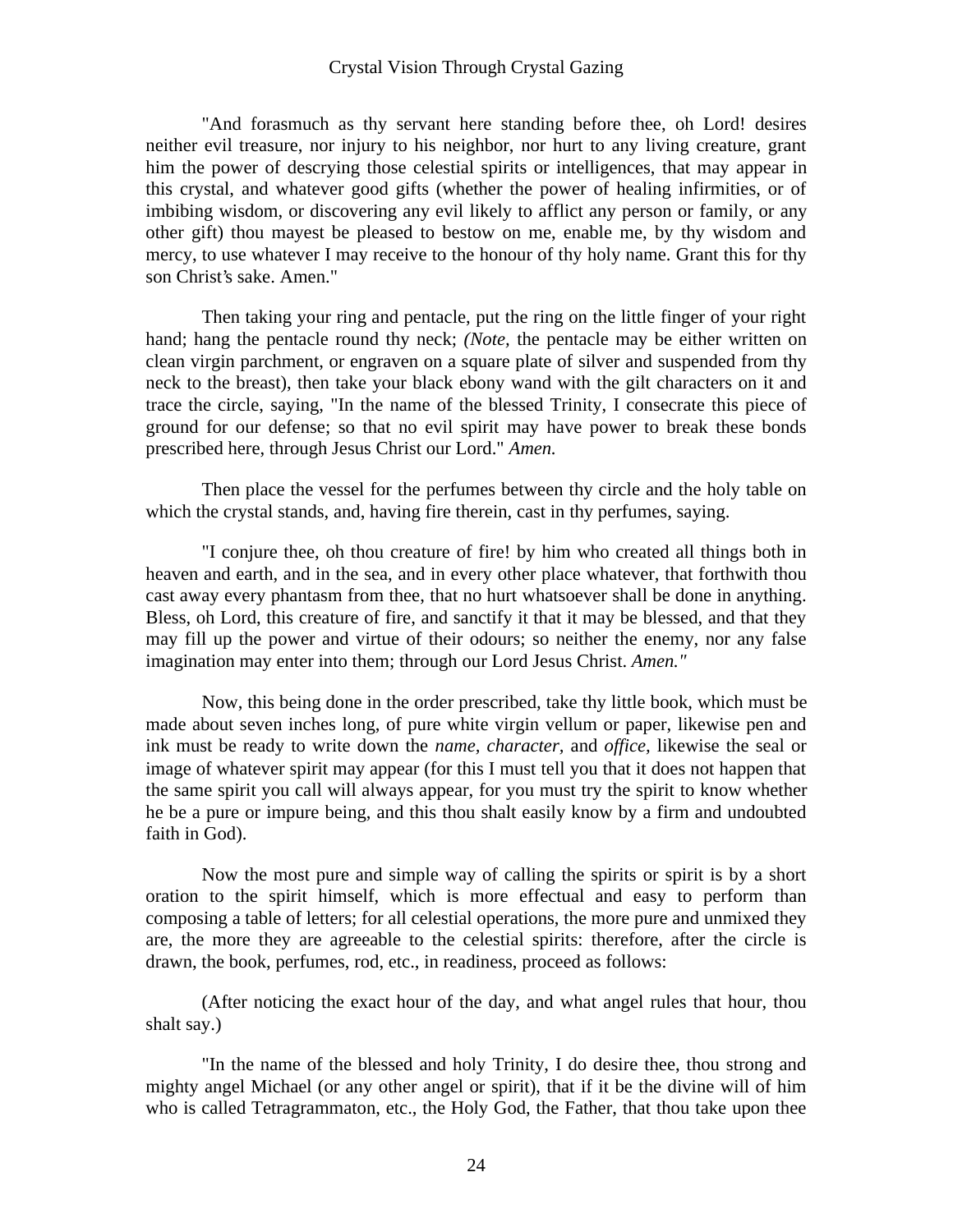#### The Ancient Methods

some shape as best beseemeth thy celestial nature, and appear to us visibly here in this crystal, and answer our demands in as far as we shall not transgress the bounds of the divine mercy and goodness, by requesting unlawful knowledge; but that thou will graciously shew us what things are most profitable for us to know and do, to the glory and honour of his divine Majesty, who liveth and reigneth, world without end. *Amen.*

"Lord, thy will be done on earth, as it is in heaven: -make clean our hearts within us, and take not thy Holy Spirit from us.

"0 Lord, by thy name, we have called him, suffer him to administer unto us. And that all things may work together for thy honour and glory, to whom with thee, the Son, and blessed Spirit be ascribed all might, majesty and dominion. *Amen."*

*Note*, In these dealings, two should always be present; for often a spirit is manifest to one in the crystal when the other cannot perceive him; therefore if any spirit appear, as there most likely will, to one or both say,

"Oh Lord! we return thee our hearty and sincere thanks for the hearing of our prayer, and we thank thee for having permitted thy spirit to appear unto us which we, by thy mercy, will interrogate to our further instruction, through Christ. *Amen.*

Interrog. 1. In the name of the holy and undefiled Spirit, the Father, the begotten Son, and Holy Ghost, proceeding from both, what is thy true name?

If the spirit answers, *Michael,* then proceed.

Question 2. What is thy office? 3. What is thy true sign or character? 4. When are the times most agreeable to thy nature to hold conference with us?

Wilt thou swear by the blood and righteousness of our Lord Jesus Christ, that thou art truly Michael?

(Let him swear, then write down his seal or character in thy book, and against it, his office and times to be called, through God's name; also write down anything he may teach thee, or any responses he may make to thy questions or interrogations, concerning life or death, arts or sciences, or any other thing) ; and then thou shalt say,

"Thou great and mighty spirit, inasmuch as thou camest in peace and in the name of the ever blessed and righteous Trinity, so in this name thou mayest depart, and return to us when we call thee in his name to whom every knee doth bow down. Fare thee well, Michael; peace be between us, through our blessed Lord Jesus Christ. *Amen."*

Then will the spirit depart; then say, "To God the Father, eternal Spirit, fountain of Light, the Son, and Holy Ghost, be all honour and glory, world without end. *Amen.*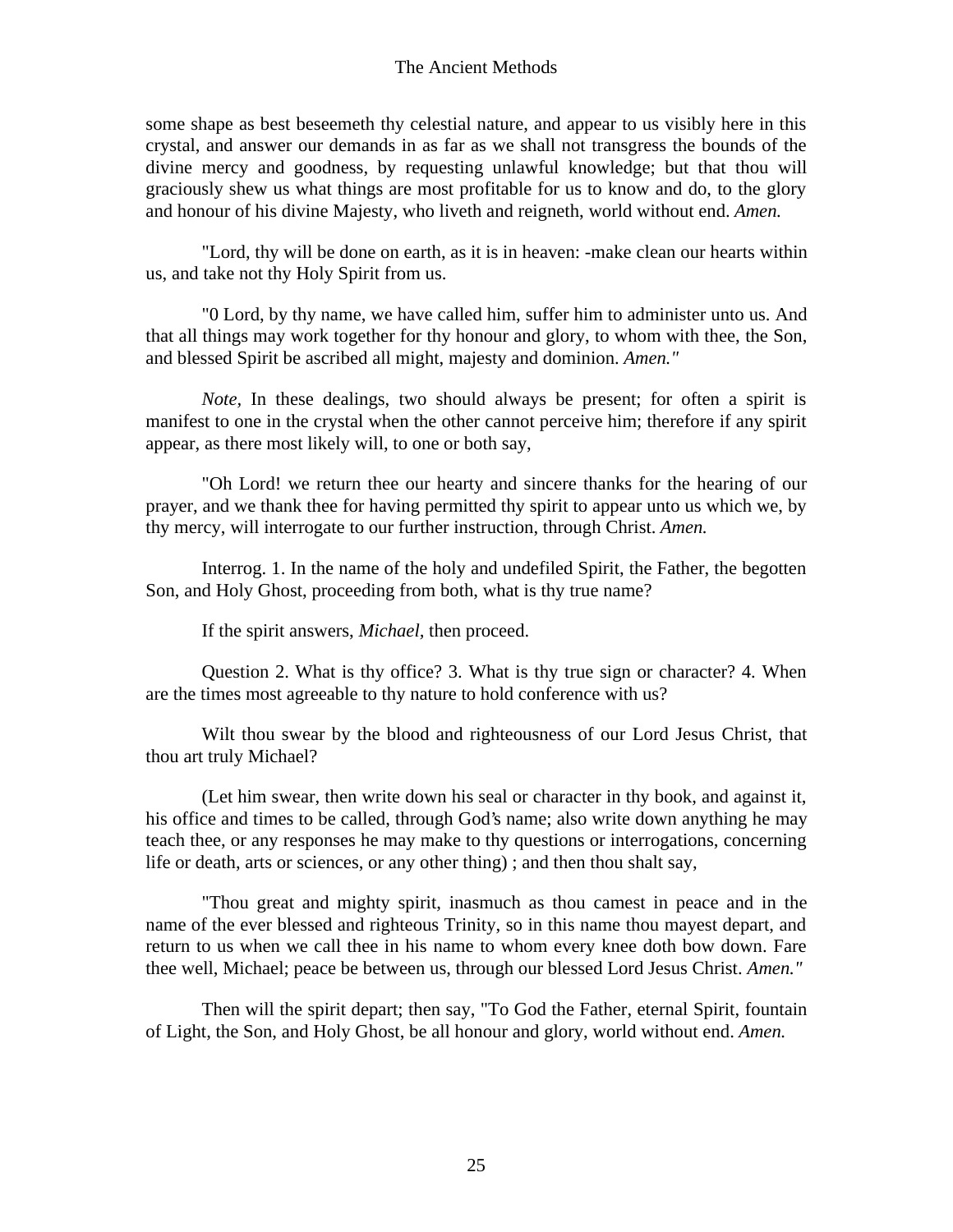I shall here set down the Table of the names of Spirits and Planets governing the Hours; so thou shalt easily know by inspection, what Spirit **and** Planet governs every Hour of the Day and night in the Week.

| <b>Hours</b><br>Day      | Angels and<br>Planets<br>enting<br>Sunday                                                                                  | has slepary<br>Flansts<br>ruling<br>Monday                                                                                  | Angels and<br><b>Planets</b><br>roling<br>Tuesday                                                                          | Angels and<br>Planeta<br>ruling<br>Wednesday                                                                                | <b>Hours</b><br>Duy   | Angels and<br>Planets<br>ruling<br>Thursday                                                                                  | Angels and<br><b>Fianets</b><br>ruting<br>Friday                                                                           | Angels and<br>Planeta<br>ruling<br><b>Batunday</b>                                                                                  |
|--------------------------|----------------------------------------------------------------------------------------------------------------------------|-----------------------------------------------------------------------------------------------------------------------------|----------------------------------------------------------------------------------------------------------------------------|-----------------------------------------------------------------------------------------------------------------------------|-----------------------|------------------------------------------------------------------------------------------------------------------------------|----------------------------------------------------------------------------------------------------------------------------|-------------------------------------------------------------------------------------------------------------------------------------|
|                          | Day                                                                                                                        | $_{\text{Dux}}$                                                                                                             | Day                                                                                                                        | Day                                                                                                                         |                       | $_{\rm Day}$                                                                                                                 | Day                                                                                                                        | Day                                                                                                                                 |
| 9<br>10<br>11            | Michael<br>Annel<br>Raphael<br>Gabriel<br>Cassiel<br>Sachiel<br>Samael<br>Michael<br>Annel<br>Raphael<br>Gabriel           | Gabriel<br>Cassiel<br>Sachiel<br>Samael<br>Michael<br>Anael<br>Raphael<br>Gabriel<br>Cassiel<br>Sachiel<br>Samael           | Samsel<br>Michael<br>Ansel<br>Raphael<br>Gabriel<br>Cassiel<br>Sachiel<br>Samael<br>Michael<br>Anael<br>Raphael            | Raphael<br>Gabriel<br>Cassiel<br>Sachiel<br>Samael<br>Michael<br>Anael<br>Raphael<br>Gabriel<br>Cassiel<br>Sachnel          | 10<br>11              | Sachiel<br>Samsel<br>Michael<br>Anael<br>Raphael<br>Gabriel<br>Cassiel<br>Sachiel<br>Sampel<br>Michael<br>Anael              | Annel<br>Raphael<br>Gabriel<br>Cassiel<br>Sachiel<br>Samnel<br>Michael<br>Ansel<br>Raphael<br>Gabriel<br>Cassiel           | Cassiel<br>Sachiel<br>Samsel<br>Michael<br>Annel<br>Raphael<br>Gabriel<br>Cassiel<br>Sachiel<br>Samanl<br>Michael                   |
| 12                       | Cassiel                                                                                                                    | Michael                                                                                                                     | Gabriel                                                                                                                    | Samsel                                                                                                                      | 12                    | Raphael                                                                                                                      | Sachiel                                                                                                                    | Anael                                                                                                                               |
| Hours<br>Night           | Night                                                                                                                      | Night                                                                                                                       | <b>Night</b>                                                                                                               | Night                                                                                                                       | <b>Hours</b><br>Night | Night                                                                                                                        | Night                                                                                                                      | Night                                                                                                                               |
| 8<br>9<br>10<br>īi<br>12 | Sachiel<br>Samaci<br>Michael<br>Anael<br>Raphael<br>Gabriel<br>Cassiel<br>Sachiel<br>Samsel<br>Michael<br>Annel<br>Raphael | Anael<br>Raphael<br>Gabriel<br>Cassiel<br>Sachiel<br>Samael<br>Michael<br>Anael<br>Raphael<br>Gabriel<br>Cassiel<br>Sachfel | Cassiel<br>Sachiel<br>Samael<br>Michael<br>Anael<br>Raphael<br>Gabriel<br>Cassiel<br>Sachiel<br>Samsel<br>Michael<br>Anael | Michael<br>Ansel<br>Raphael<br>Gabriel<br>Cassóel<br>Sachiel<br>Samsel<br>Michael<br>Ansel<br>Raphnel<br>Gahriel<br>Cassiel | 10<br>īī<br>12        | Gabriel<br>Cassiel<br>Sachiel<br>Samael<br>Michael<br>Annel<br>Raphael<br>Gabriel<br>Cassiel<br>Sachiel<br>Samael<br>Michael | Samael<br>Michael<br>Annel<br>Raphael<br>Gabriel<br>Cassiel<br>Sachiel<br>Samael<br>Michael<br>Anael<br>Raphael<br>Gabriel | Raphael<br>Gabriel<br>Cassiel<br>Sachiel<br><b>Samsel</b><br>Michael<br>Annel<br>Raphael<br>Gabriel<br>Cassiel<br>Sachiel<br>Samael |

Note, the day is divided Into twelve equal parts, called planetary hours, reckoning from sun-rise to sun-set and, again, from the setting to the rising; and to find the planetary hour, you need but to divide the natural hours by twelve, and the quotient gives the length of the planetary hours and odd minutes, which shows you how long a spirit bears rule in that day; as Michael governs the first and the eighth hour on Sunday, as does the Sun. After you have the length, of the first hour, you have only to look in the table, as if it be the fourth hour, on Sunday, you see in the Table that the Moon and Gabriel rules; and so for the rest it being so plain and easy you cannot err."

This concludes the Ancient Instruction.

Although at first reading the above instructions may appear comparatively simple, as in fact they are, the student will soon find that a great deal of further information is desirable, and necessary in order to obtain a thorough practical grasp of the matter. The more astute will discover that a much wider knowledge of Magick and Occultism is implied, than is possessed by the average reader. Herein lies the difficulty of the present author, who, while desirous of being really helpful to earnest Students, knows clearly the obstacles to the practical application of this method of working.

For instance, we have been supplied with details whereby we may appear to stand a fair chance of invoking the Angel *Michael* (always provided our intentions are pure, and we are of that simple Religious turn of mind, prepared be believe implicitly in the instructions and the Powers Invoked, without questioning the *reason* why things are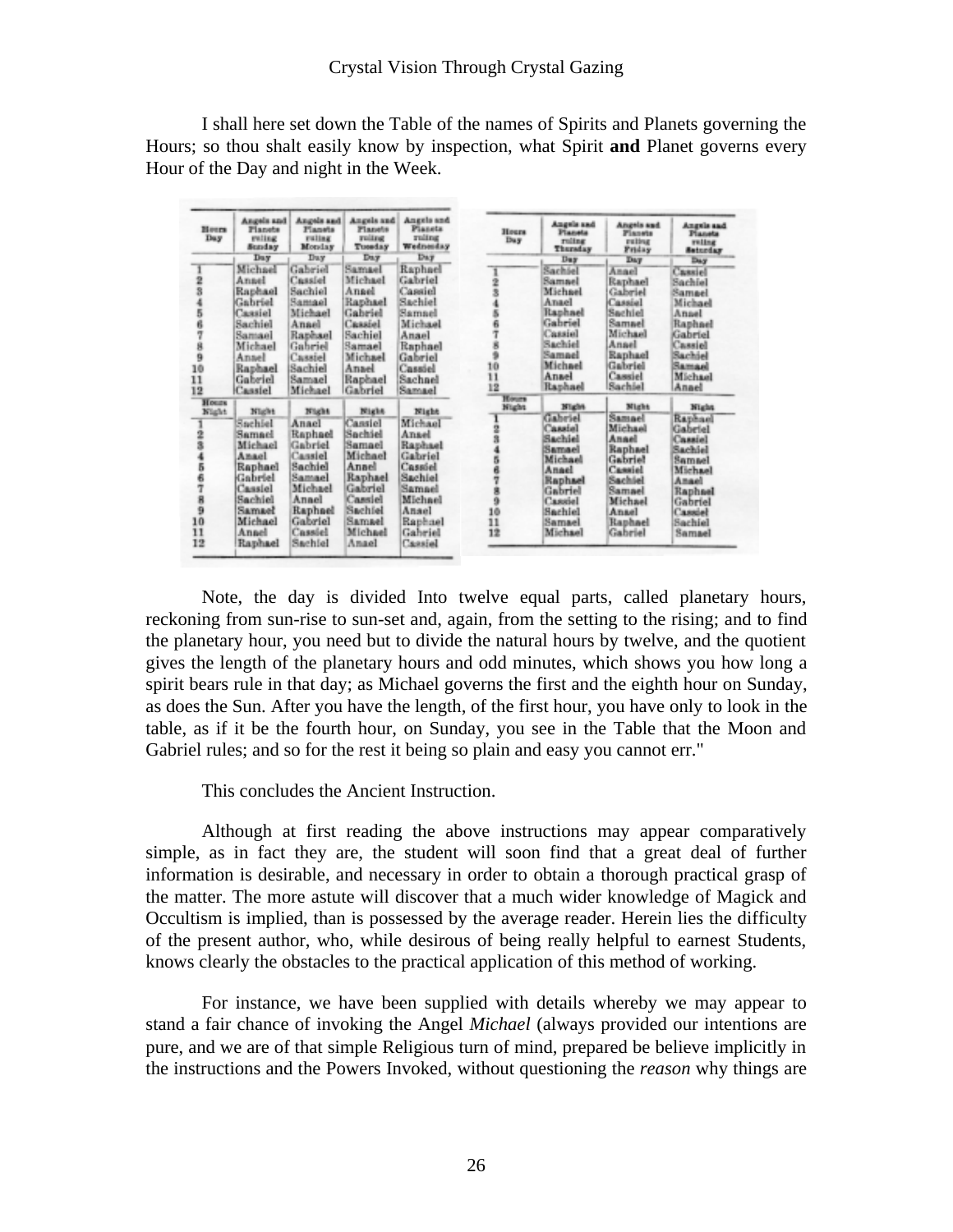#### The Ancient Methods

*thus* and so and not *otherwise),* but *Michael is* but one of the seven Angels mentioned in the table of Planets and Rulers, and his services are only at our disposal at intervals.

In order to be in a position to invoke the Angels of the other hours and Planets, we must be in possession of their Names in Hebrew, together with their Sigils or *Characters,* and these must be Written on the Circle and Table in place of those given in the Plate. Also, in place of the Symbol of The Sun, on the rim of the Circle, must be placed the proper Planetary Symbol corresponding to the Angel Invoked; and so on.

Nor do our difficulties end here, for we may ask why the Sigil (that peculiar figure placed under the name Michael within the Hexagon on the *Table,* and on the upper left hand side of the *Circle)* should be that of Michael, and no other. In order to answer this, the methods of drawing the Sigils of Angels, Intelligences, and Spirits, from their Magic Squares, or by other means, would need explanation.

Magick is in truth the Science of Life itself, and all things in True Magick have a perfectly clear and lucid explanation, each step has a definite connection with the one before and the one following. But that is where the practical difficulty comes in; we want to learn Crystal Gazing, and we find that before we can do anything with the matter properly, we must have learned many other things, in order to be in position even to carry out such a simple Ceremony as above described. On the other hand, if things are (apparently) made too easy for us, we fail to understand the underlying principles involved, and through failure to obtain a proper grasp of the matter, we are led into a condition where, instead of us having the proper Power and Authority over the spirit invoked, IT has power over us, and since we have no means of TESTING its true NATURE, we may easily be deceived, led into further error, and finally lost.

Every Divine Name, for instance, on the *Circle* or *Holy Table* shown in the Plate, has a very definite meaning, and is placed just where it is for a very definite reason. To the Magician, who understands every detail, these form the best and only true PROTECTION, since he USES these things as his instruments and relies on his power to use them rightly. To the novice or uninitiate, they mean little or nothing, and how can he USE things he understands nothing about. Of course the fact that he must procure even these few simple materials, and fashion them properly, gives him a certain knowledge of the matter, but a very superficial one. And these articles are not so *easily procured* as one might imagine.

Take for instance "The Black Ebony Wand" shown in the illustration, which we are told to engrave with certain Names and Figures. If made, what will this wand mean to us?

It may mean a stick of wood, without life, and little more than a walking-stick (if as much), or it may represent our Highest and Most Divine Possession.

The True Wand is the Divine Will in Man, and one who is thus able to exercise the Divine Will, may certainly be in a position to use it to Consecrate a Circle. The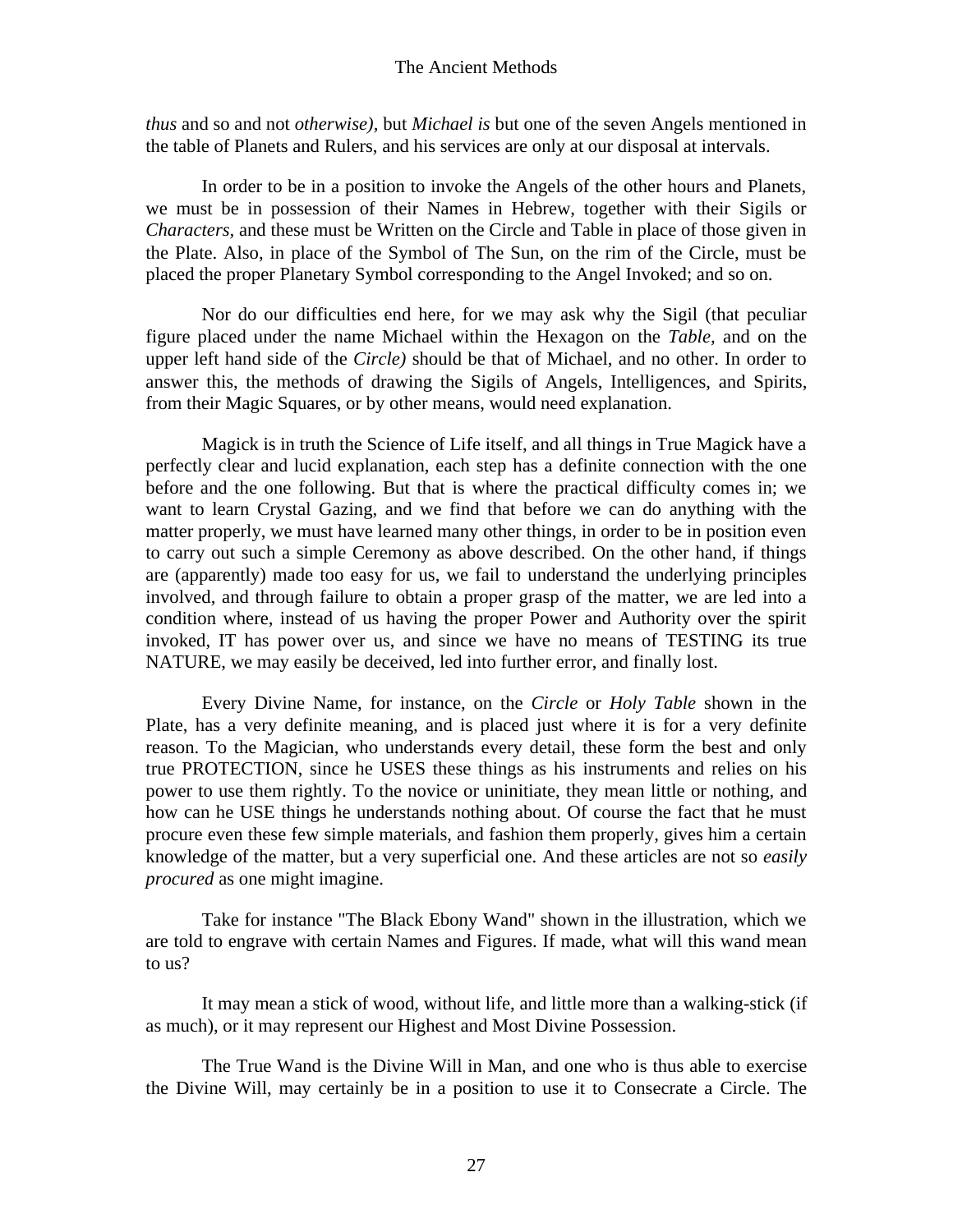Wand here described is a Symbol of that Will and to prepare it we must have gone through a Ceremony very like the one described in the First Chapter of this Book, in regard to the Crystal, but much more powerful, since we are dealing with our chief Magical Weapon. Why is the Wand Black? To represent perfect Understanding on the part of the Instrument, and perfect absorption of the Will of the Operator, which in turn is God's Will. It thus forms a veritable "Hollow Tube to bring down fire from Heaven". Again its substance is rigid and unbending **ebony** to represent the Power of Unconquered Will. Engraved upon it are the Words of Power AGLA-ON-TETRAGRAMMATON, and on the reverse side EGO ALPHA ET OMEGA. What is the meaning of this to one who realizes the nature of the Wand? AGLA is a Word of Power, the Initials of which form the sentence "Ateh Geburah le-Olahm Adonai" which means "Unto Thee be the Power 0 My Lord Adonai" thus asserting the Power of Adonai, The Higher Self of Man (and of Humanity) as Lord of All. The next Word, ON, is the Name of the SUN in the old Egyptian Language, and the Sun again represents The Power on High giving Life to all beings on this planet; again it has a correspondence in ourselves, as, the Human Will situated in the Heart, etc.

TETRAGRAMMATON, means the Four Lettered Name, the Ineffable Name IHVH, having Power over all the Elements, and representing the complete FORMULA of the MAGICK SYSTEM here used. The words on the reverse side "EGO ALPHA ET OMEGA" mean "I am Alpha and Omega, the Beginning and the End, the first and the Last" thus asserting the Wand or True Will to be supreme, and also containing the Greek formula of IAO, which is similar to that of Tetragrammaton.

This will give the Student some idea of what is involved in even such an apparently simple set of Magical Instruments as is here depicted. Is he prepared to assert his Will as the Will of God and the Universe? If not, he is not ready to acquire and use the Wand. So it is with the other instruments, about which a long treatise might be written, most useful and interesting to the *few* earnest Students, but quite beyond the comprehension of the ordinary reader.

It would give the Author great pleasure to write such a treatise around the simple ceremony above described, but the limits of this little book will not permit. Should a real demand arise, it will no doubt become possible for the real student to obtain the information necessary. For it is written "When the Pupil is ready the Master appears."

ðñ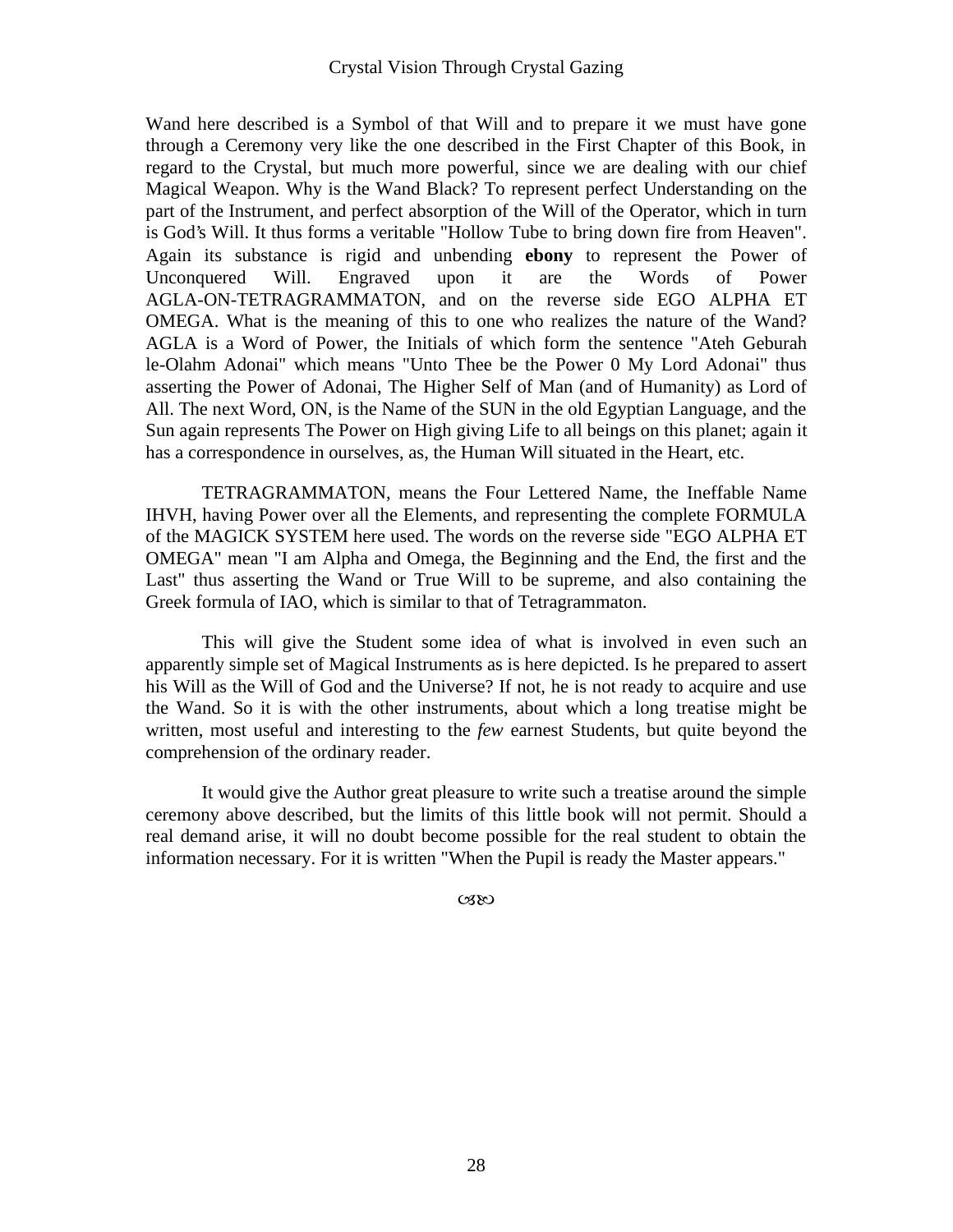# **CHAPTER V FURTHER CONSIDERATIONS - THE METHODS OF DR. DEE AND SIR EDWARD KELLY**

There is one point the Student may, or may not, have noticed in regard to the Simple Ceremony described in the previous chapter, viz: the entire absence of any ceremony of Purification or Banishing.

This may be accounted for by the fact that the Operator is supposed to be one who has implicit faith and trust in the Divine Powers Invoked, but it is only the Purest and Highest type of Seer who can safely use these methods, and at the same time, their simplicity is likely to attract the most ignorant.

A little knowledge is a dangerous thing, and Magick either requires a great deal of knowledge, or *none at all,* and when we say *None at all* we mean Knowledge must have been transcended and have given place to Understanding or Direct Perception.

There are proper Ceremonies for Banishing and Invoking which should be used whenever a Circle is used in an operation of this sort. Again, to understand them rightly requires considerable work on the part of the Student.

It is not my intention to discourage the beginner from an attempt to put into practice any part of this Art, which however is also a Science. No Science can be learned in a day, and unless the Scientific aspect be first mastered, how can one be in a position to carry out the practical side in a skillful manner, befitting any of the Arts.

A few words should be written on the necessity of Banishing before undertaking any Occult or Magical Work. When we first of all dealt with our crystal, we found it necessary to Banish from it any impure Astral Influences that might have been present within it, after which we Consecrated it, and Charged it with our Will. It is equally necessary, therefore, that in the event of our desiring to Work within a Magic Circle, drawn on the floor of our Temple, (or Room) we should FIRST BANISH all impure influences from that room, or at least cause them to remain OUTSIDE the CIRCLE., which in this case is but Symbolical of THE UNIVERSAL CRYSTALLINE SPHERE from which we desire to call down influence upon our LESSER CRYSTALLINE SPHERE, and in turn to be able to comprehend them, by means of a Vision, within our own CRYSTAL SPHERE -- THE SOUL.

If this Soul is Pure and Clear in the first instance, nothing can harm it, but usually the practices we undertake are for the purpose of purifying our own vehicle.

The burning of incense may help to purify the atmosphere in our surroundings, but this incense itself is impure until it has been *PURIFIED* and *CONSECRATED to* the work in hand. This at least we may accomplish, by methods very similar to those adopted in the case of the crystal. A more elaborate preparation is certainly advisable, but this is not the place to enter into full details of the Banishing Rituals of the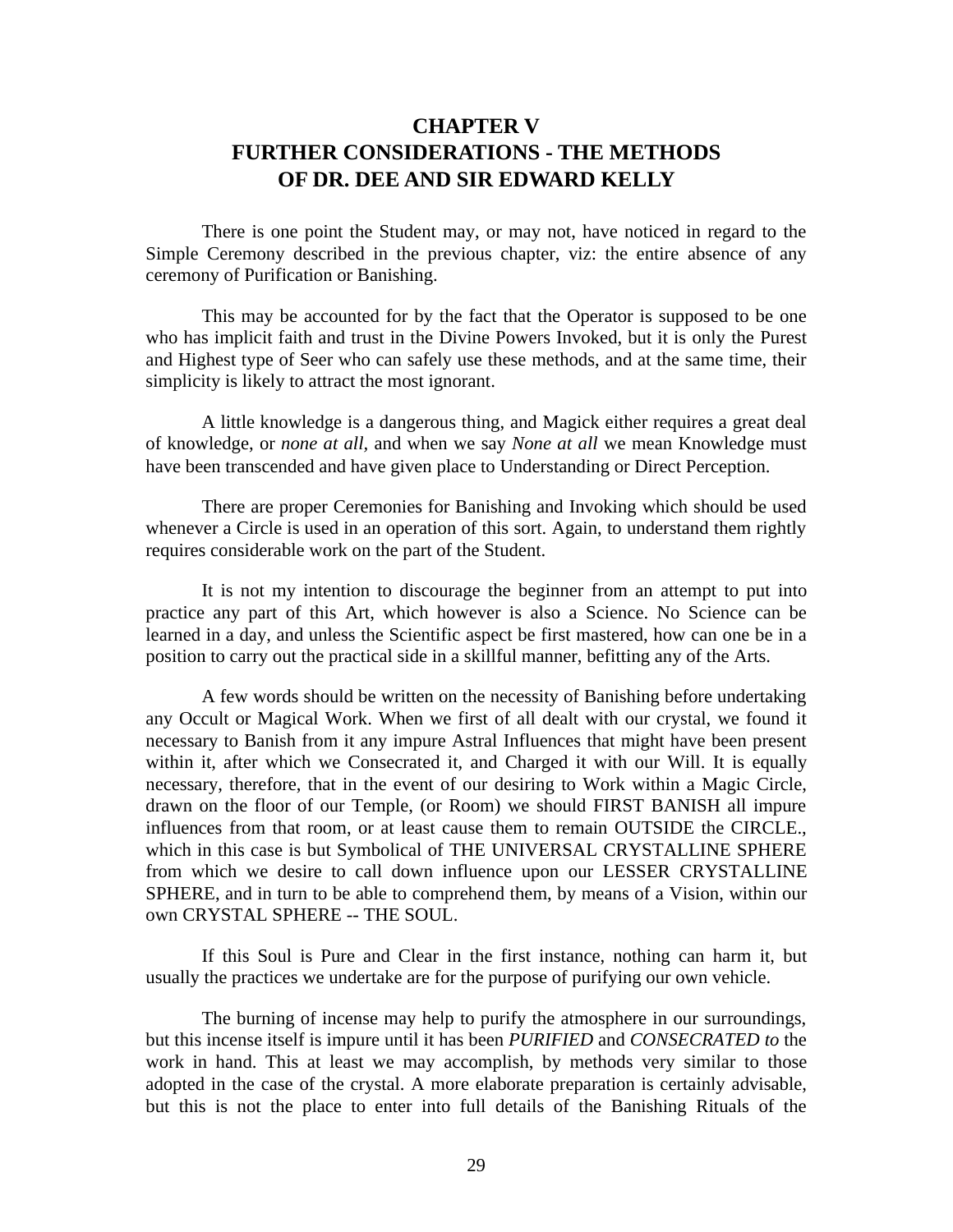Pentagram and Hexagram. These details may be found in "The Equinox." Vol. I Number 2 by those who need them sufficiently to feel it worth while to obtain them.

The practical importance, however, of these Rituals cannot be overrated. They form a means of Banishing all that is undesirable in our surroundings, Elementary, Planetary and Zodiacal; and also of invoking the Powers of the Elements, Planets and Signs in the proper way.

The failure to understand these things has led in the past to many disastrous results; and the world today seems blissfully ignorant of even the necessity of any such performance, while at the same time attempting to deal with "Phenomena" of a Spiritualistic Type, which in many instances is nearer to the necromantic results of Evocation than the comparatively safe methods of Invocation described in the last chapter.

We may now turn our attention to some of the possible results of Crystal Gazing, when undertaken in the right manner. This, at least, may encourage the enquirer to "make himself fit" to accomplish similar results in time.

Few people realize what an important factor the Crystal has played, and is playing, in events of Planetary Importance concerning the Initiation of the whole of Humanity. It seems a far cry from the practice of Crystal Gazing to the New Aeon, but it may be there is more than a slight connection even in that instance. In any case, the practice may lead to results far greater than ever imagined in the beginning, and these results may only become manifest long after the original seer has passed away and is almost forgotten.

In any case it is doubtful whether the old Abbot Trithemius of Spanheim dreamed that his instructions, written so long ago, were going to be copied and commented upon in this little book, or could have foreseen -- any more than the present author can foresee -- the result upon the lives of those who may read them and act upon them in the future.

In the latter part of the Sixteenth and early part of the Seventeenth Centuries, there lived another man, to whom the Art of Crystal Gazing came to mean much. I refer to Dr. Dee who during his Occult career made the acquaintance of a certain Crystal Gazer known as Edward Kelly. The result of their work is certainly active today, and had it not been for them, it is very doubtful if the present treatise would ever have been written.

Quoting from a recently published *Life of John Dee* by Charlotte Fell Smith (although this book is not of great practical importance to the Student) we obtain the following: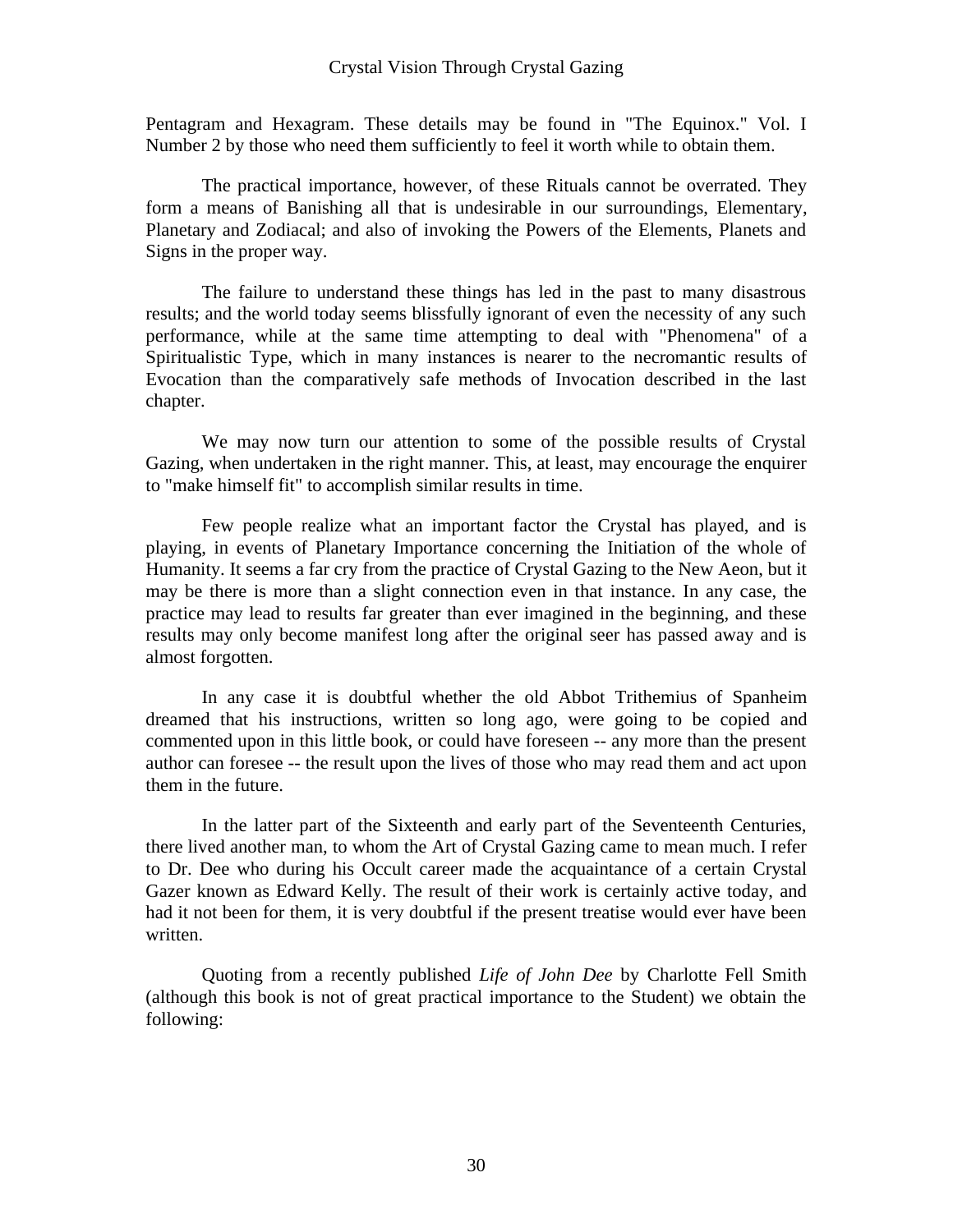#### **THE CRYSTAL GAZERS**

"It is a curious picture to call up, that of the strangely assorted pair seated in the inner room at Mortlake, acting out this spiritual drama. Dee had asked for instructions about the room for the sittings:

"May my little farthest chamber serve, if the bed be taken down?" The table, covered with its cloth, stood in the centre upon the seals. Kelly, perhaps with the black cap he is credited with having always worn, pulled close over his ears, was seated at it. Dee at his desk sat writing in the great folio book. He was now fifty-six years old; his beard was long, but perhaps not yet 'as white as milk' as Aubrey describes it. He did not apparently see the visions himself. Once he reproachfully said: 'You know I cannot see or skry'. He conversed with the spirits and sometimes heard what they said; but to the eye and ear of his body they were invisible; hence his dependence upon a skryer.

"The sole object of his ambition was the attainment of legitimate wisdom. When conversing with the angels, how near within his grasp it seemed! Michael's exposition seemed almost to promise it to him:

"'Wilt thou have witt and wisdom? Here it is.

"Michael points each time to a figure of seven squares shown within a circle of light.

"'The exaltation and government of princes is in my hand.

"'In counsayle and Nobilitie, I prevayle.

"'The Gayne and Trade of Merchandise is in my hand. Lo I here it is.

"'The Qualitie of the Earth and Waters is my knowledge, and I know them. And here it is.

"'The motion of the Ayre and those that move in it, are all known to me. Lo! here they are.

"'Isignifie wisdom. In fire is my government, I was in the beginning and shall be to the end.

" 'Mark these mysteries. For this knowne, the state of the whole earth is knowne, and all that is thereon. Mighty is God, yea, mighty is he who hath composed forever. Give diligent eye. Be wise, merry and pleasant in the *Lord."'*

Here we have one of the communications from the Angel Michael that has been Historically recorded. In fact a great deal of the work of Dee and Kelly remains in actual writing to this day. Many of their formulae are being used by the true Adepts, and much work has yet to be done in order to make the meaning of this early work entirely clear.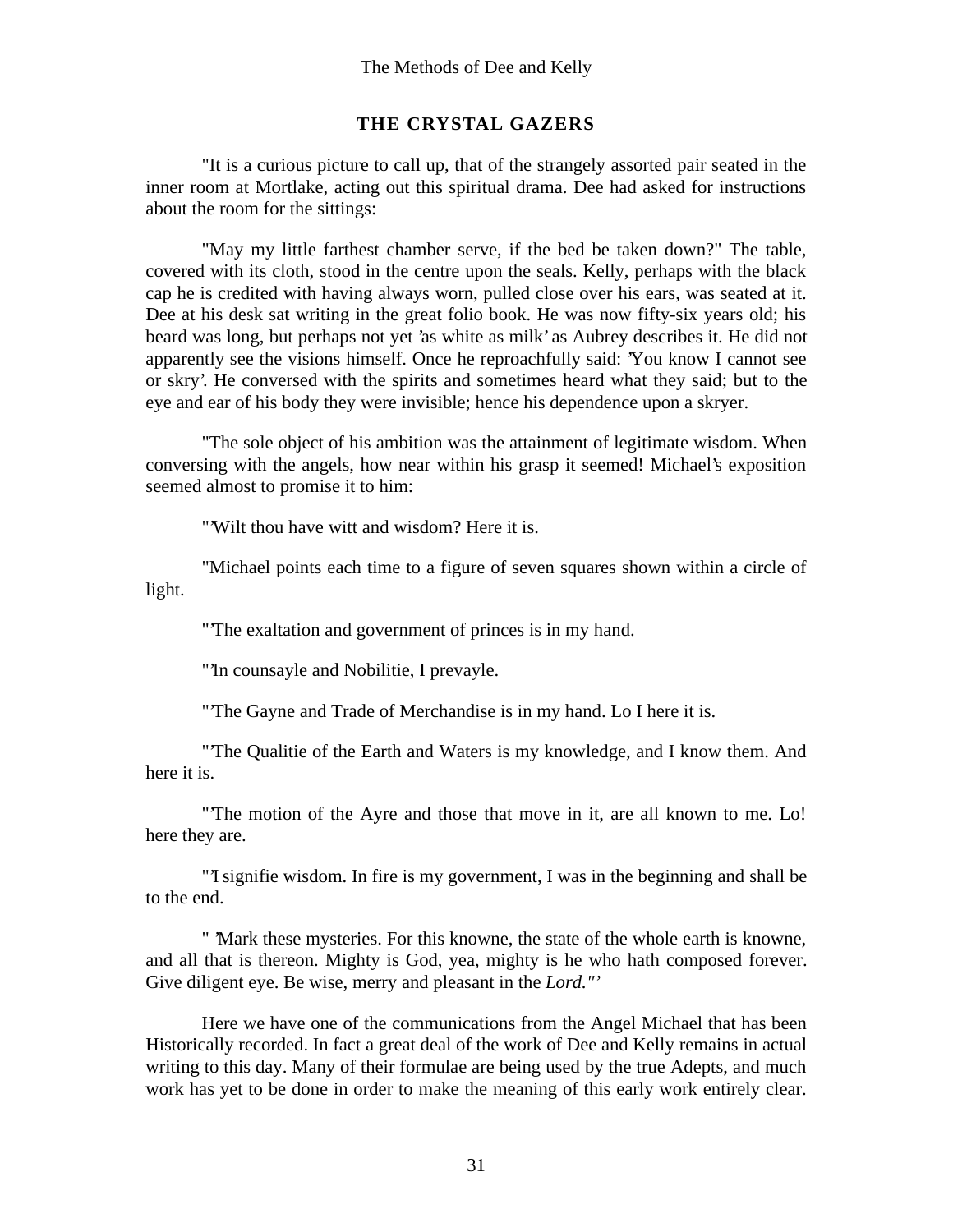The public knows little or nothing of all this, but I may quote from certain Official Instructions of The Great White Brotherhood or A. A. which deals with the matter.

"The Skryer (Edward Kelly) obtained from certain Angels a series of seven talismans. These, grouped about the Holy Twelvefold Table, similarly obtained, were part of the furniture of the Holy Table."

"Other Pantacles were obtained in a similar manner. Here (Figure V) is the principal one, which carved in wax, was placed upon the top of the table. On four others stood the feet of the table.

"Note first the Holy Sevenfold Table containing seven Names of God which not even the Angels are able to pronounce.

> $SAAI + EME$ **BTZKASE**<sup>80</sup> **HEIDENE** DEIMOL<sup>30</sup>A  $I_{26}MEGCBE$  $ILAOI<sub>8</sub><sup>1</sup>VN$ IHRLAAL<sup>21</sup>

"These names are seen written without the heptagram within the heptagon."

This Holy Sevenfold Table is probably the one referred to by the Angel Michael in the communication above quoted. It forms the Key to manifold and great Mysteries.

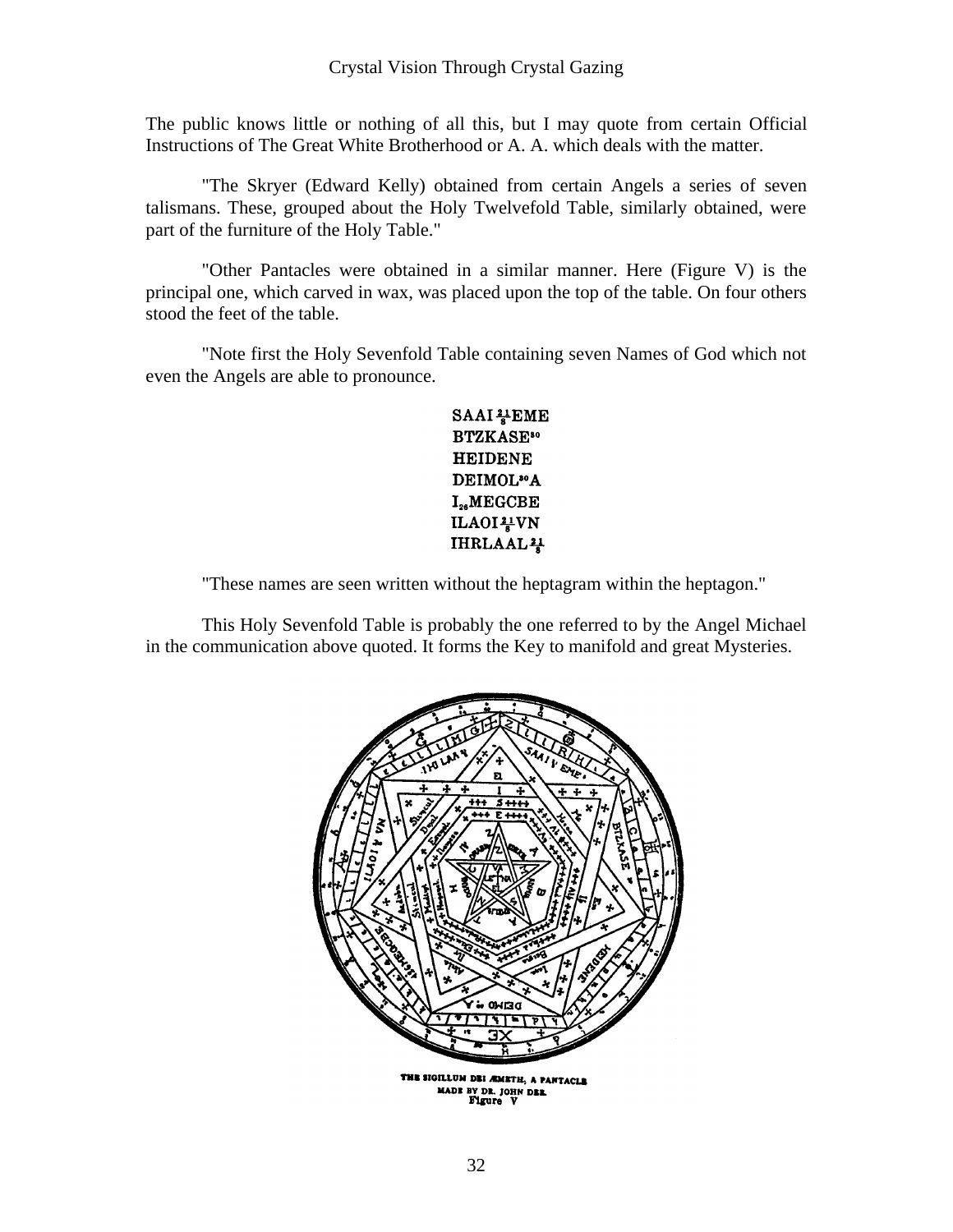#### The Methods of Dee and Kelly

By reading these obliquely are obtained the names of other sets of Angels, some of which were attributed to the Metals of the Planets, as also by other methods of reading can be obtained the Names of the Seven Great Angels, etc., etc. All the names of the Angels thus drawn from the Sevenfold Table appear on the Pantacle or SIGILLUM DEI AEMETH.

Dr. Dee also had a *Shew-stone,* a crystal which he alleged, to have been brought to him by angels. This was placed upon the Table, and the principal result of the ceremonial skrying of Sir Edward Kelly, was the obtaining of a series of wonderful diagrams, containing the Keys to all the mysteries of the Universe.

He symbolized the Fourth-Dimensional Universe in two dimensions as a square surrounded by 30 concentric circles, (known as the 30 Aethyrs or Aires) whose radii increase in geometrical proportion.

The sides of the square formed Four Great Watch-Towers which are attributed to the elements, these in turn are all governed by what is known as *The Table of Union,* attributed to Spirit.

Dr. Dee also obtained the Alphabet of the Angelic Language, in which all these mysteries were written. It is sometimes called the Enochian Alphabet, as the angels claimed to be those which conversed with the "patriarch Enoch" of Jewish fable.

The Thirty Aires or Aethyrs, surrounding the Material Universe, each had their special name, drawn from these pantacles. Also the names of their Governors were drawn from the same sources. Each of the Aethyrs had three governors, and these in turn controlled from two to nine thousand servitors.

A series of Forty-eight *Calls* or Invocations were also obtained in the Angelic Language, and by means of these it became possible to Invoke to Visible Appearance all these Aethyric Spheres, with their Angel Guardians. This gives but a slight idea of the extent of the practical Magical work done by Dee and Kelly by means of the Crystal or Shew-Stone.

This work has formed the basis of much of the Magical Work of the Adepts of this present time, and was instrumental in bringing about what we now know as The New Aeon. Almost all will now have recognized that we are living in a New Age or Era, and the Magical Forces which have brought this about, are largely due, in the first instance, to the *Keys* to the Higher Spheres obtained by Dee and Kelly, some centuries before Humanity was ripe for the actual Initiating of the Current of Higher Will, which the practical use of these Keys made possible in this age.

All this may sound highly fantastical to those who have no initiated knowledge of the Universe, or of the nature and powers of Man. We do not wish to labor the point, but it illustrates how important the Crystal may become in the hands of a true Seer.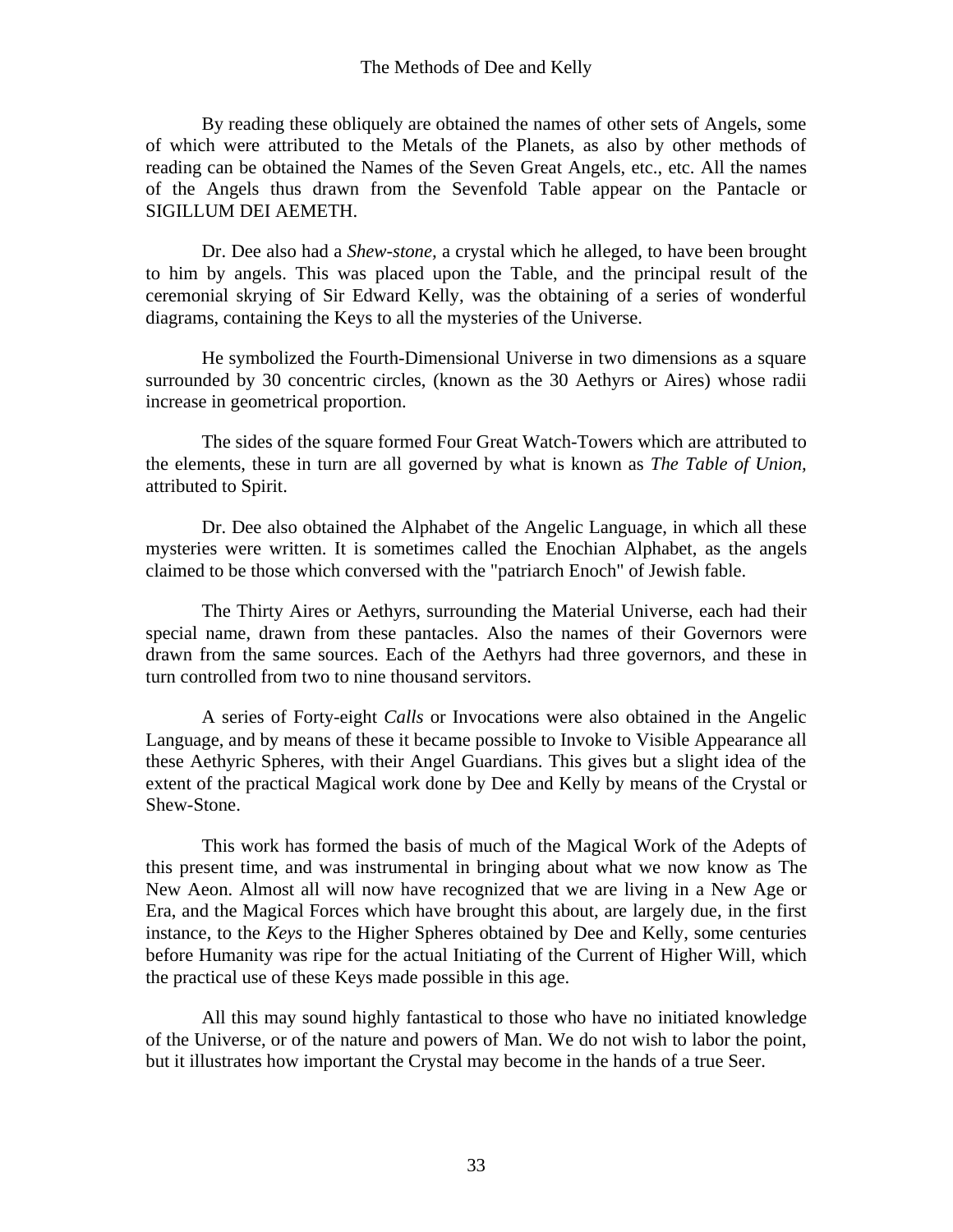The Real Prophet is one who has also the Power to make his prophesies come true. That is the difference between the Major and the Minor Prophets. In this instance many things *seen* by Dee and Kelly are coming true, but chiefly because a greater Adept than either of them, grasped the possibilities of their Visions and by his Mighty Will, put the necessary Forces into action. We may now consider what is meant by a *Shew-Stone.*

This, in the instance above cited, consisted not in a crystal sphere placed upon a stand on the table, but in a *stone* pressed to the forehead of the Seer. At least such was the material means used in obtaining the Visions of the 30 Aethyrs by Frater 0. M. just before and after The Equinox of the Gods which occurred in 1904 E. V.

In that instance a great Topaz, set in a Scarlet Cross, was used. The process was somewhat different from ordinary crystal-gazing, as likewise were the results.

The place of what is known as the "Third Eye" in man, is just above and between the exterior organs of sight. This is known in Hindu Systems as the "Ajna Chakra" and is thought by some to correspond to the Pineal Gland.

Intense concentration on this "Lotus" or "Chakra" produces Visions of a very high character, and this concentration may be increased or aided-by the pressure of a *skew-stone* to the forehead just over this "third-eye."

In that case the Vision is turned *inwards* towards the Ajna Chakra, instead of concentrated on an outside object such as the crystal. When the power of concentration has been developed by means of crystal-gazing (as described in the earlier chapters of this book) this concentration may be taken up by the INTERIOR ORGANS OF VISION, and the visions perceived, not in physical space, but in the Chitakasha or MENTAL SPACE. Visions of this nature are usually of much greater value than the others which result from our early practices with the eyes open.

Consideration of Visions of this type, as of the proper means of obtaining them, will lead us well on the path to obtaining true Crystal Vision. Since, however, it forms a different aspect of the Work, it will be best to treat of it in another Chapter.

ðñ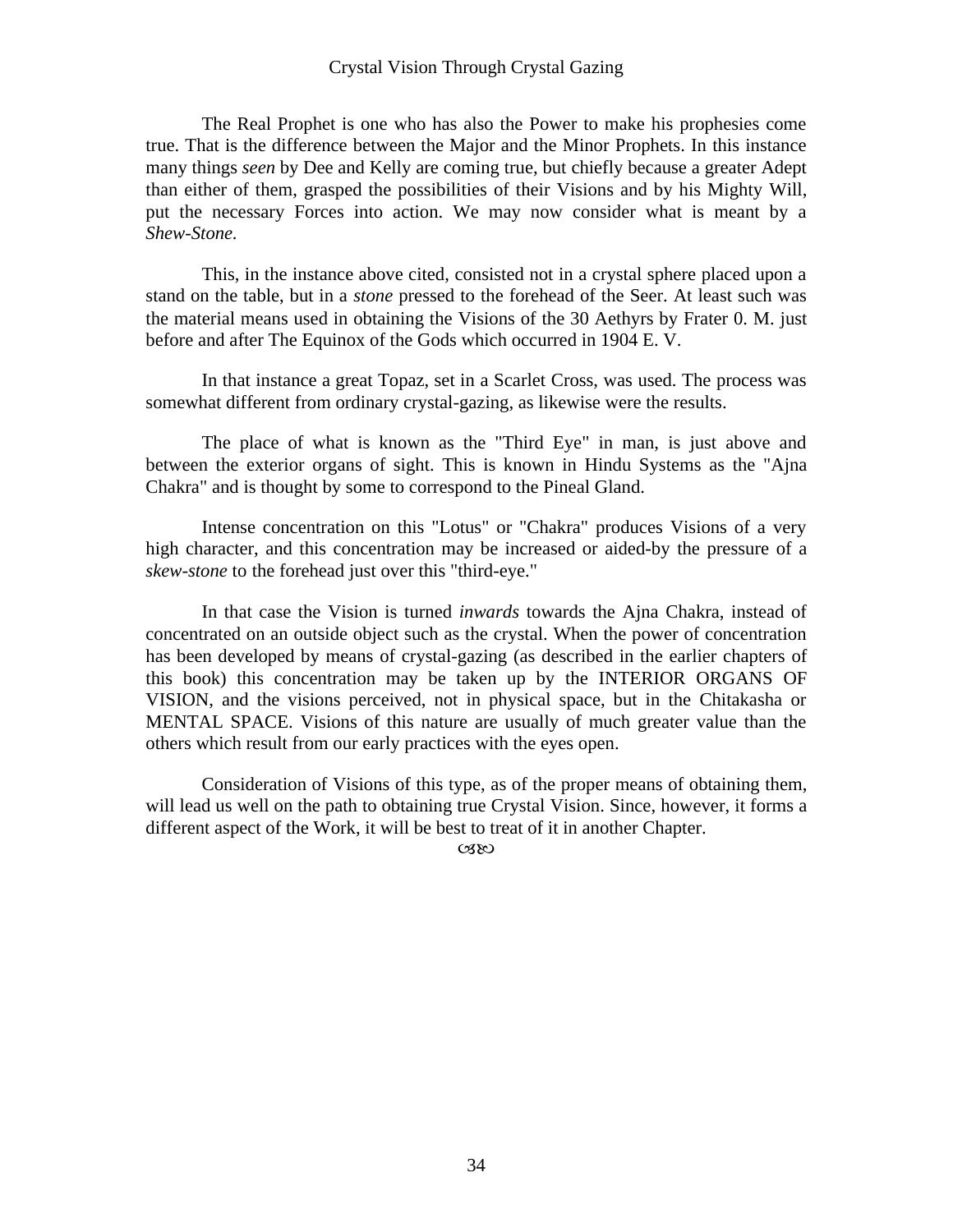# **CHAPTER VI THE ATTAINMENT OF CRYSTAL VISION**

The reader will by now have realized that there is a certain difference between Visions obtained by means of the Crystal, and the attainment of Crystal Vision.

Let us consider the matter in greater detail. If we use a crystal as a means of obtaining visions of what, to us, would otherwise remain unseen, we accomplish our purpose through learning to *concentrate our attention* on the Lesser Crystalline Sphere. Just what we see by this means is beyond our power of control, for we have taken no steps to insure any particular type of vision appearing before us in the crystal. The visions so obtained may be pleasant, or unpleasant; symbolical or actual; past, present, or future; and we have to rely upon our own power of comprehension and our own intuitive ideas, in order to make such visions of value.

Also, the power to see such visions at all, largely depends on our own inner state of development. If we have not been living on the right diet, if we have not learned to breathe correctly, if our own ideas are not of the greatest purity; these visions may be coloured by our own thought, or we may not be able to get beyond the very early stages.

Much therefore depends upon ourselves, and we must be prepared to so train ourselves that these "inner powers", which enable us to contact the subtle vibrations concentrated on the crystal from the Universal Sphere, may become apparent to our conscious mind.

*The concentration of* our gaze on the crystal is Perhaps the most important part of the whole operation, for we are thus learning to *concentrate our minds* on a single idea.

Concentration of mind leads to the highest results, if rightly directed. It is a valuable acquirement and well worth the time and trouble it may take in order to secure it.

The true Student will probably realize that this power of mental concentration is of greater importance than the mere elementary visions seen in the crystal while we are learning to acquire it., The practices we have undertaken to that end will have served to strengthen the will and with that strengthening of the will comes more power of choice. We are no longer content to remain slaves to our visions (or to our thoughts) we seek a conscious mastery over these things.

In that case, we may begin to question the truth of our visions. We may find ourselves in a position to see certain events which have transpired, or are transpiring, or will transpire on this material plane. We may follow our *inner guidance* when we interpret these visions, and we may make a true guess, so that what we have beheld may prove in line with fact. On the other hand, we may find many instances when our interpretation of the Symbols, or the Time, connected with our visions is far from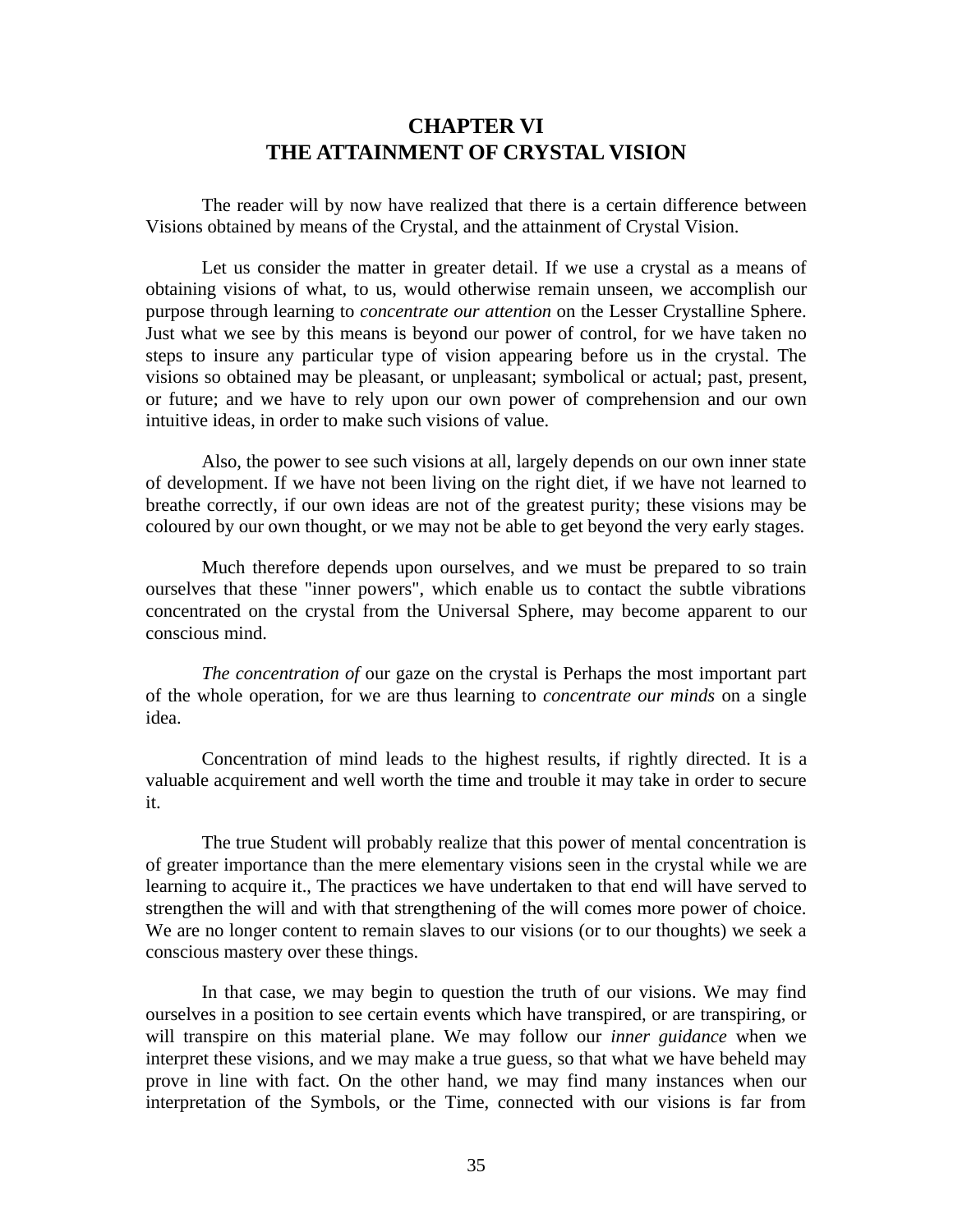correct. Many people forget about these things, and we only hear of the few instances when everything turns out correctly.

Some persons seem naturally gifted with "second sight" and are able to give others an accurate "reading" in a fairly large percentage of cases. But such persons are comparatively rare, and in any case they represent the "mediumistic" passive type of individuals, who are little better than reflectors, with no creative powers of their own.

Crystal gazing, should teach us to become more positive, rather than more negative. Our only chance of true advancement lies in the direction *of control* of the Astral Plane. If we let it control us, we are lost.

The Ancients, realizing this, devised the proper methods for obtaining visions *of a definite type,* or at least from a *definite type of intelligence,* represented -- in the examples previously given -- by certain Angels of a high order. Such Beings are capable of teaching us great truths, while the mere elementals, with which we may come in contact by less scientific methods, are only too likely to lead us astray.

But we also discovered that in order to carry out the instructions of the Wise Seers of the past, we must first be in possession of a fund of knowledge which would put us in the position to work in an intelligent manner. Should we, on the other hand neglect to obtain this, we should still be just as much at the mercy of the elementary forces, since in our ignorance, we could be easily deceived, and having no means of testing the accuracy of our results, might well come to grief.

Our safest method, therefore, will be to treat every result as *subjective,* as something arising within ourselves, and to leave on one side the question of the *objective reality of* any of our visions. Just because we perceive a "vision" which appears to be in objective space, because we have our physical eyes open and have been gazing at a Crystal, it does not prove that this vision is really outside of us. As a matter of fact all we perceive in the physical universe, is *within* our organ of vision, and the outside cause may be quite other than that which we think it is. A table, for instance, appears as it does on account of certain vibrations from the "outside" entering our consciousness through the "eye" and our inner organ of vision reacts, and projects into "space" the image that we call a "table". Just what a "table" is in reality, we really do not know.

In any case, when we have been gazing at the crystal, after the mist has cleared away and we become conscious of the "vision", we are not at the same time conscious of our material surroundings.

So we see, that after all, our own "vision" needs to be trained, and that is the most important consideration for the true Seer.

Now, although it is not so easy perhaps, we are just as well able -- with practice-- to concentrate our minds *inwards* as *outwards.* We can make a *mental picture* of a crystal or some other simple object, and concentrate on that *mental image* while our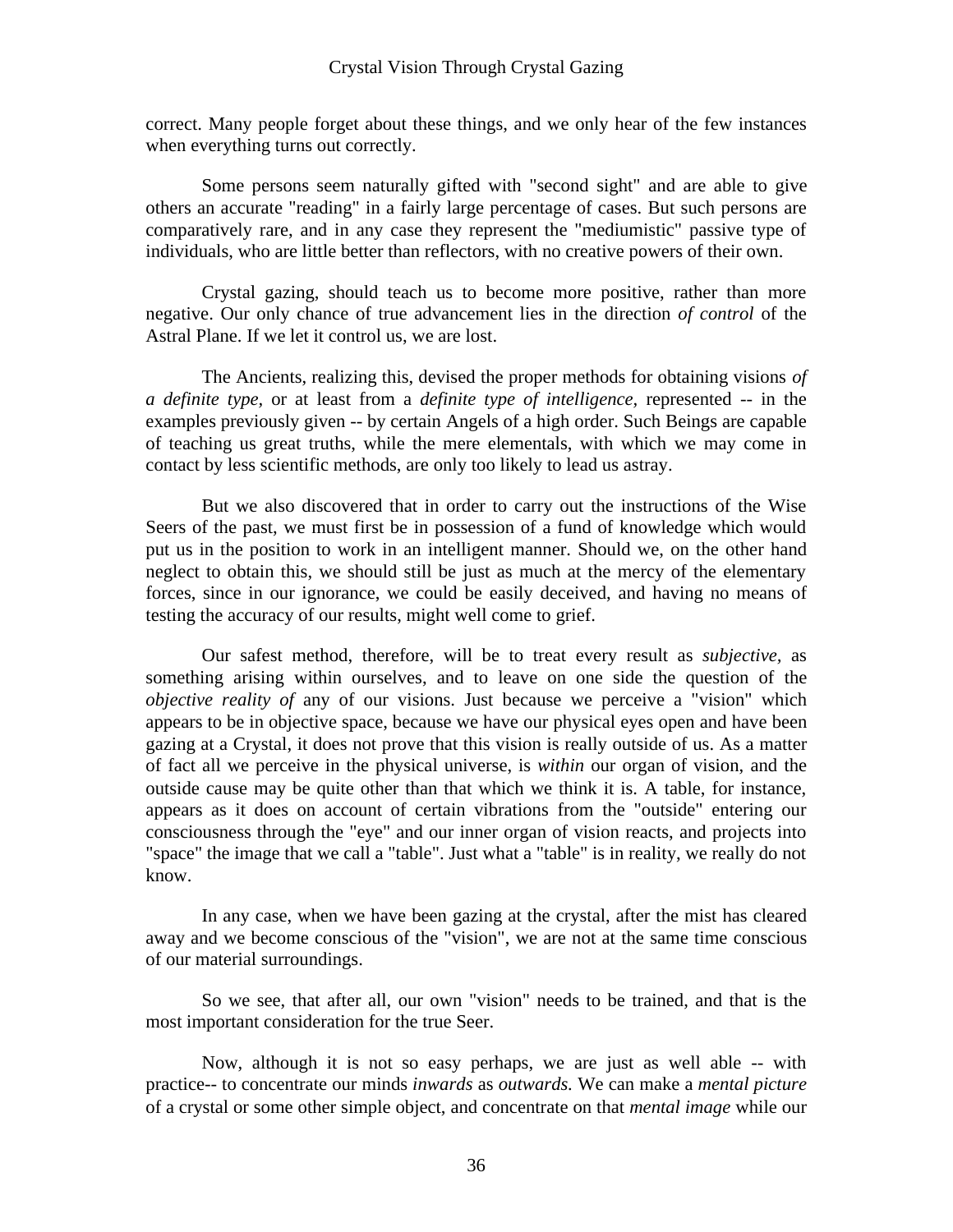physical eyes are closed. We have, in other words a certain power of *inner vision* which may be much developed. Once we have learned to concentrate the mind to some extent, we may arouse, by means of our *creative imagination* any kind of vision we desire. But again we cannot be sure that we *imagine truly,* this, however, need not concern us very much for the moment.

If we try to imagine, for instance, a "Red Triangle" we find our mental picture, even of this simple object, trying to escape us. It will change colour, and shape, and size; and at first it is very little under our control. But it is slightly under our control because we created it by means of our will *to perceive a red triangle.* It is quite unlike an idea which *takes possession of our mind* against our will, and obsesses us. Also, the more we practice, the more vividly shall we be able to see the Red Triangle, and the less it will change colour and shape, till one day after we have been practicing a long time, perhaps -- we shall be able to *hold it before our mental vision at* will. The fact that we are able to do this, will imply that we have been able to *cut away from consciousness* every other thought except the Red Triangle. What will be the result? There will be a "rushing together of the Seer and the Seen" and in a moment we shall find ourselves in an *entirely new state of consciousness.* Our mind -- for a brief period at any rate -- will become CRYSTAL CLEAR. We shall have obtained, what in Raja Yoga is called, Dhyana. This is but the first of the Great results, but it is a thousand times more glorious, and more worth while, than any vision in *the crystal* that might have been obtained by concentration of the mind *outside* instead of inside our own Crystalline Sphere.

Again, man has the power -- once he has learned to concentrate -- to form for himself a "Body of Light" or "Astral Body" which at first surrounds his physical body, and may afterwards be separated from it, so that -- while still retaining his full consciousness -- he may learn to *travel* clothed in his Body of Light, on the Astral Plane. He may visit other spheres, those depicted in the Diagram as surrounding the physical world, governed by the planetary intelligences. He may extend his field of knowledge further and further, until some day, if he has succeeded in purifying himself sufficiently in the meanwhile, he may gaze upon that UNIVERSAL CRYSTALLINE SPHERE, mentioned in our Third Chapter.

It was such a course that Frater 0. M. took when he obtained the series of 30 Visions of the Aires or Athyrs, in accordance with the System partially worked out by Dr. Dee and Sir Edward Kelly. Some of these visions are very wonderful indeed, and I cannot refrain from quoting a part of his Magical Record on the subject. The following is chosen because it introduces the Angel Madimi, the same who first appeared to Dr. Dee.

#### **THE CRY OF THE 17TH AETHYR WHICH IS CALLED TAN.**

"Into the *stone* there first cometh the head of a dragon, and then the Angel Madimi. She is not the mere elemental that one would suppose from the account of Casaubon. I enquire why her form is different.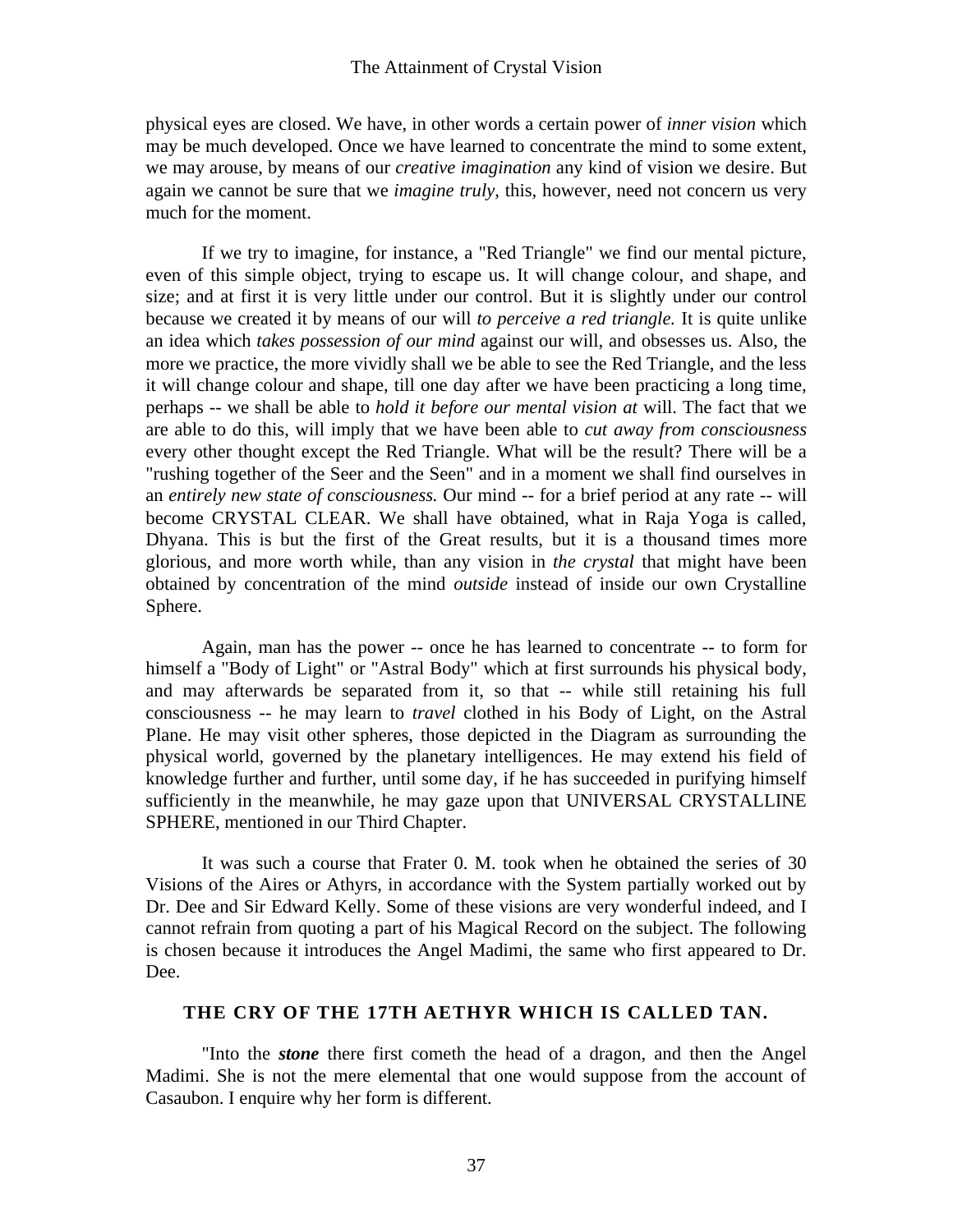She says: Since all things are God, in all things thou seest just so much of God as thy capacity affordeth thee. But behold! Thou must pierce deeply into this Aethyr before true images appear. For TAN is that which transformeth judgment into justice. BAL is the sword, and TAN the balances.

A pair of balances appears in the stone, and on the bar of the balance is written: Motion about a point is iniquity.

And behind the balances is a plume, luminous, azure. And somehow connected with the plume, but I cannot divine how, are the words: Breath is iniquity. (That is, any wind must stir the feather of truth.)

And behind the plume is a shining filament of quartz, suspended vertically from the abyss to the abyss. And in the midst is a winged disk of some extremely delicate, translucent substance, on which is written in the "dagger" alphabet: Torsion is iniquity. (This means, that Rashith Ha-Gilgalim is the first appearance of evil.)

And now an Angel appears, like as he were carven in black diamonds. And he cries: Woe unto the Second, whom all nations of men call the First. Woe unto the First, whom all grades of Adepts call the First. Woe unto me, for I, even as they, have worshipped him. But she whose paps are the galaxies, and he that never shall be known, in them is no motion. For the Infinite Without filleth all and moveth not, and the Infinite Within goeth indeed; but it is no odds, else were the space-marks confounded.

And now the Angel is but a shining speck of blackness in the midst of a tremendous sphere of liquid and vibrating light, at first gold, then becoming green, and lastly pure gold. And I see that the green of Libra is made up of the yellow of air and the blue of water, swords and cups, judgment and mercy. And this word TAN meaneth mercy. And the feather of Maat is blue because the truth of justice is mercy. And a voice cometh, as it were the music of the ripples of the surface of the sphere: Truth is delight. (This means that the Truth of the universe is delight.)

Another voice cometh; it is the voice of a mighty Angel, all in silver; the scales of his armour and the plumes of his wings are like mother-of-pearl in a framework of silver. And he sayeth: Justice is the equity that ye have made for yourselves between truth and falsehood. But in Truth there is nothing of this, for there is only Truth. Your falsehood is but a little falser than your truth. Yet by your truth shall ye come to Truth. Your truth is your troth with Adonai the Beloved one. And the Chymical Marriage of the Alchemists beginneth with a Weighing, and he that is not found wanting hath within him one spark of fire, so dense and so intense that it cannot be moved, though all the winds of heaven should clamour against it, and all the waters of the abyss surge upon it to smother it. Nay, it shall not be moved.

And this is the fire of which it is written: "Hear thou the voice of fire I" And the voice of Afire is the second chapter of the Book of the Law, that is revealed unto him that is a score and half a score and three that are scores, and six, by Aiwass, that is his guardian, the mighty Angel that extendeth from the first unto the last, and maketh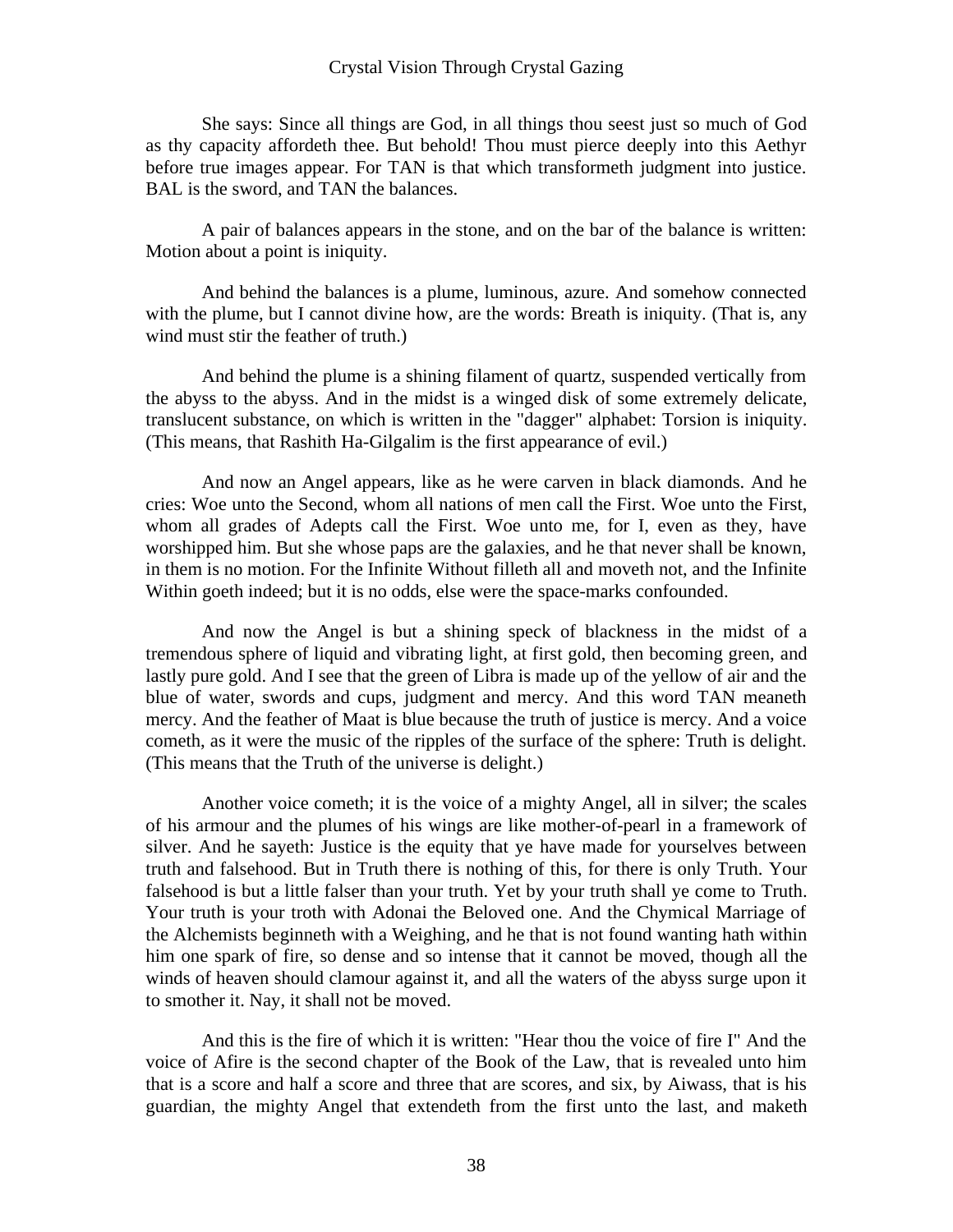known the mysteries that are beyond. And the method and the form of invocation whereby a man shall attain to the knowledge and conversation of his Holy Guardian Angel shall be given unto thee in the proper place, and seeing that the word is deadlier than lightning, do thou meditate straightly thereupon, solitary, in a place where is no living thing visible, but only the light of the sun. And thy head shall be bare. Thus mayest thou become fitted to receive this, the holiest of the Mysteries. And it is the holiest of the Mysteries because it is the Next Step. And those Mysteries which lie beyond, though they be holier, are not holy unto thee, but only remote. (The sense of this passage seems to be, that the holiness of a thing implies its personal relation with one, just as one cannot blaspheme an unknown god, because one does not know what to say to annoy him. And this explains the perfect inefficiency of those who try to insult the saints; the most violent attacks are very often merely clumsy compliments.)

Now the Angel is spread completely over the Globe, a dewy film of silver upon that luminous blue.

And a great voice cries: Behold the Queen of Heaven, how she hath woven her robes from the loom of justice. For as that straight path of the Arrow cleaving the Rainbow became righteousness in her that sitteth in the hall of double truth, so at last is she exalted unto the throne of the High Priestess, the Priestess of the Silver Star, wherein also is thine Angel made manifest

And this is the mystery of the camel that is ten days in the desert, and is not athirst, because he hath within him that water which is the dew distilled from the Night of Nuit. Triple is the cord of silver, that it may not be loosed; and three score and a half a score and three is the number of the name of my name, for that the ineffable wisdom, that also is of the sphere of the stars, informeth me. Thus am I crowned with the triangle that is about the eye, and therefore is my number three. And in me there is no imperfection, because through me descendeth the influence of TARO. And that is also the number of Aiwass the mighty Angel, the Minister of Silence.

And even as the shew-stone burneth thy forehead with its intolerable flame, so he who hath known me, though but from afar, is marked out and chosen from among men, and he shall never turn back or turn aside, for he hath made the link that is not to be broken, nay, not by the malice of the Four Great Princes of the evil of the world, nor by Choronzon, that mighty Devil, nor by the wrath of God, nor by affliction and feebleness of the soul.

Yet with this assurance be not thou content; for though thou hast wings of the Eagle, they are vain, except they be joined to the shoulders of the Bull. Now, therefore, I send forth a shaft of my light, even as a ladder let down from the heaven upon the earth, and by this black cross of Themis that I hold before thine eyes, do I swear unto thee that the path shall be open henceforth for evermore.

There is a clash of a myriad silver cymbals, and silence. And then three times a note is struck upon a bell, which sounds like my holy Tibetan bell, that is made of electrum magicum.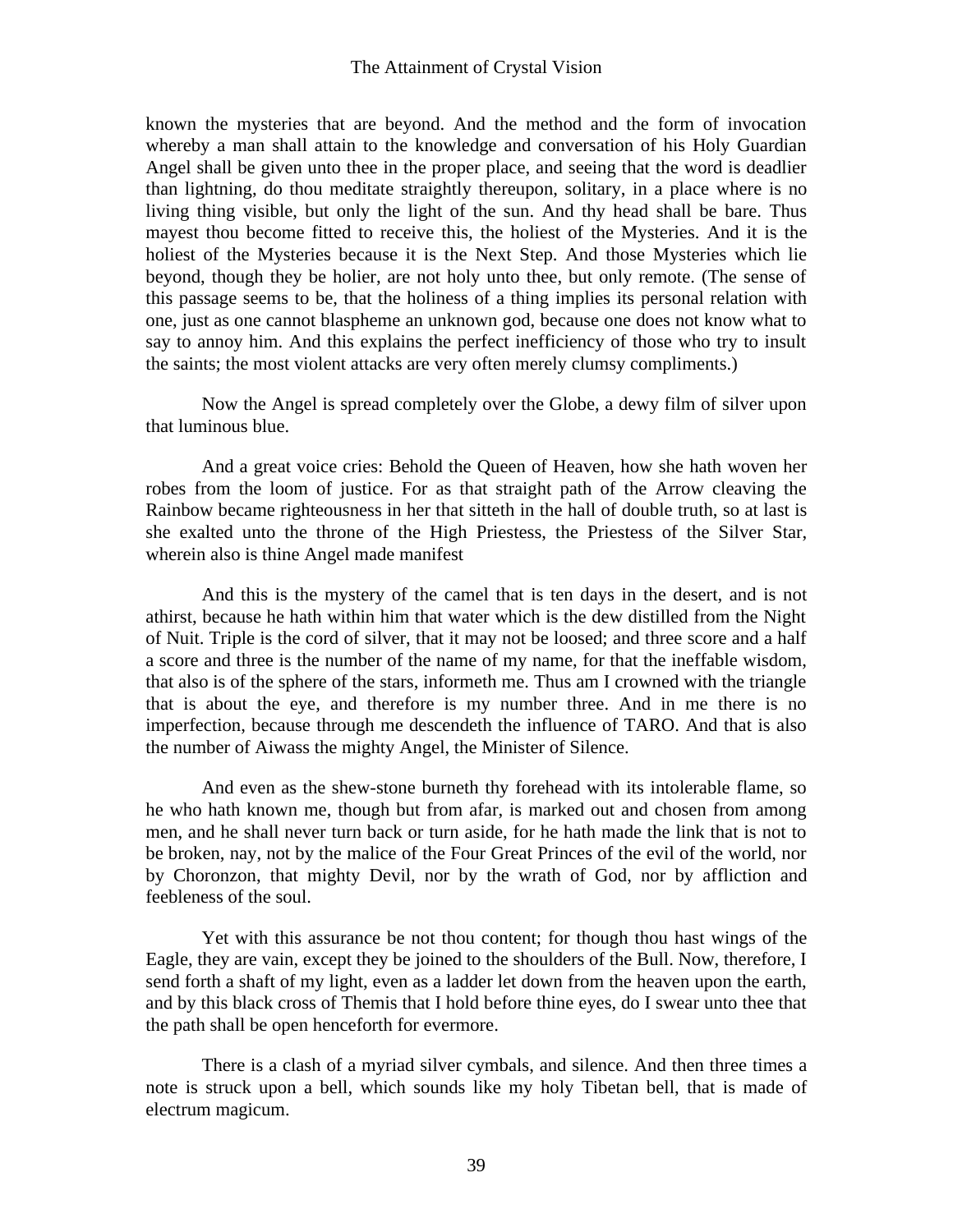---------

I am happily returned unto the earth. Bou-Saada.

December 2, 1909. 12:15-2 A. M.

The above example of one of the most perfect types of Symbolic Visions cannot be fully appreciated by those who are unacquainted with the true Keys of the Holy Qabalah, and with some of the Mysteries of the New Aeon. Those who have made some study of "Q. B. L.", of the "Tree of Life", the Tarot, etc., will soon discover a great many underlying meanings, and to them the perfect consistency of all the symbolism, will be quite apparent. In any case, even those who have little knowledge of such matters, will recognize the beauty, sublimity, and greatness of this type of Vision, compared with any of a more partial nature. Of course, this is but one of a series, and by itself is not very explanatory, but I may add, that all these Visions were of a definitely Initiatory nature -- so far as the Seer was concerned -- and at the same time they have a perfectly true Universal Application. It is a pity this cannot be said in regard to the average "crystal reading". But the concentration of mind obtained by the earnest student of crystal-gazing, may, as before remarked, result in visions of a much more important character, if the seer is sufficiently interested in Truth to learn to make his own Inner Vision, Crystal Clear.

ðñ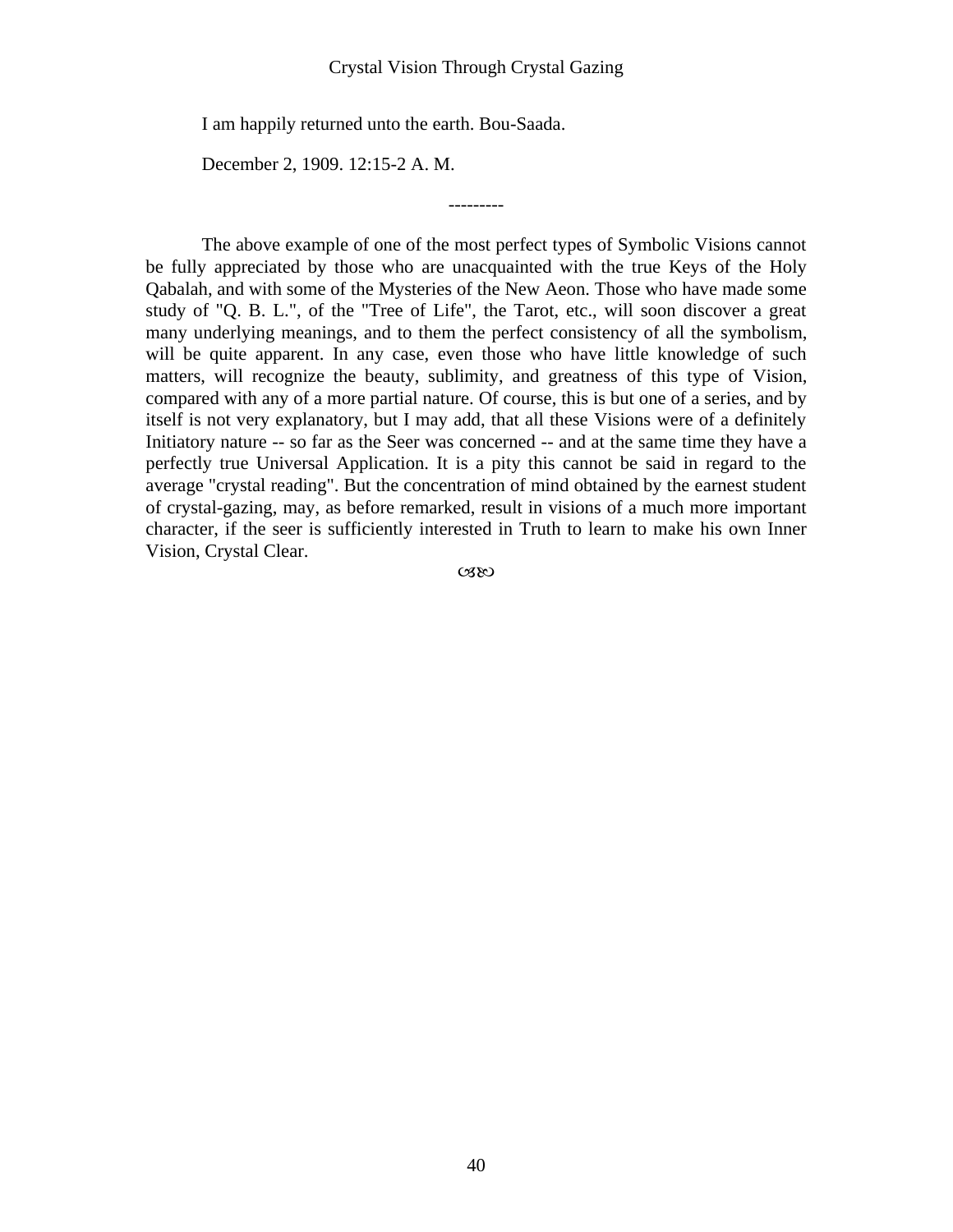# **CHAPTER VII OF THE ULTIMATE CRYSTAL**

*"In the sphere I am everywhere the centre, as she, the circumference, is nowhere found." -- Liber Legis. Ch. II Verse 3.*

We are now nearing the end of our journey in search of the True Crystal. Before, however, we treat of the ultimate conceptions, we should devote a little more time to matters less transcendent in their nature.

This little treatise, while giving as wide a view as possible of the whole subject, aims to be intensely practical and helpful to all who may read it. Some will be at one stage of development, others will have reached a different level, but the author trusts that all will obtain some hints that may actually be put into practice, and thus lead the seeker to a clearer and better under*standing of* himself and others.

Here are a few practical hints:

A diet of fruit and vegetables may have its advantages by making the student more susceptible to visions of a clairvoyant type. On the other hand a mixed diet suits some people far better, and may give more real staying power. Don't become a "diet crank" you will have no time for anything else more important. Use your common sense -- experiment if you like -- but don't form habits. The best type of man or woman is the one who can eat anything, and does eat anything according to the natural promptings of his or her being, and that without causing digestive troubles.

Don't do any practice after a full meal, or when very tired; this would not be giving Nature a proper chance, and your practice must suffer accordingly.

Rather be the tortoise than the hare. Real progress is made despite obstacles, and the more obstacles we meet - and overcome - the stronger becomes our will.

You are practically *bound to obtain* what you *truly ask for.* Be sure of what you really want before you ask for it.

Take plenty of fresh air and exercise, and don't become so obsessed with *dark seances* that you overlook the value of Sunlight.

Your first duty to Humanity is self-improvement. Man is ignorant of the nature and powers of his own being. Until he has obtained a scientific knowledge of himself, he cannot really expect to aid others.

It requires much more study and effort to Know Yourself, than it does to give others advice they do not need.

Learn to mind your own business, and in time others will follow your example.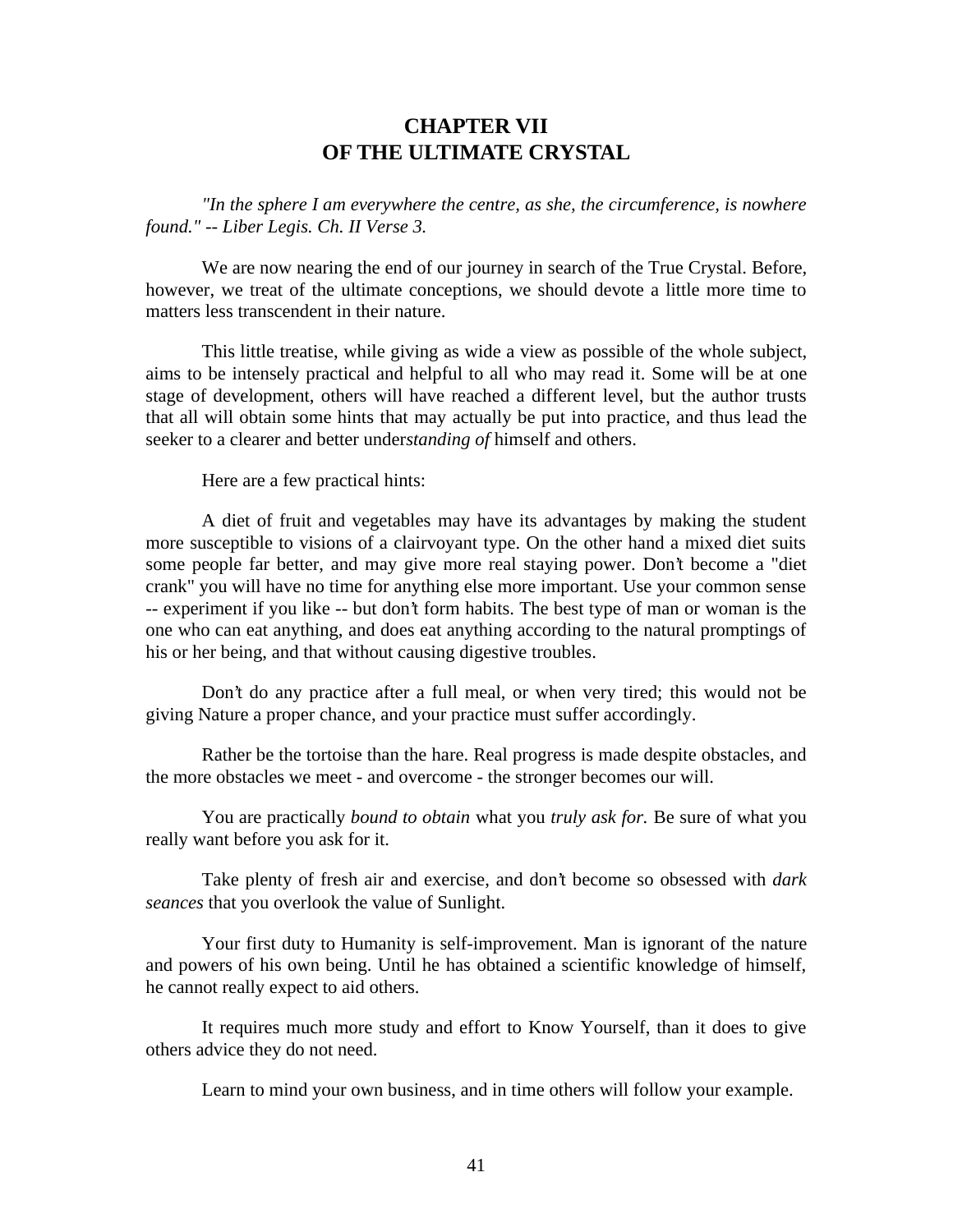Learn to speak the truth, and you will begin to notice when you are telling lies.

Remember that even truth is relative. There is but one Truth and that lies at the End of the Path. Yet seek Truth, and be content with nothing less.

We live in a world of appearances. There seem to be innumerable, "Pairs of Opposites" till the final Pair has been realized and Mated. Then we shall "See things as they are."

In the meanwhile there are many stages, each nearer to the Truth, wherein we shall still see things only as they APPEAR. All Visions, however high, fall under this heading.

The Highest States of Consciousness are FORMLESS, and the final State is of Crystalline Purity. There is, however, "That which remains" viz: perfect Bliss.

A short description might well be given of "Visions" of an intermediate type, such as we term Astral Visions, as this may be of interest to students who have traveled some distance on the path, but who, as yet, have not realized results such as we described in the last Chapter.

The following is from the Author's Occult Record while a Neophyte of the Great Order. It is of the type called an Astral Journey, when the Seer actually "travels" in his "Body of Light."

"Nov. 28, 1913. 11:5 to 11:27 P. M.

Drew, with wand, in front of me, a circle (three times round) and formed astral in that. Rose to a great height. Suddenly, as it were, a rope flashed round me and fell, forming a spiral, ever widening, at the top of which I sat. Stood up on this, only to fall, down, down, down, not quite vertically, into the water. Rising again, and striking out, I, after a short while perceived a boat, something like a gondola, and swam towards it. It was rowed by a dark-skinned man, old and wrinkled, whom I at first thought to be an Indian. As I reached the boat and put my hand on the side, it seemed as if he would strike at me with his oar, but no, he grinned, and I drew myself into the boat and sat in the forepart, which was high and covered with a sort of hood. Presently, it struck me that the man was not living but dead (Death). We then drifted in a mist, and all became blank for awhile; the memory of boat, man and self, *were all but* lost.

When the mist cleared I realized that the man was no longer there, and I myself guided the boat. Coming back out of the mist the waters were blue and no longer black, and I realized, that day was breaking. Gradually I watched the Sunrise, and set the boat in that direction, rowing so as to keep my face to the Sun. It seemed like a Portal; but, keeping on, it presently rose, and by the time it was getting high in the heavens I perceived a fair city ahead. Domes, Minarets, etc. Arriving there, I for the first time noticed I was dark skinned and clad in a loincloth. Landing, I was surrounded by men in an Eastern costume, Arabs or Turks, I thought them.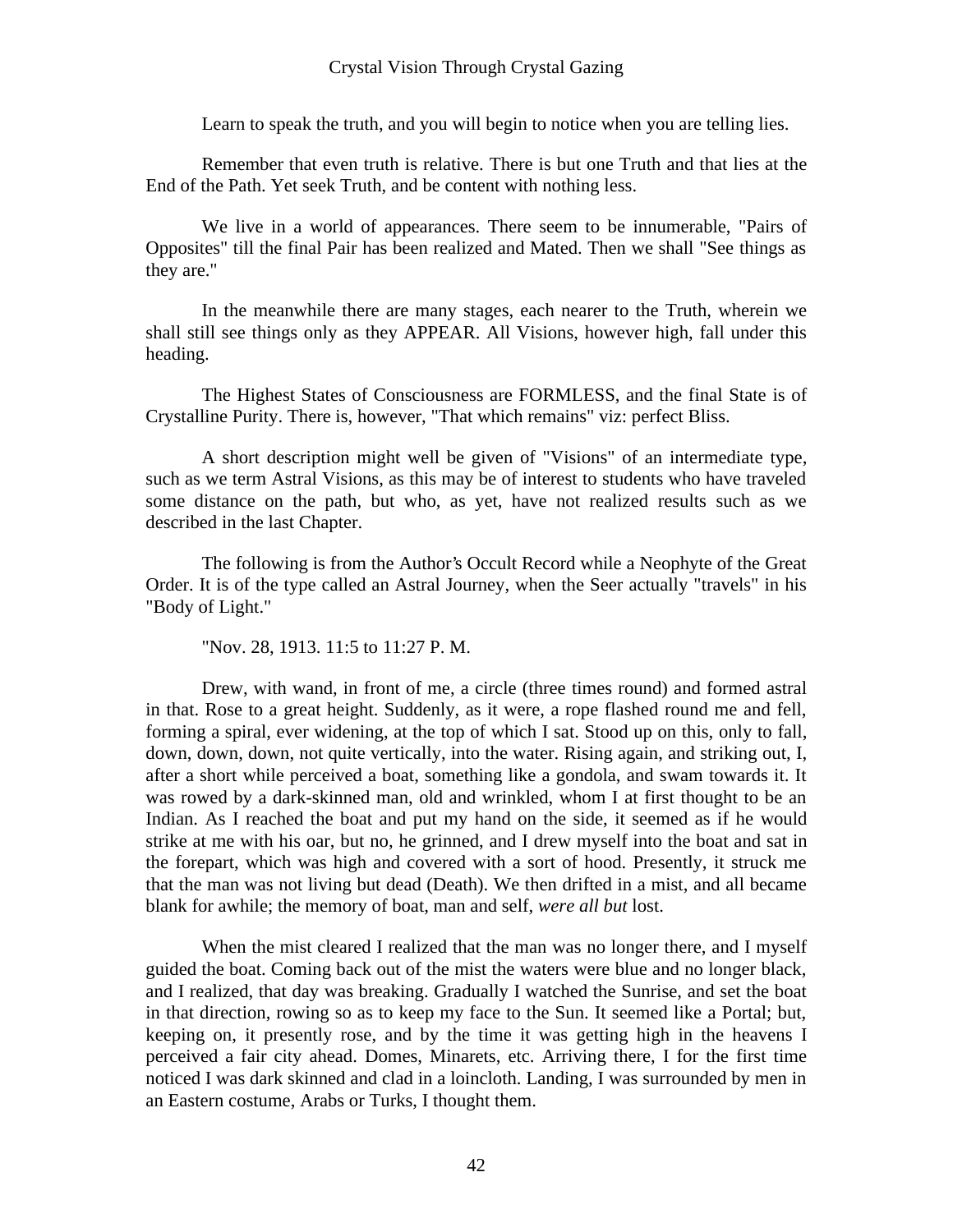#### Of The Ultimate Crystal

One old man took me by the hand, I made the sign of the Pentagram over him, but he smiled and said "Come along, it's all right," and led me along a street paved with cobbles, the houses of which overhung, till we reached a sort of mosque.

Entering this, he led me to the altar, which was supported by brackets from the wall, and above which was a beautiful stained window. At the sides were thin columns and sort of boxes, similar to theatre boxes. We knelt at the altar; and he took my hand and said: "Raise your consciousness." I perceived a star and crescent above me, and a cross dimly formulated in the background.

After this, the astral seemed to coincide with the body: but consciousness of the astral surroundings was still clear. Continued to raise consciousness, and to send out thoughts of Love. Perceived around me innumerable streams of thought, interlacing and like a net-work, and when the Love-thought was sent out, the whole net sparkled, as with little specks of gold. Continued in this thought for some minutes, and, gradually returned to normal. Gave thanks and entered diary."

I quote this Vision, chiefly because it was not what it should have been, and because this gives me the opportunity of adding the Comments made upon it by my Guru. He wrote:

"Very nearly in serious trouble, my young and rash friend! It seems that you must go up well outside earth-attraction if you wish to get good astrals. It sounds Sunday-school talk, and I can give no reason. But I've tried repeatedly going horizontally and downwards, always with the same result. Gross and hostile things are below, pure being above. The vision is good enough for what it is; it is clear and coherent. But I see no trace of scientific method in directing the vision. I explain further in the general comment. O. M."

Such advice is worthy of the notice of every "seer" for much of it applies to other forms of work. To search the earth plane by means of visions, is practically valueless, and often positively harmful. We can travel to another city for a few dollars without expenditure of valuable occult power, but we have a right to use it to examine "Things above" which cannot be reached by means of a material aeroplane. We should always make use of physical means on the physical plane if possible, people make the greatest mistakes by "mixing the planes." That is the chief trouble with "mental science" "mental healing" and what not. We must learn to adjust things on their own *planes.* The Physical by Physical, the Astral by Astral, the Mental by Mental, and The Spiritual by Spiritual methods. When we have straightened out these different levels of consciousness, a certain harmony will be apparent on all planes, which in the end results in perfect Unity. The Method of trying to control ideas of one plane, by means of those of another, is a wrong one. Remember things are always true on their own plane, but in very few instances are they true on another. That is why we should examine our visions scientifically, while they are present in our consciousness, but when that consciousness becomes aware of the material plane once more, we should place little, if any reliance, on the truth of our vision, as corresponding to events of everyday life.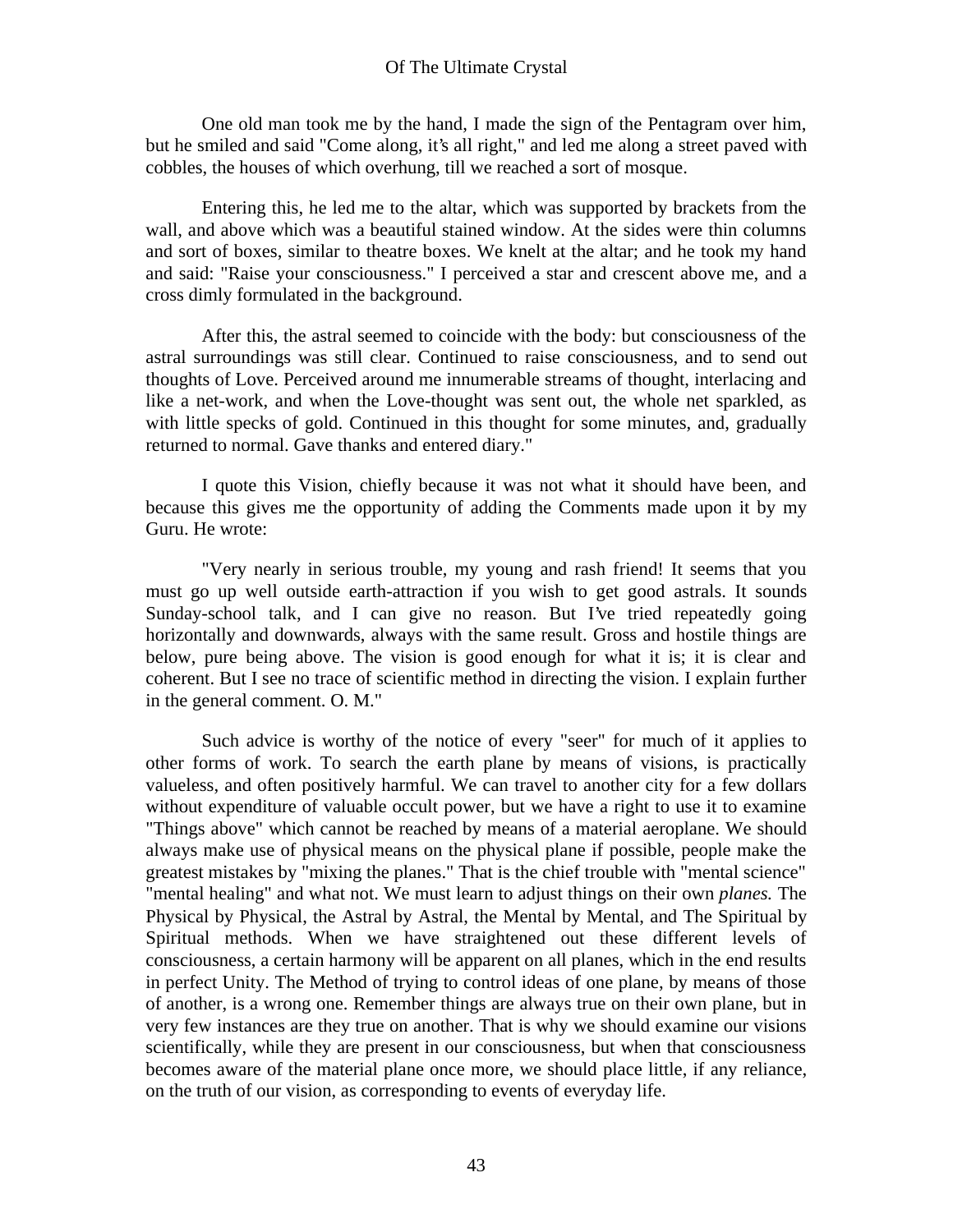I may perhaps quote one more vision, of a slightly higher type, since it was invoked by means of Will and by scientific methods. Visions are of little real value unless WILLED.

This time the vision was undertaken in order to discover the answer to a definite Examination Question set by the Order.

"Invoke Mercury and Hod, and travel till you meet the Unicorn mentioned in Liber LXV, Chapter III, verse 2. Report its conversation fully."

This is the kind of question you must fit yourselves to answer. Something you could not possibly obtain by other means. Few people realize that on the Astral Plane are the Records from which such Inspired and Holy Books as Liber LXV are written, and that these Records may again be Invoked by proper means.

"March 24th, 1914. 9:40 to 10:50 P. M.

"During the day I prepared a Circle of Orange, about 5 ft. in diameter (the largest I could make in the little room I am using) and within it, an eight-pointed star of yellow. Within that again an Octagon. A Red upright Tau in the centre, and eight small red pentagrams at the points of the star to represent lights; for there was no room to use them with safety. The whole was very crude, but the best I could do with the materials at hand.

"Having robed and entered the temple, I made a general Invocation (impromptu) of the Lord of the Universe, and traced the circle and figures with the wand. Performed the Lesser Banishing Ritual of the Pentagram; then Invoked "Water" and sprinkled the circle to purify it. Performed the Lesser Ritual of the Hexagon, followed by Invocation of Mercury and Hod, (impromptu) with appropriate Hexagram.

Lit incense. Made a further statement of my intention. Knelt in the centre of Circle and tried to formulate a "White Astral" with no very great success at first. Afterwards, I forgot about the material body and began to get some result.

Found my "astral" floating upon a dark sea on a sort of plank. The moon was shining above, and the thought came to me that 'perhaps the Moon represented the Unicorn I had set out to seek', but I decided it was not so.

Rising higher, I tried to identify myself with the moon, and then turned and faced the Sun; looking along the Ray as a Path. I had the impression of being a little child.

About this time I was reminded of my physical body by a pressure on the brain, head and neck; a sort of frozen rigidity, which caused me to lose concentration on the astral for a little while. I determined to keep on, however, and astrally performed the Lesser Banishing Ritual of the Pentagram. When I came to the words: "In the column stands the Six-Rayed Star" I seemed to rise quite easily.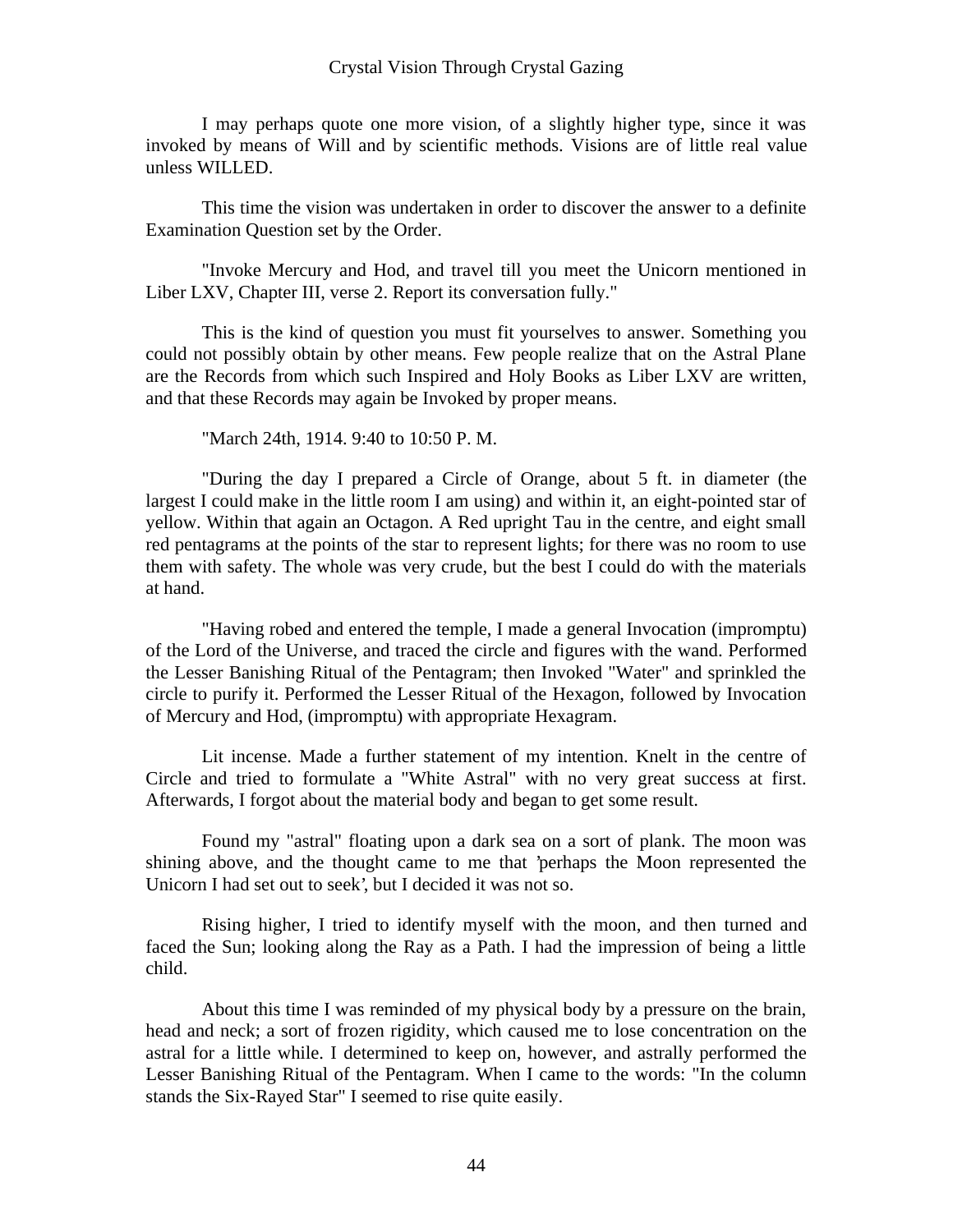#### Of The Ultimate Crystal

Traveled about, with no particular visions, seeking the Unicorn. I obtained an idea of a unicorn, but not very distinctly, and spoke to it. It informed me that it had no desire to converse. I made the sign of the Pentagram over it, whereupon, it said that it was not that which I sought. This being my own opinion also, I left it, and rose higher to try again.

This time I got a clearer idea of the Unicorn, and began to converse with it.

We were on the edge of a wood, beneath a night sky. It told me to look up, and having done so, I perceived a *comet* flash across the sky and disappear. Turning back, I questioned him, and he answered; 'All men are thus, the Universe is thus'. So I gathered from his words that a fragment appears for a moment (or a period) and disappears, leaving no trace.

I felt that this was something I must get to understand, when he said: 'Look again' and this time a *meteor* flashed and then struck the earth. And he said: 'Sometimes it is thus, and there appears to be pain as a result'. Then I said to him: 'Do I understand that man appears for a moment only, and is forever gone again?' And he answered 'The comet remains travelling in its ellipse, and only disappears from sight. Further, he told me to look again, and I beheld a *fixed star,* shining in the blue. Turning again to him, I asked what this meant; and he answered: 'The Masters are thus, they travel no more, but give Light'. Then I asked if I should attain to this, to which he replied 'Yea, but not yet. Thou must be as a comet until after a while thou strikest, a star, and becoming one with it, remain fixed.'

And I understood that there was nothing further to be said at that time. So I returned, and having given thanks, entered these experiences in my diary."

There is not much further to be said, so far as this little book is concerned, though there is much that might, and will be said at the proper time. The early vision, above recorded, took place 8 years ago, and much has transpired since then.

It may be remarked that this vision had a far wider and deeper application than ever the Seer realized at the time, part of this became more apparent many years later, there is still much to be accomplished.

But let me call your attention to the Star. It is written, in Liber Legis, The Book of the Law, "Every man and every woman is a star." What does this mean? It would take another and longer treatise, to tell you. This much may be said, however:

At the CENTRE of our Being is the Star of Unconquered Will, that is the True or Divine Will, the Will of the Universe. Each must discover this Star in his own being, and putting his personal will in line with Its Guidance, become an active and conscious cooperator in the Universal Plan. This Star is of Intense brilliance. It is the Diamond Soul, the only Veil about the Innermost Essential Self. It is thus the ULTIMATE CRYSTAL, of which it is written by Our Lady Nuit -- Goddess of the Starry Heavens -- Who represents INFINITE SPACE or the Universal Crystalline Sphere: